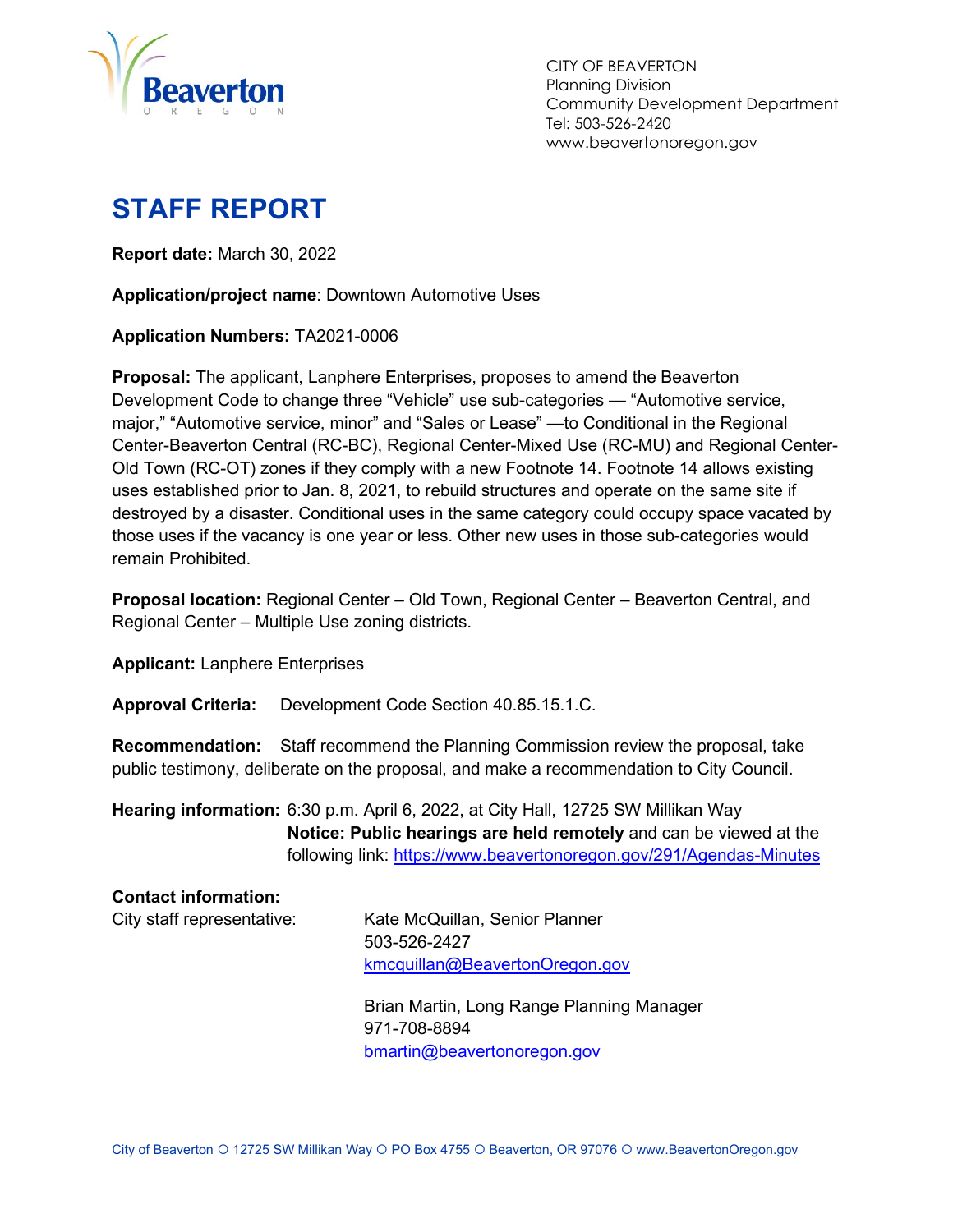| Applicant:                                       | <b>Lanphere Enterprises</b><br><b>Contact: Robb Walther</b><br>12505 SW Broadway Street<br>Beaverton, OR 97005                           |
|--------------------------------------------------|------------------------------------------------------------------------------------------------------------------------------------------|
| Applicant representative:                        | Jeff Bachrach, Bachrach Law P.S.<br>921 SW Washington Street, Suite 320<br>Portland, OR 97205                                            |
| Co-applicant 1:                                  | <b>Washington County Investments</b><br><b>Contact: Brett Francis</b>                                                                    |
| Co-applicant 1 representative                    | Michael C. Robinson, Schwabe, Williamson and Wyatt<br>1211 SW Fifth Avenue, Suite 1900<br>Portland, OR 97204                             |
| Co-applicant 2:<br>Co-applicant 2 representative | Damerow Ford Co., dba Damerow Ford<br>Wendie Kellington, Kellington Law Group<br>P.O. Box 159<br>Lake Oswego, OR 97034                   |
| Co-applicant 3:<br>Co-applicant 2 representative | Canyon Plaza Associates, LLC<br>Timothy J. Fransen, Cosgrave Vergeer Kester LLP<br>900 SW Fifth Avenue, 24th Floor<br>Portland, OR 97201 |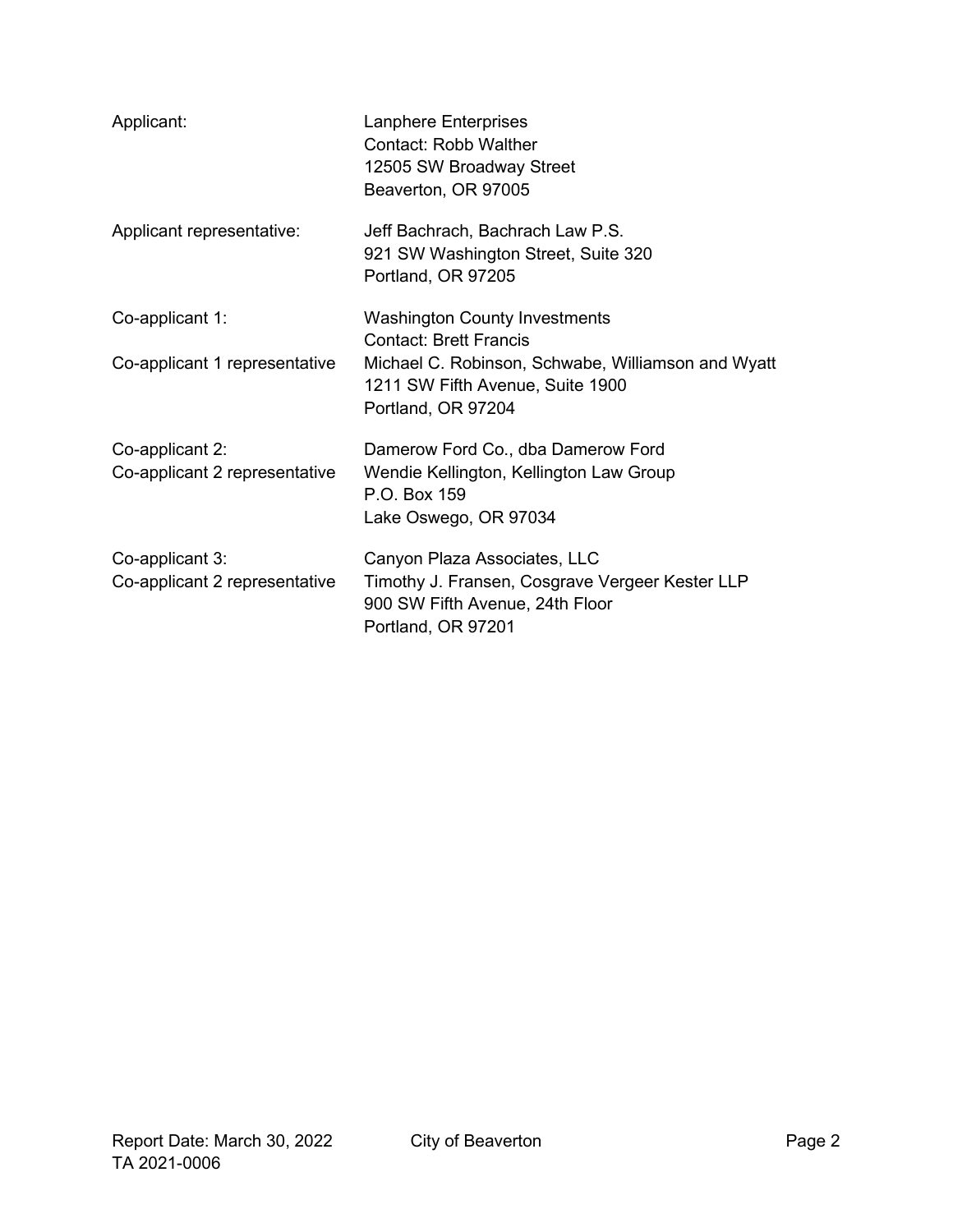## <span id="page-2-0"></span>**Background**

The Downtown Design District, adopted in December 2020 and effective on January 8, 2021, implements longtime policy goals to make Downtown Beaverton a more vibrant, pedestrianfriendly place with housing, jobs, and services located in a walkable environment.

The Development Code amendments approved as part of the Downtown Design District changed the Automobile Service, Minor and Vehicle Sales or Lease categories to Prohibited and retained a prohibition on Automobile Service, Major. Businesses in these categories already located Downtown are now treated as non-conforming uses by the Development Code, which allows them to continue operating under certain circumstances but not expand or rebuild after destruction of the structures containing the uses. These include businesses such as car dealerships, gas stations, and businesses that do car repair, tire sales, or oil changes.

Under the current Development Code, if a building containing these uses incurs damage representing more than 50 percent of the value of the building, a new building could be constructed on the site but would no longer be able to contain a vehicle service, sales or lease business.

The applicants applied for the proposed text amendment to change how the Development Code handles these uses. The application proposes adding a Conditional Uses "C" notation with a footnote 14 superscript to nine cells in Table 70.15.20.A and adding footnote 14 below the table.

The proposed changes are shown below, with additions to current Development Code text shown in double-underline:

(Note: The Downtown Design District has been renumbered since the applicants submitted their application. The following amendments are shown with the current numbering of Chapter 70, which can be found at [http://www.BeavertonOregon.gov/DevelopmentCode.](http://www.beavertonoregon.gov/DevelopmentCode))

#### **CHAPTER 70 - DOWNTOWN DESIGN DISTRICT**

70.15 Downtown Zoning and Streets

\*\*\*

**\*\*\***

70.15.20. Downtown Use Regulations

\*\*\*

The following Land Uses are classified in the following three categories: Permitted (P) including their accessory uses and structures, Conditional Uses (C), or Prohibited (N) uses as identified in the table below for all four Zoning Districts. All superscript notations refer to applicable regulations or clarifications as noted in footnotes below.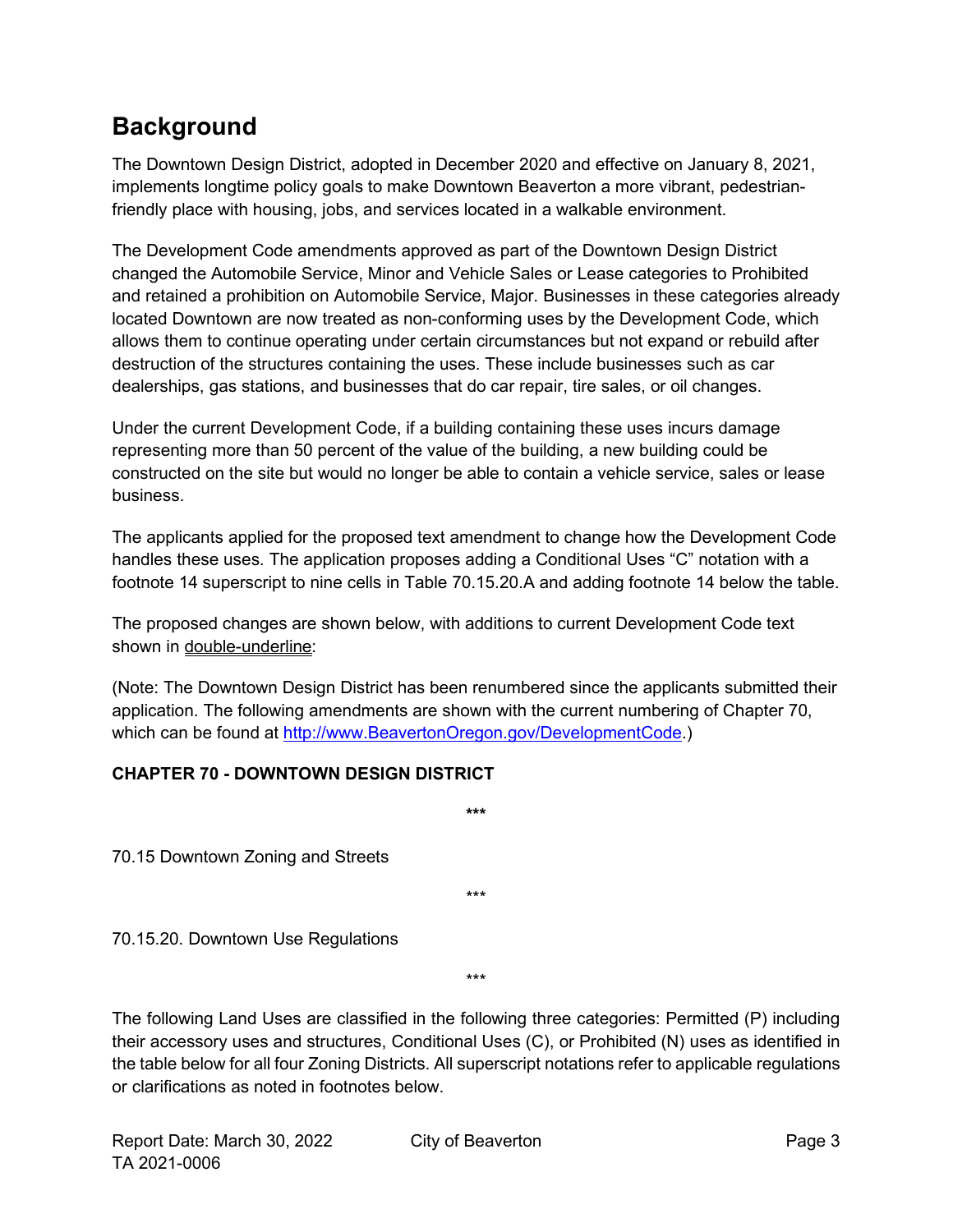| Table 70.15.20.A Commercial -<br><b>Category and Specific Use</b> | <b>RC-BC</b> | <b>RC-OT</b> | <b>RC-MU</b> | <b>RC-DT</b> |
|-------------------------------------------------------------------|--------------|--------------|--------------|--------------|
|-------------------------------------------------------------------|--------------|--------------|--------------|--------------|

\*\*\*

P: Permitted C: Conditional N: Prohibited Superscript Refers to Use Restrictions

| <b>Commercial</b> |                              |                        |                        |                        |   |
|-------------------|------------------------------|------------------------|------------------------|------------------------|---|
| 21.<br>Vehicles   | A. Automotive Service, Major | $N \underline{C^{14}}$ | $N \underline{C}^{14}$ | $N \underline{C^{14}}$ | N |
|                   | B. Automotive Service, Minor | $N \underline{C^{14}}$ | $N \underline{C^{14}}$ | $N \frac{C^{14}}{C}$   | N |
|                   | C. Bulk Fuel Dealerships     | N                      | N                      | N                      | N |
|                   | D. Sales or Lease            | $N C^{14}$             | $N \frac{C^{14}}{C}$   | $N C^{14}$             | N |
|                   | E. Rental                    | $C^7$                  | $C^7$                  | $C^7$                  | N |

\*\*\*

1. Detached dwellings in existence as of September 19, 2002, are Permitted. Replacement of detached dwelling permitted.

2. Buildings larger than 10,000 square feet are subject to approval of a Conditional Use.

3. Uses limited to 10,000 square feet per site.

4. Limited to uses of Boarding, Rooming, and Lodging House.

5. Food Cart Pods are exempt from the Site Development Standards of 70.15 but are subject to regulations in 60.11 of the Development Code.

6. Uses up to 10,000 square feet are permitted. Uses larger than 10,000 square feet are subject to a Conditional Use Permit.

7. Only as an accessory uses with no on-site storage of vehicle inventory.

8. Drive-through uses are Prohibited; walk-ups Permitted.

9. This activity is conducted wholly within an enclosed structure. Accessory open air sales or display related to the principal use may be permitted, provided that the outdoor space devoted to these uses does not occupy an area greater than the equivalent of 15 percent of the gross floor area. No outdoor sales or outdoor storage of animals or livestock are allowed with this use.

10. The maximum building footprint size for a building involving a single use shall be 10,000 square feet. In addition, the maximum square footage for these uses within a multiple use development shall be 25 percent of the total square footage of the development.

11. As an accessory use, not to exceed 25 percent of the primary use.

12. Indoor uses are limited to 10,000 square feet per site.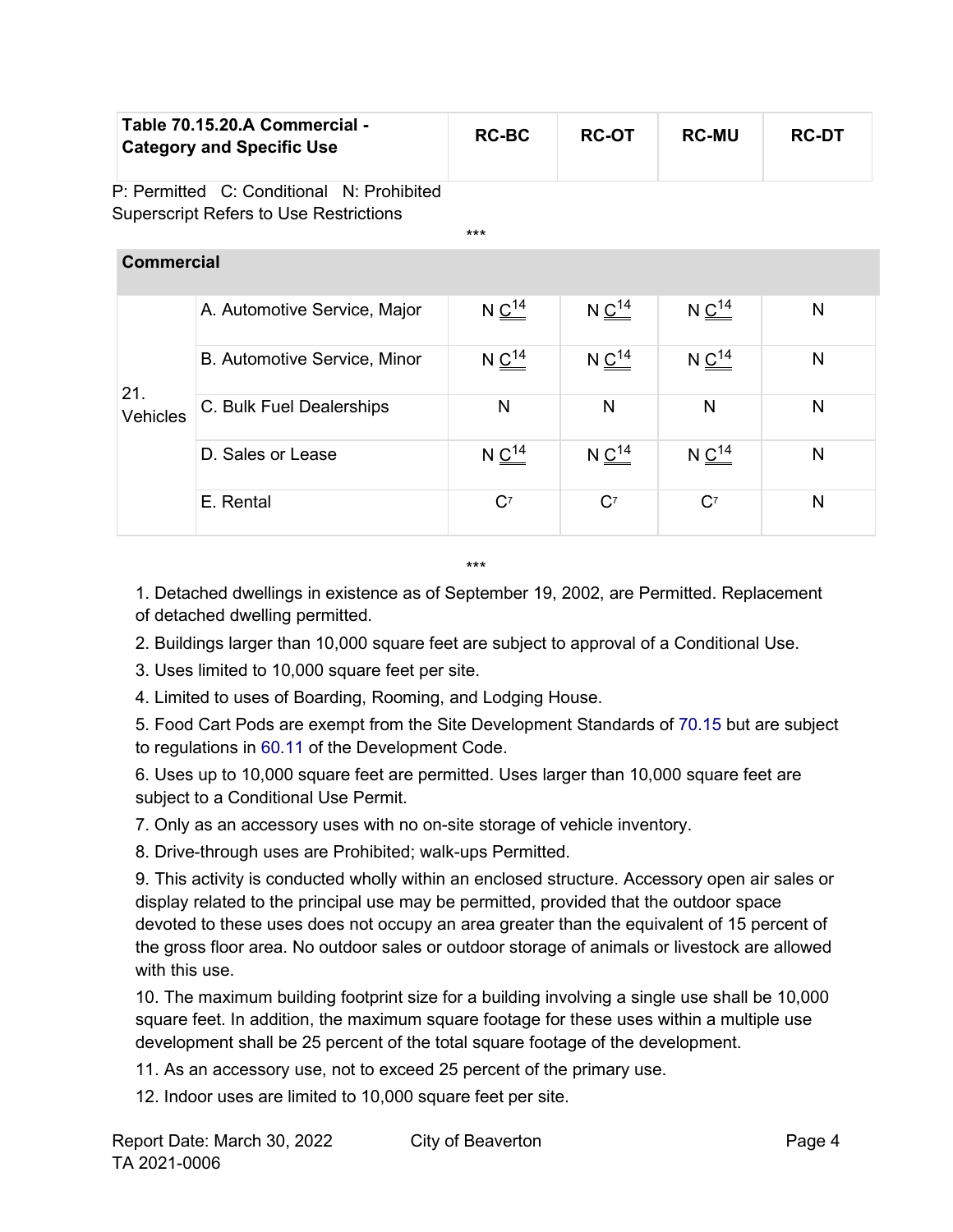- 13. Uses subject to additional restrictions below.
	- Outdoor manufacturing activity, including but not limited to testing of products or processes, is prohibited.
	- Outdoor storage is prohibited, including both raw materials and finished products.
	- Movement of heavy equipment on and off the site, except truck deliveries, is prohibited.
	- Exterior display or storage of industrial equipment, such as tools, equipment, vehicles, products, materials, or other objects that are part of or used for the business operation is prohibited.
	- Processes involving live animals or the waste or by product of dead animals is prohibited.
	- Electrical disturbances that interfere with the normal operation of equipment or instruments on adjacent properties are prohibited.
	- Processes involving highly combustible, explosive or hazardous materials or waste is prohibited.
	- Potential nuisances are subject to Beaverton Code Chapter 5.05.IV Nuisances Affecting Public Health.

14. Uses lawfully established prior to Jan. 8, 2021, shall be limited to the floor area and land area occupied by that use on Jan. 8, 2021, except as provided in this footnote 14. New uses within this category are not permitted except as provided below.

This section supersedes Section 30.35, and these uses shall be considered conditional uses as described herein. If a conditional use lawfully established prior to Jan. 8, 2021, discontinues use of a structure or structures on the site for one year or less, a use in the same category shall be allowed to occupy the structure or structures as a conditional use. If the structure or structures are not occupied by a use in this category for more than one year for any reason except those described in the next paragraph, any subsequent use of land or structure by uses in this category shall be not permitted and not eligible to occupy the land or structure as a conditional use.

If a structure occupied by a conditional use lawfully established in this land use category prior to Jan. 8, 2021, or established as a conditional use to replace a conditional use lawfully established in this land use category prior to Jan. 8, 2021, consistent with the previous paragraph is damaged by an unintended event, including but not limited to a fire, flood, or earthquake to an extent of more than 50 percent of its replacement cost at the time of destruction, a new structure associated with this conditional use may be constructed on the site but there shall be no net increase in the total floor area of the use. A new structure associated with this use shall be constructed in conformity with the provisions of this ordinance, including but not limited to provisions regarding minimum floor area on the site, active ground-floor use regulations and all applicable development, site and building design standards in Chapter 70.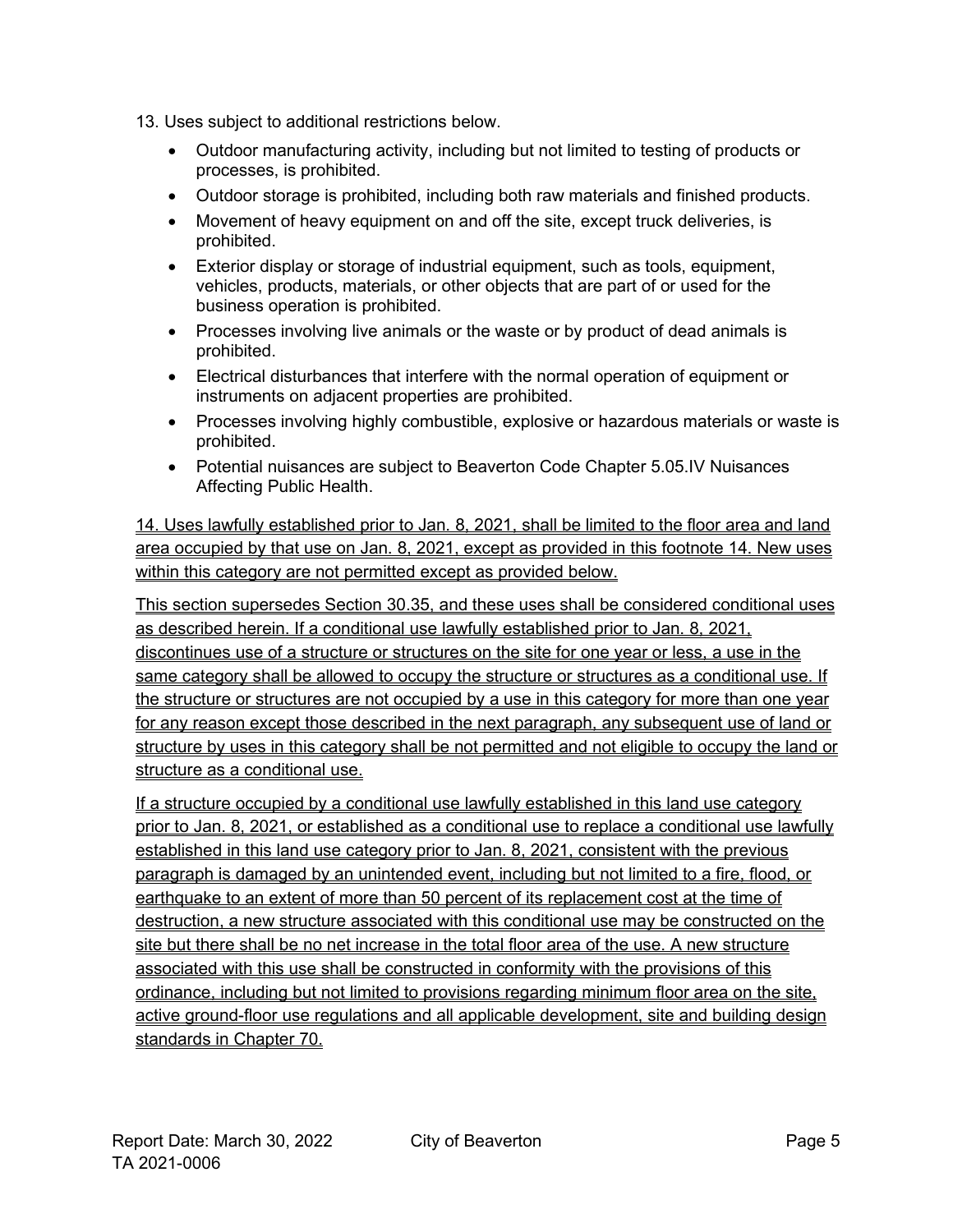The first paragraph of proposed Footnote 14 is intended to prevent expansions of the lawfully established uses in the Automobile Service, Major<sup>[1](#page-5-0)</sup>; Automobile Service, Minor<sup>[2](#page-5-1)</sup>; and Vehicle Sales or Lease<sup>[3](#page-5-2)</sup> categories and clarify that new uses in those categories are not allowed except as provided later in the footnote.

The second paragraph describes how uses in the Automobile Service, Major; Automobile Service, Minor; and Vehicle Sales or Lease categories that were established prior to Jan. 8, 2021, are considered conditional uses and describes whether and in what circumstances a use in the same category can occupy space vacated by one of these uses. The intent is that if one of the relevant uses occupies a structure but then vacates the structure, a use in the same category can then occupy that same structure if it has been vacant one year or less.

The third paragraph is intended to allow structures occupied by one of the uses in the Automobile Service, Major; Automobile Service, Minor; and Vehicle Sales or Lease categories to be rebuilt if they are destroyed by a disaster, referred to as an unintended event, greater than 50 percent of the replacement value. The same use would then be able to occupy the newly built structure(s).

While reviewing the applicant's proposal, staff determined that the proposed language could be clearer about rules for when structures are damaged by disaster less than 50 percent of replacement cost at the time of destruction and/or some situations where structures are damaged by other means besides an unintended event (for example, damaged by a demolition).

Because the text amendment is not intended to allow a structure or structures occupied by a conditional use lawfully established in the Automobile Service, Major; Automobile Service, Minor; and Vehicle Sales or Lease categories prior to Jan. 8, 2021, to be intentionally

<span id="page-5-0"></span><sup>1</sup> Definition of "Automobile Service, Major" in Chapter 90: [ORD 4542; June 2010] Service or repair to motorized vehicles, which affect the body or frame. This term includes: painting, bodywork, steam cleaning, tire recapping, major engine or transmission overhaul or repair involving removal of a cylinder head or crankcase, and mechanical car washes that are used by and open to the general public.

<span id="page-5-1"></span><sup>2</sup> Definition of "Automobile Service, Minor" in Chapter 90: [ORD 4542; June 2010] Service or repair to motorized vehicles, which do not affect the body or frame. This term includes: retail and wholesale fuel sales; tire sales or installation, glass installation, oil changes and lubrications, general engine maintenance and repair, radiator repair, detail shops, mechanical car washes solely used by on-site employees as part of retail vehicle sales, or other similar service or repair.

<span id="page-5-2"></span><sup>3</sup> Chapter 90 of the Development Code combines Vehicle Rental into a shared definition with Vehicle Sales or Lease. Note that for this text amendment, the Vehicle Rental use is not proposed to change. The following is the shared definition for Vehicle Sales, Lease or Rental within Chapter 90: [ORD 4058; September 1999] The sale, lease or rental of new or used automobiles, boats, motorcycles, or other motorized vehicles that require a license or registration to own or operate. This use classification includes, but is not limited to: Car Rentals, Vehicular Dealerships, Dealerships, Vehicle Sales, Vehicle Sales Lots, Travel Trailers, Recreation Vehicles, Manufactured Homes, Boat Sales or other similar uses, not located in residential zones.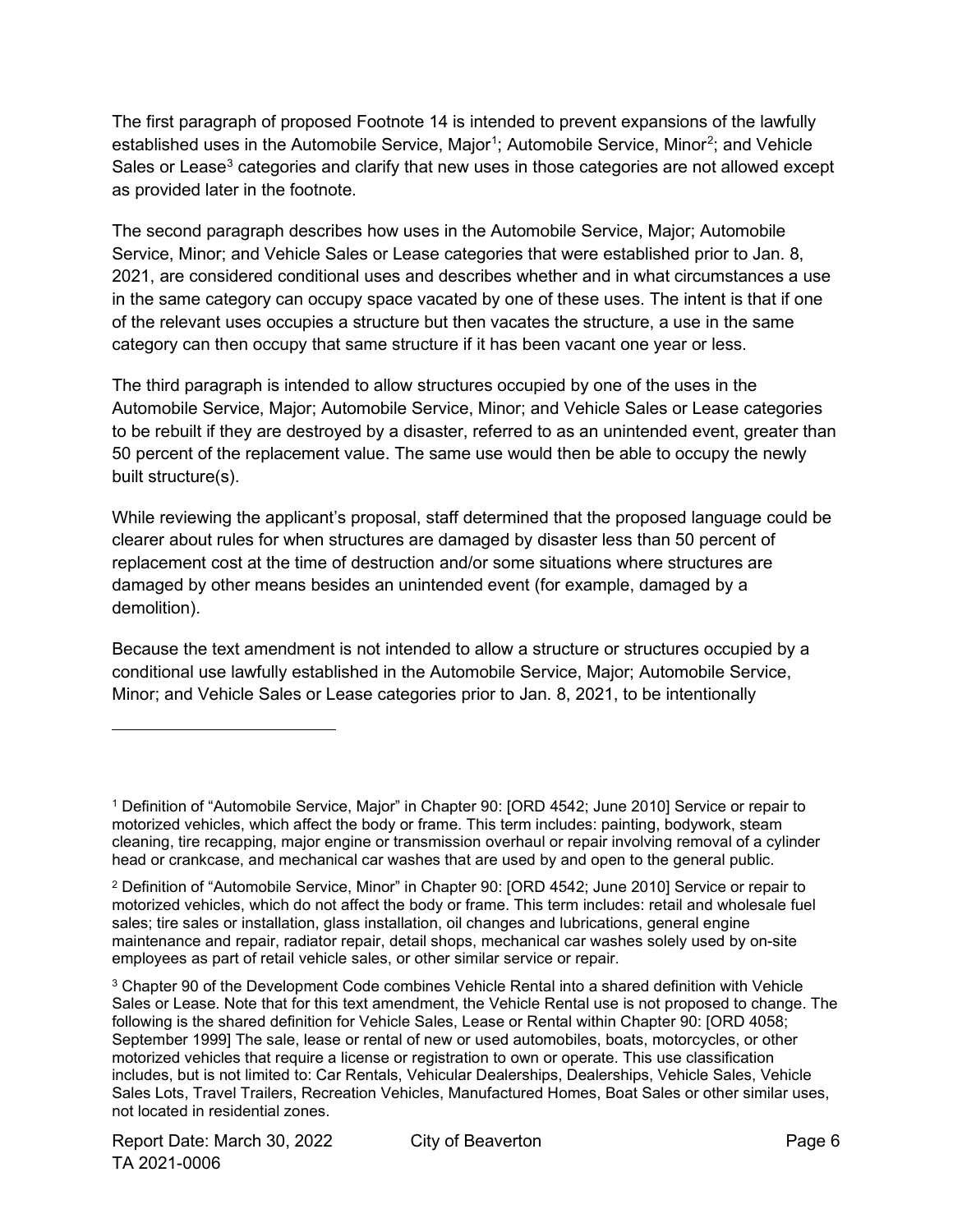demolished, rebuilt and re-occupied by one of those lawfully established uses, staff recommend an additional sentence (underlined to show the addition) be added to Footnote 14 that reads: "If a structure is damaged by means other than an unintended event, including demolitions, any structure rebuilt to replace all or part of that structure shall not be occupied by a use in the Automobile Service, Major; Automobile Service, Minor; and Vehicle Sales or Lease categories, including any conditional uses lawfully established in this land use category prior to Jan. 8, 2021, or established as a conditional use to replace a conditional use lawfully established in this land use category prior to Jan. 8, 2021."

In addition, staff recommend adding the word "existing" in Footnote 14 Paragraph two to clarify that new uses in the same category can replace a use that vacated a structure for one year or less, but they cannot occupy any new buildings on the site. The sentence would be revised to read: "If a conditional use lawfully established prior to Jan. 8, 2021, discontinues use of a structure or structures on the site for one year or less, a use in the same category shall be allowed to occupy the existing structure or structures as a conditional use." Existing is doubleunderlined to show the addition."

With the addition of that sentence at the end of paragraph three and the word "existing" in Paragraph two, the footnote would read as follows:

14. Uses lawfully established prior to Jan. 8, 2021, shall be limited to the floor area and land area occupied by that use on Jan. 8, 2021, except as provided in this footnote 14. New uses within this category are not permitted except as provided below.

This section supersedes Section 30.35, and these uses shall be considered conditional uses as described herein. If a conditional use lawfully established prior to Jan. 8, 2021, discontinues use of a structure or structures on the site for one year or less, a use in the same category shall be allowed to occupy the existing structure or structures as a conditional use. If the structure or structures are not occupied by a use in this category for more than one year for any reason except those described in the next paragraph, any subsequent use of land or structure by uses in this category shall be not permitted and not eligible to occupy the land or structure as a conditional use.

If a structure occupied by a conditional use lawfully established in this land use category prior to Jan. 8, 2021, or established as a conditional use to replace a conditional use lawfully established in this land use category prior to Jan. 8, 2021, consistent with the previous paragraph is damaged by an unintended event, including but not limited to a fire, flood, or earthquake to an extent of more than 50 percent of its replacement cost at the time of destruction, a new structure associated with this conditional use may be constructed on the site but there shall be no net increase in the total floor area of the use. A new structure associated with this use shall be constructed in conformity with the provisions of this ordinance, including but not limited to provisions regarding minimum floor area on the site, active ground-floor use regulations and all applicable development, site and building design standards in Chapter 70. If a structure is damaged by means other than an unintended event, including demolitions, any structure rebuilt to replace all or part of that structure shall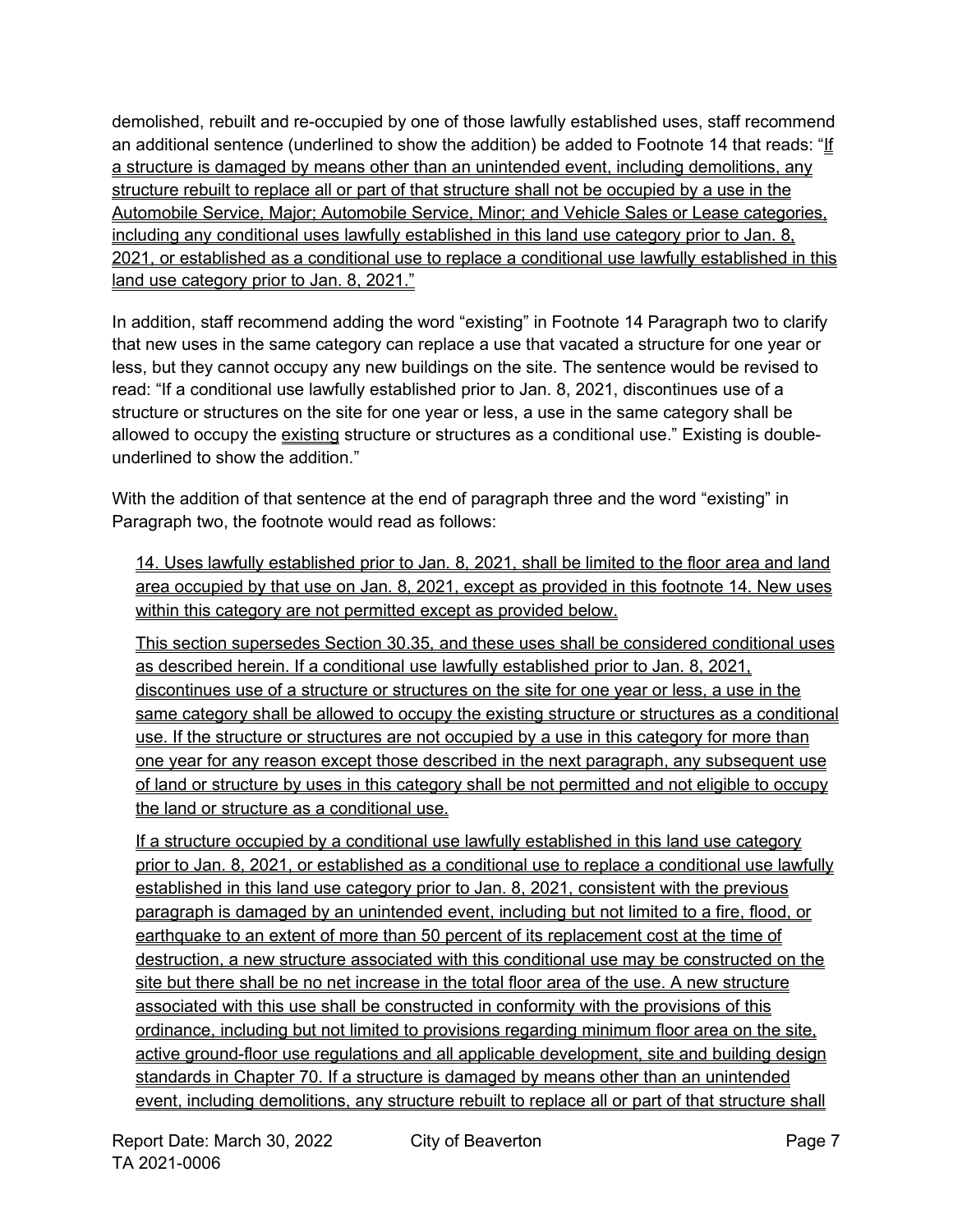not be occupied by a use in the Automobile Service, Major; Automobile Service, Minor; and Vehicle Sales or Lease categories, including any conditional uses lawfully established in this land use category prior to Jan. 8, 2021, or established as a conditional use to replace a conditional use lawfully established in this land use category prior to Jan. 8, 2021.

# <span id="page-7-0"></span>**Public Comment**

Staff received two emails from members of the public regarding TA2021-0006: One email in support of the proposed text amendment, and one email opposed the proposed text amendment. An email from Mr. Barker received March 22, 2022, in support of the proposed text amendment states that businesses should not be required to relocate in the event of an emergency. The second email received March 24, 2022, from Ms. Peter, objects to the proposed text amendment in that it may further encourage downtown properties currently occupied with automobile-related uses to not redevelop to their full potential as allowed under the Development Code. Copies of the public comment are attached to this staff report as Exhibit C.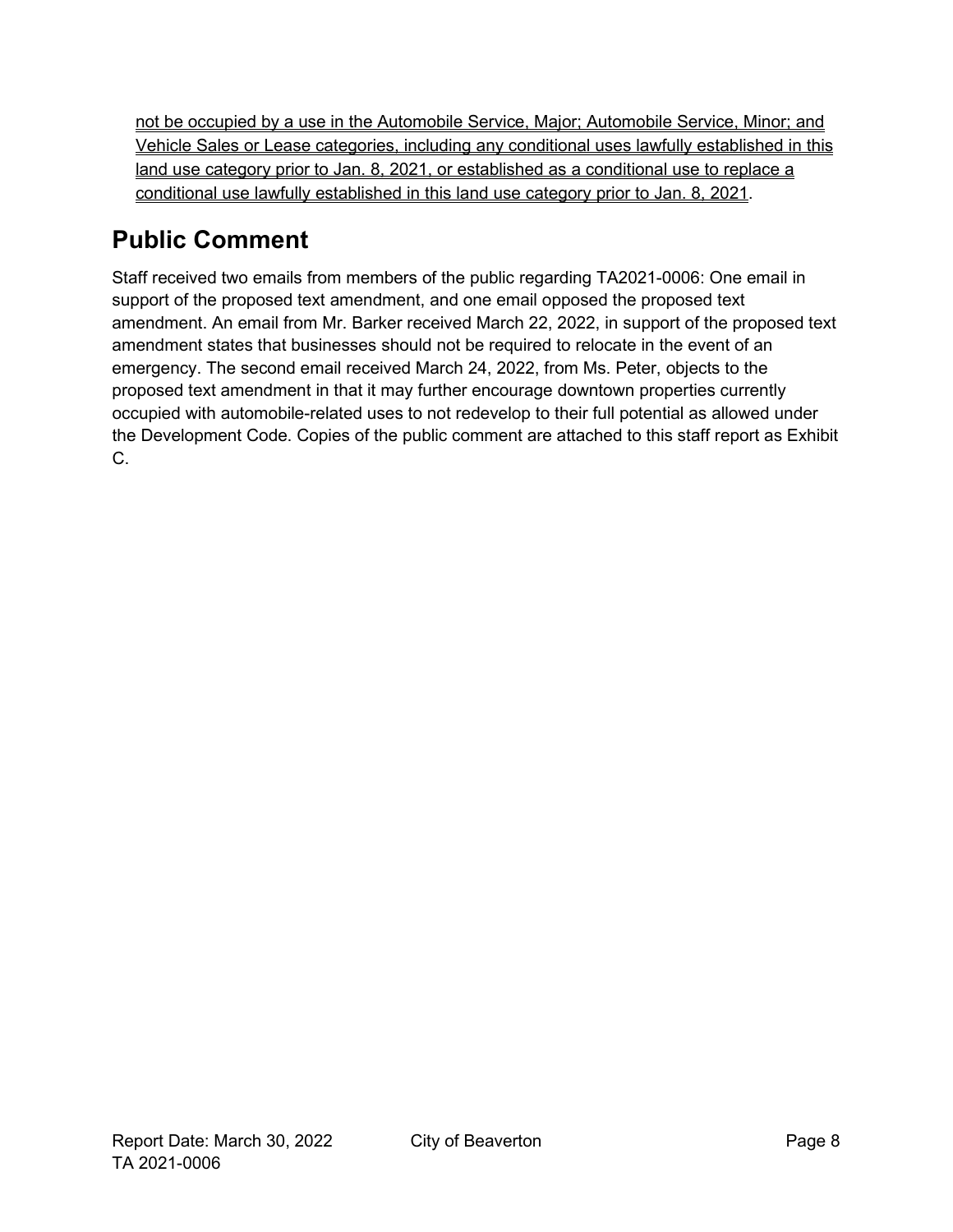## **Table of Contents**

## **Exhibits**

Exhibit A: Text Amendment Application with exhibits

Exhibit B: Downtown Automotive Use Text Amendment Narrative submitted Feb. 11, 2022

**Exhibit C: Public Comment** 

- C.1: Email from Mr. Barker dated 3/22/22
- C.2: Email from Ms. Peter dated 3/24/22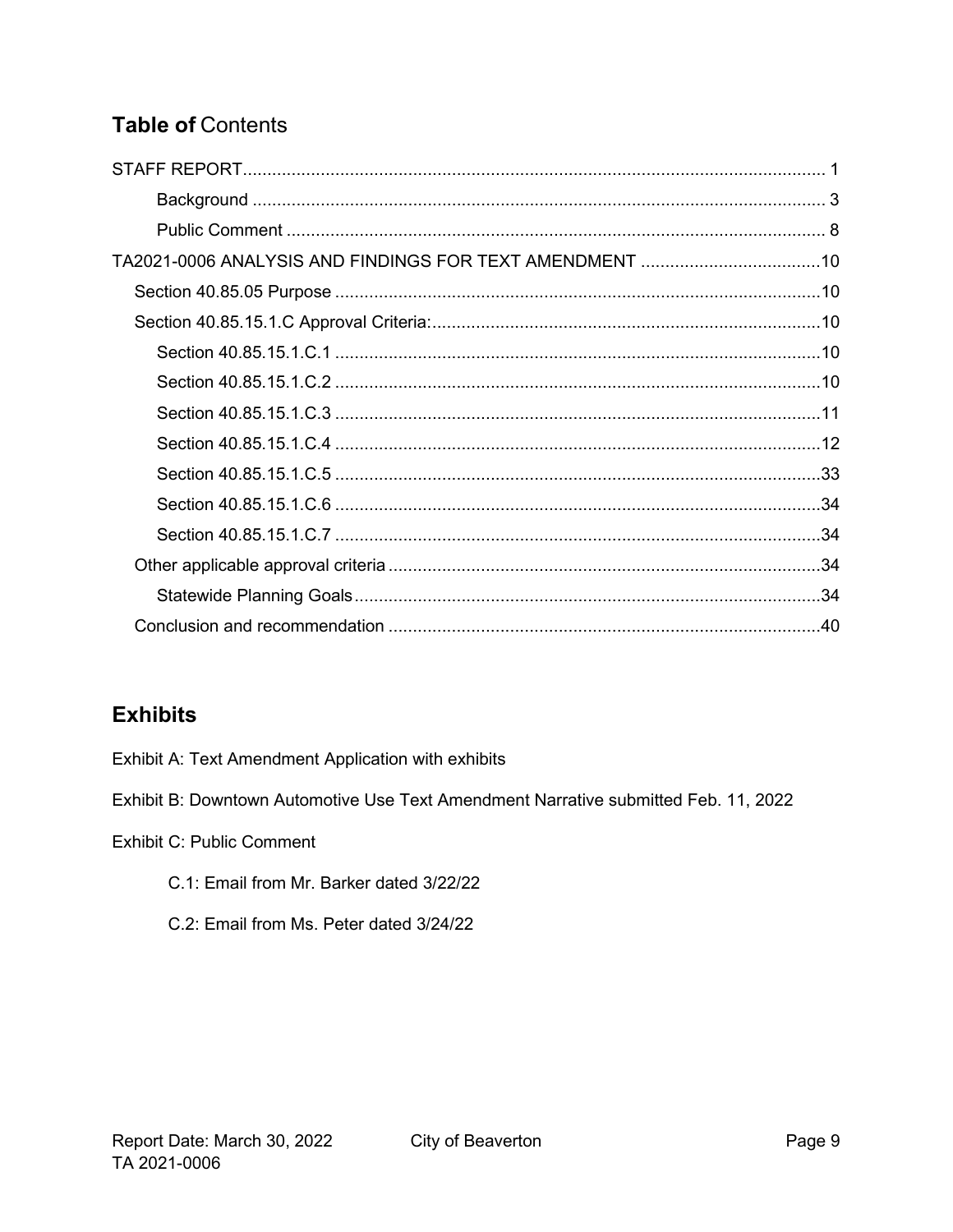# <span id="page-9-0"></span>**TA2021-0006 ANALYSIS AND FINDINGS FOR TEXT AMENDMENT**

**Recommendation:** Based on the facts and findings presented below, staff recommends the Planning Commission review the proposal, take public testimony, deliberate on the proposal, and make a recommendation to City Council.

# <span id="page-9-1"></span>Section 40.85.05 Purpose

The purpose of a text amendment application is to provide a mechanism for [legislative](http://online.encodeplus.com/regs/beaverton-or/doc-view.aspx?pn=0&ajax=0&secid=1081) amendments to the Development Code. It is recognized that such amendments may be necessary from time to time to reflect changing community conditions, needs, and desires, to fulfill regional obligations, and to address changes in the law. This Section is carried out by the approval criteria listed herein.

# <span id="page-9-2"></span>Section 40.85.15.1.C Approval Criteria:

Section 40.85.15.1.C of the Development Code specifies that in order to approve a text amendment application, the decision-making authority shall make findings of fact, based on evidence provided by the applicant, that all the criteria specified in Section 40.85.15.1.C.1-7 are satisfied.

## <span id="page-9-3"></span>**Section 40.85.15.1.C.1**

Approval Criterion: The proposal satisfies the threshold requirements for a Text Amendment application.

## FINDING:

Section 40.85.15.1.A specifies that an application for a text amendment shall be required when there is a proposed change to the Development Code, excluding changes to the zoning map. TA2021-0006 proposes to make changes to Development Code Chapter 70, as shown in Exhibit A. In addition, the applicant states: "The applicant has satisfied the threshold submittal requirements for a Text Amendment application by providing all the required materials. A pre-application conference was held on July 28, 2021 and the meeting notes are attached to this application as Exhibit B. Findings of compliance with the applicable review criteria, policies, and standards are included in the land use narrative. The requisite application fees have been submitted with the application."

**Conclusion:** Therefore, staff finds the amendment meets the criterion for approval.

## <span id="page-9-4"></span>**Section 40.85.15.1.C.2**

Approval Criterion: All City application fees related to the application under consideration by the decision making authority have been submitted.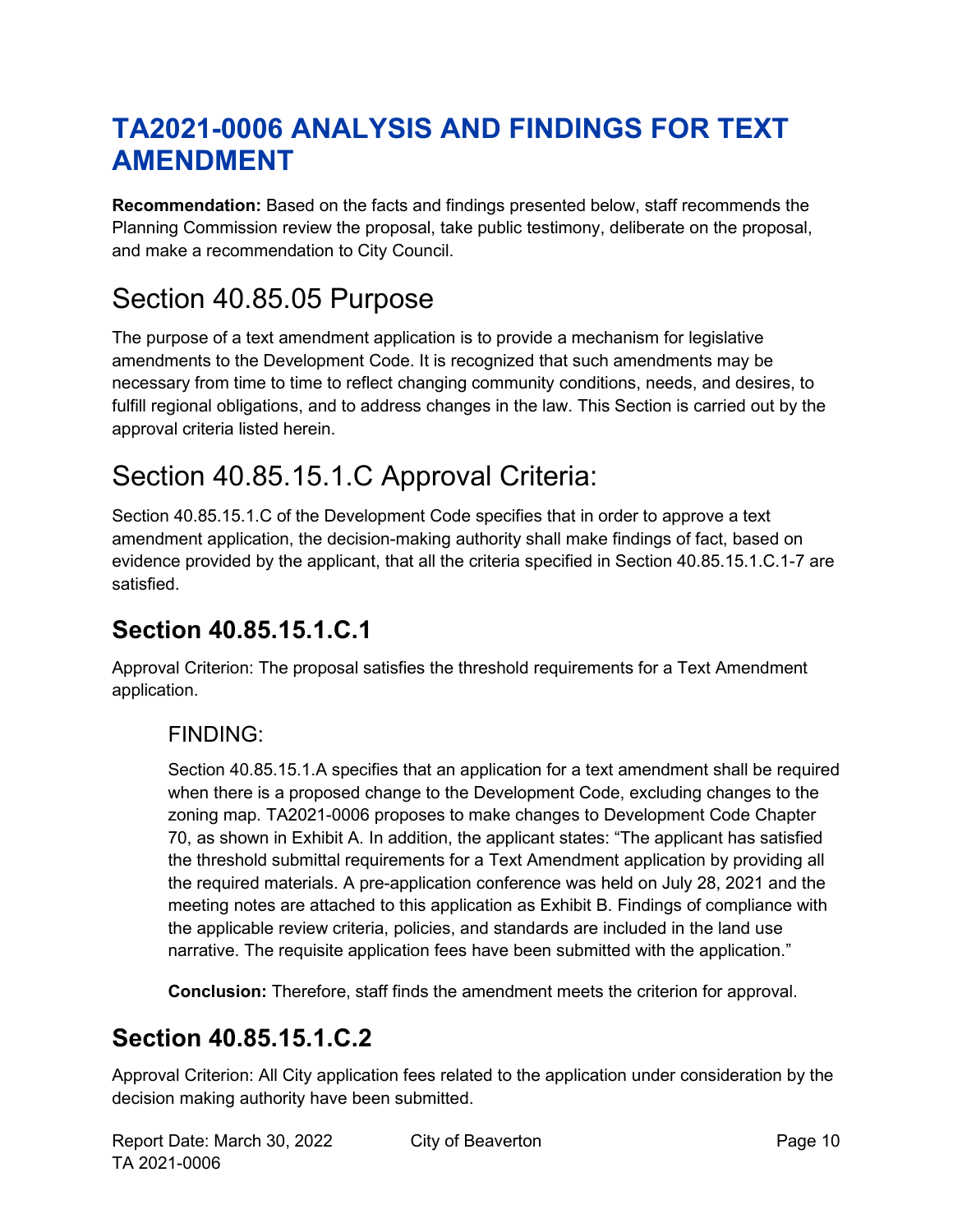### FINDING:

The applicant submitted fees related to this application on Nov. 13, 2021.

**Conclusion:** Therefore, staff finds the amendment meets the criterion for approval.

## <span id="page-10-0"></span>**Section 40.85.15.1.C.3**

Approval Criterion: The proposed text amendment is consistent with the provisions of the Metro Urban Growth Management Functional Plan.

## FINDING:

**Functional Plan Title 1: Housing Capacity.** The applicant submitted the following information:

The purpose of Title 1 is to address how the City maintains or increases housing capacity. The proposed text amendment is limited to the reclassification of legally established vehicle-oriented uses within the City's newly established Downtown Mixed-Use area. This area is meant to allow for a mix of high intensity commercial and residential development. This amendment will not allow for the establishment of any new uses within the vehicle use category. The existing uses would be allowed to continue. Therefore, the proposed amendment will have no impact on housing capacity.

**Title 3: Water Quality and Flood Management.** The applicant submitted the following information:

The purpose of Title 3 is to address water uses, water quality resources, and flood management areas. The proposed text amendment is limited to the reclassification of legally established uses on developed properties. Suggested language will not allow for new development or the establishment of new uses. Therefore, the amendment will not affect water uses, water quality resources, or flood management areas.

**Title 6: Centers, Corridors, Station Communities and Main Streets.** The applicant submitted the following information:

The City of Beaverton has a defined Regional Center recognized by Metro. Although the proposed amendment will impact properties in the within Beaverton's Regional Center, this text amendment is limited to changing the classification of existing specific uses within the Vehicle Use Category for the RC-BC, RC-OT, and RC-MU zoning districts. This proposal does not include changes to the Regional Center Boundary and will not impact the areas eligibility for Regional Center status. No changes in the current use of land or impacts the existing activity level of this area are anticipated.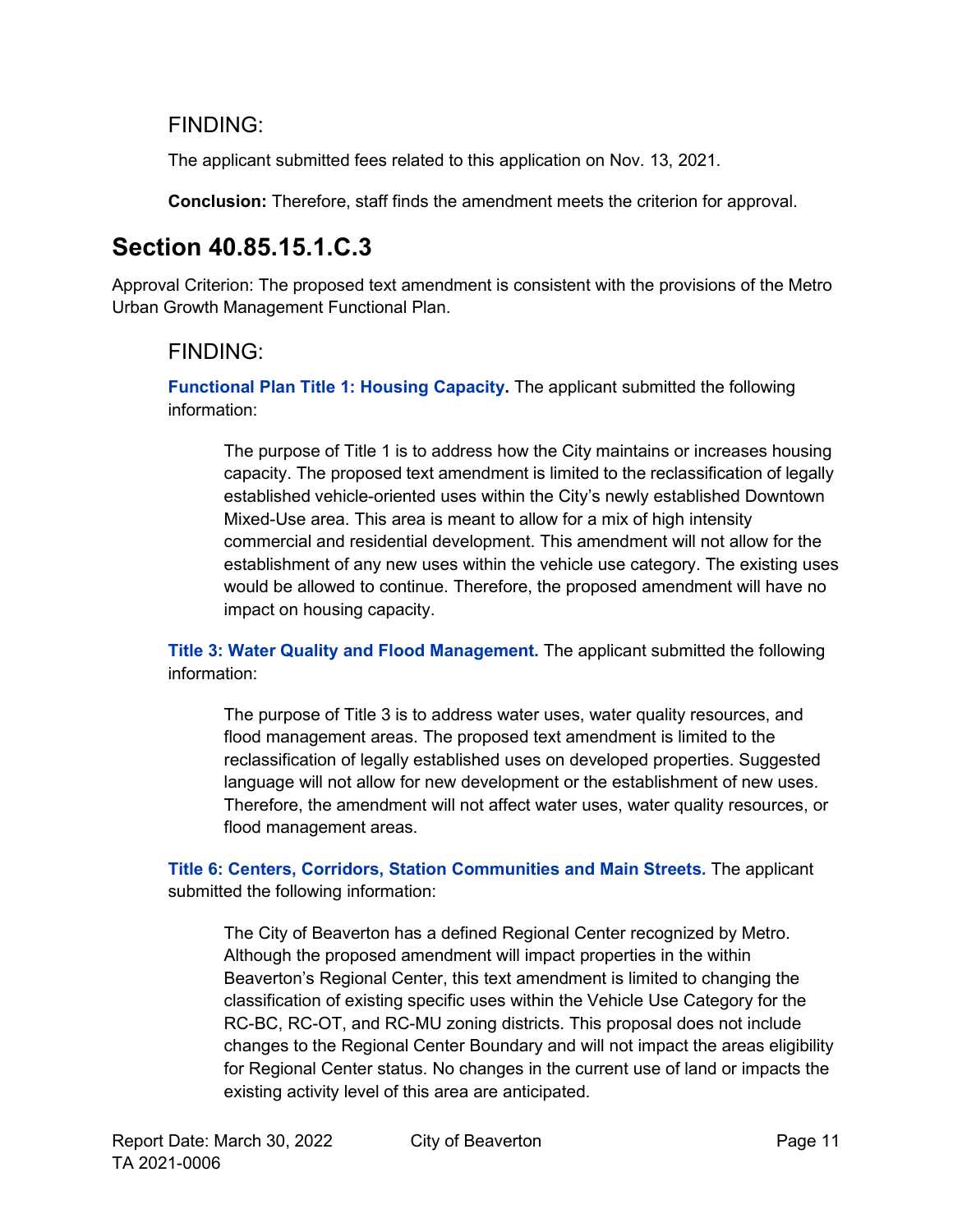**Title 7: Housing Choice.** The applicant submitted the following information:

Title 7 identifies goals and incentives to help establish affordable housing. The proposed amendment is limited to lawfully established uses on developed properties. Suggested language will not allow for any new uses or developments to be established. Therefore, the policies of this title are not impacted by the proposed amendment.

**Title 8: Compliance Procedures.** Section 3.07.820 Review by the Chief Operating Officer, the Functional Plan states that: "(a) A city or county proposing an amendment to a comprehensive plan or land use regulation shall submit the proposed amendment to the COO at least 35 days prior to the first evidentiary hearing on the amendment. The COO may request, and if so the city or county shall submit, an analysis of compliance of the amendment with the functional plan. If the COO submits comments on the proposed amendment to the city or county, the comment shall include analysis and conclusions on compliance and a recommendation with specific revisions to the proposed amendment, if any, that would bring it into compliance with the functional plan. The COO shall send a copy of comment to those persons who have requested a copy."

The city provided notice to Metro on March 1, 2022, meeting the requirement to provide notice at least 35 days prior to the first evidentiary hearing on the amendment. The city received no comments from Metro.

**Title 12: Protection of Residential Neighborhoods.** The applicant submitted the following information:

Title 12 focuses on providing protection to existing residential neighborhoods. The proposed amendment is limited to commercial uses within a mixed-use area. Therefore, the proposed changes will not impact the Beaverton Comprehensive Plan's compliance with this title.

**Title 13: Nature in Neighborhoods.** The applicant submitted the following information:

Title 13 focuses on the protection, conservation and ecological viability of stream and river corridors. The proposed amendment is limited to legally established uses that are located on developed properties. Suggested language will not allow for the expansion of these existing uses or the establishment of new uses in these categories. Therefore, the proposal will not impact the Beaverton Comprehensive Plan's compliance with this title.

**Conclusion:** Therefore, staff finds the amendment meets the criterion for approval.

## <span id="page-11-0"></span>**Section 40.85.15.1.C.4**

Approval Criterion: The proposed text amendment is consistent with the City's Comprehensive Plan.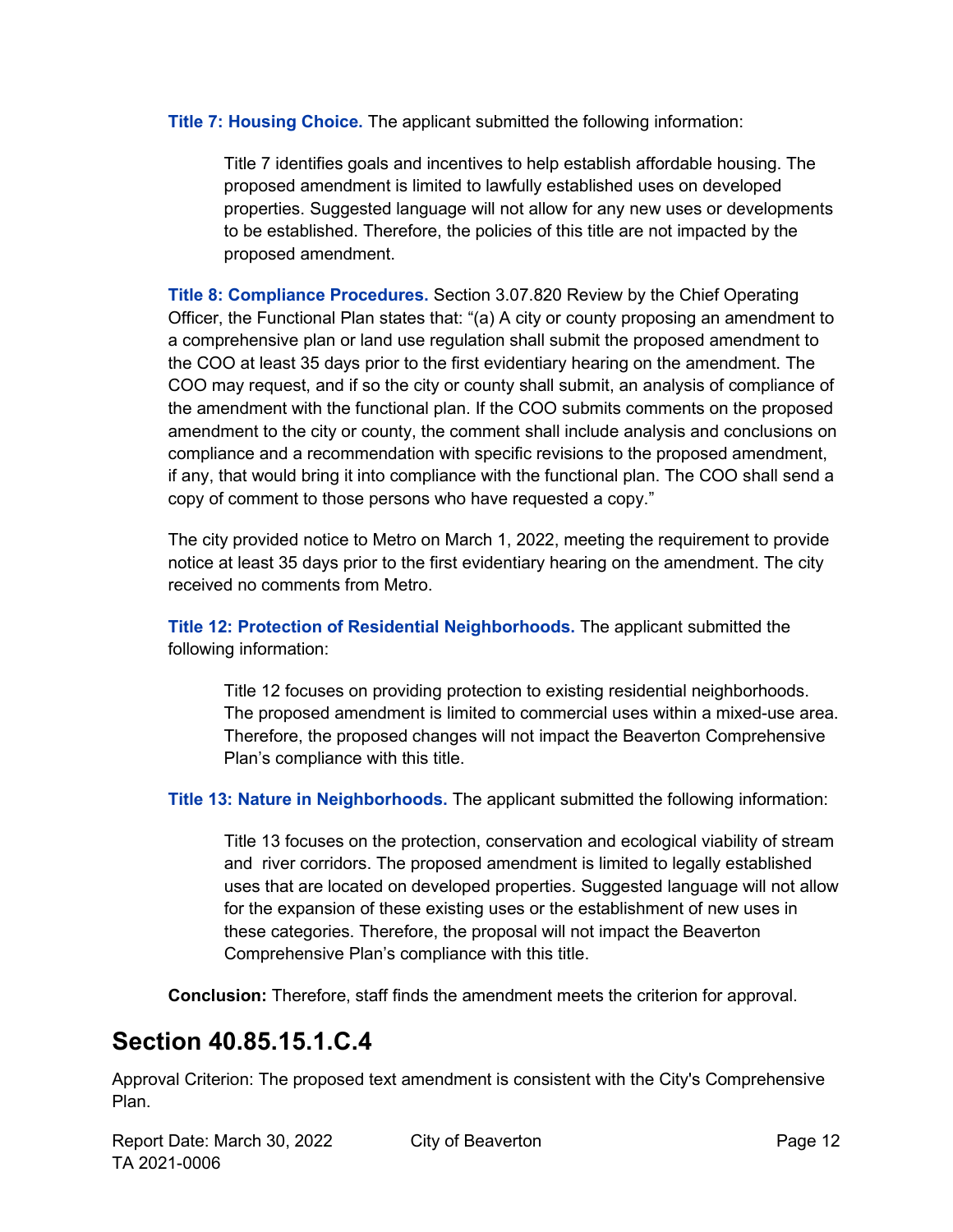### FINDING:

#### **Chapter Three: Land Use. 3.1 Land Use and Transportation Connections**

#### **Goal 3.1.1. Encourage development and land use patterns that support a variety of transportation options**

Applicant response: As proposed, the text amendment will allow established uses within the "Vehicle Services, major", "Vehicles Services, minor", and "Sales or Lease" specific use categories to continue as a conditional use within the RC-BC, RC-OT, and RC-MU zoning districts. The amendment will include a footnote which prohibits the establishment of new uses within these categories and limits existing uses from expanding beyond their established floor area. The proposed text amendment will support the policies of this goal by limiting new uses in these categories from being established and ensuring that existing nonconforming uses (and structures) will not be modified in a manner that would increase the nonconformity of the development.

**Policy a)** Emphasize pedestrian convenience and safety in all developments and transportation facilities.

Applicant response: When legally established auto-centric uses within the applicable zoning districts are updated and/or redeveloped, they will be required to be consistent with the Downtown Design District Development Code 70.04 to the extent required under the BDC 30.25 and 30.40. Consistent with 70.01.1, the Downtown Design District provisions are designed to emphasize pedestrian convenience and safety consistent with this policy.

Staff response: Updates to structures occupied by such legally established uses would only be permitted consistent with the current Development Code, including requirements that the use is not enlarged and any such updates do not increase non-conformance of non-conforming structures. Redevelopment of structures could occur, but Footnote 14 limits the situations where the legally established auto-centric uses would be able to occupy the new buildings constructed through a redevelopment, specifically to cases where an unintended event, such as a disaster, damages the building to an extent representing greater than 50 percent of the replacement value of the structure.

The reference to Development Code Section 70.04 refers to the Downtown Design Guidelines and Standards, including both site design and building design standards and guidelines. The current numbering for that section is Section 70.20. Staff finds that the entire Chapter 70 applies, not just the Downtown Design Guidelines and Standards section. The proposed footnote 14 also clarifies that: "A new structure associated with this use shall be constructed in conformity with the provisions of this ordinance, including but not limited to provisions regarding minimum floor area on the site, active ground-floor use regulations and all applicable development, site and building design standards in Chapter 70."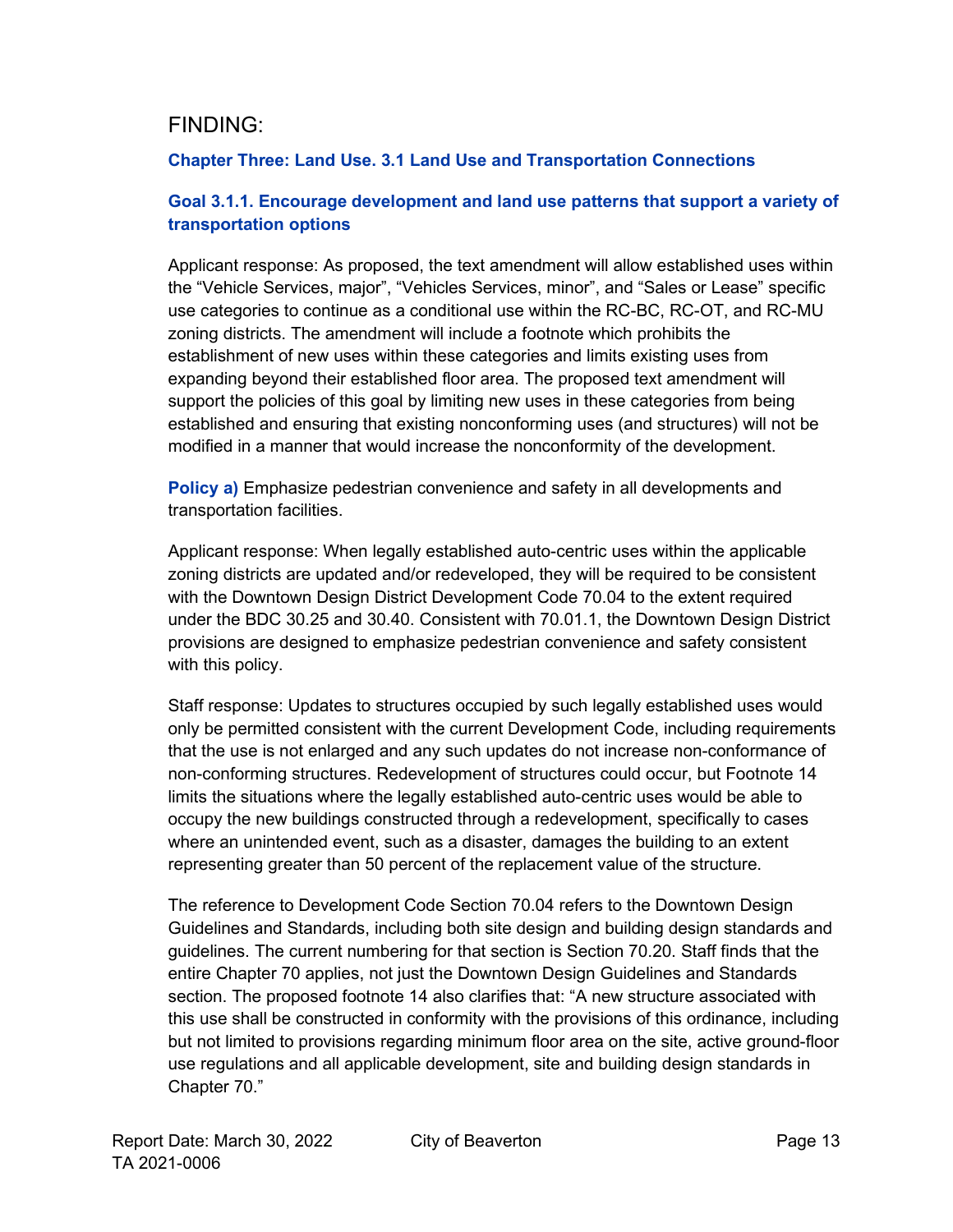Section 70.01.1 refers to the subsection now numbered as Section 70.05.05. The applicant also refers to Section 30.25 Nonconforming Structures and Section 30.40 Nonconforming Parking, Loading, Signs or Other Characteristics of Use.

**Policy b)** Encourage development and programs that reduce the need for vehicle use and ownership.

Applicant response: When legally established auto-centric uses within the applicable zoning districts are updated and/or redeveloped, they will be required to be consistent with the Downtown Design District Development Code 70.04 to the extent required under the BDC 30.25 and 30.40. Consistent with 70.01.1, the Downtown Design District provisions encourage safe and comfortable frontage treatments to encourage nonvehicular travel.

Staff response: Updates to structures occupied by such legally established uses would only be permitted consistent with the current Development Code, including requirements that the use is not enlarged and any such updates do not increase non-conformance of non-conforming structures. Redevelopment of structures could occur, but Footnote 14 limits the situations where the legally established auto-centric uses would be able to occupy the new buildings constructed through a redevelopment, specifically to cases where an unintended event, such as a disaster, damages the building to an extent representing greater than 50 percent of the replacement value of the structure.

The reference to Development Code Section 70.04 refers to the Downtown Design Guidelines and Standards, including both site design and building design standards and guidelines. The current numbering for that section is Section 70.20. Section 70.01.1 refers to the subsection now numbered as Section 70.05.05. The applicant also refers to Section 30.25 Nonconforming Structures and Section 30.40 Non-conforming Parking, Loading, Signs or Other Characteristics of Use.

**Policy c)** Ensure that new development is designed to provide safe, comfortable and direct pedestrian and bicycle connections for all, regardless of ability or age, to and through the development, including to reach nearby points of interest.

Applicant response: When legally established auto-centric uses within the applicable zoning districts are updated and/or redeveloped, they will be required to be consistent with the Downtown Design District Development Code 70.04 to the extent required under the BDC 30.25 and 30.40. Consistent with 70.01.1, the Downtown Design District provisions encourage safe and comfortable frontage treatments to encourage nonvehicular travel which will facilitate accessibility to nearby points of interest.

Staff response: Updates to structures occupied by such legally established uses would only be permitted consistent with the current Development Code, including requirements that the use is not enlarged and any such updates do not increase non-conformance of non-conforming structures. Redevelopment of structures could occur, but Footnote 14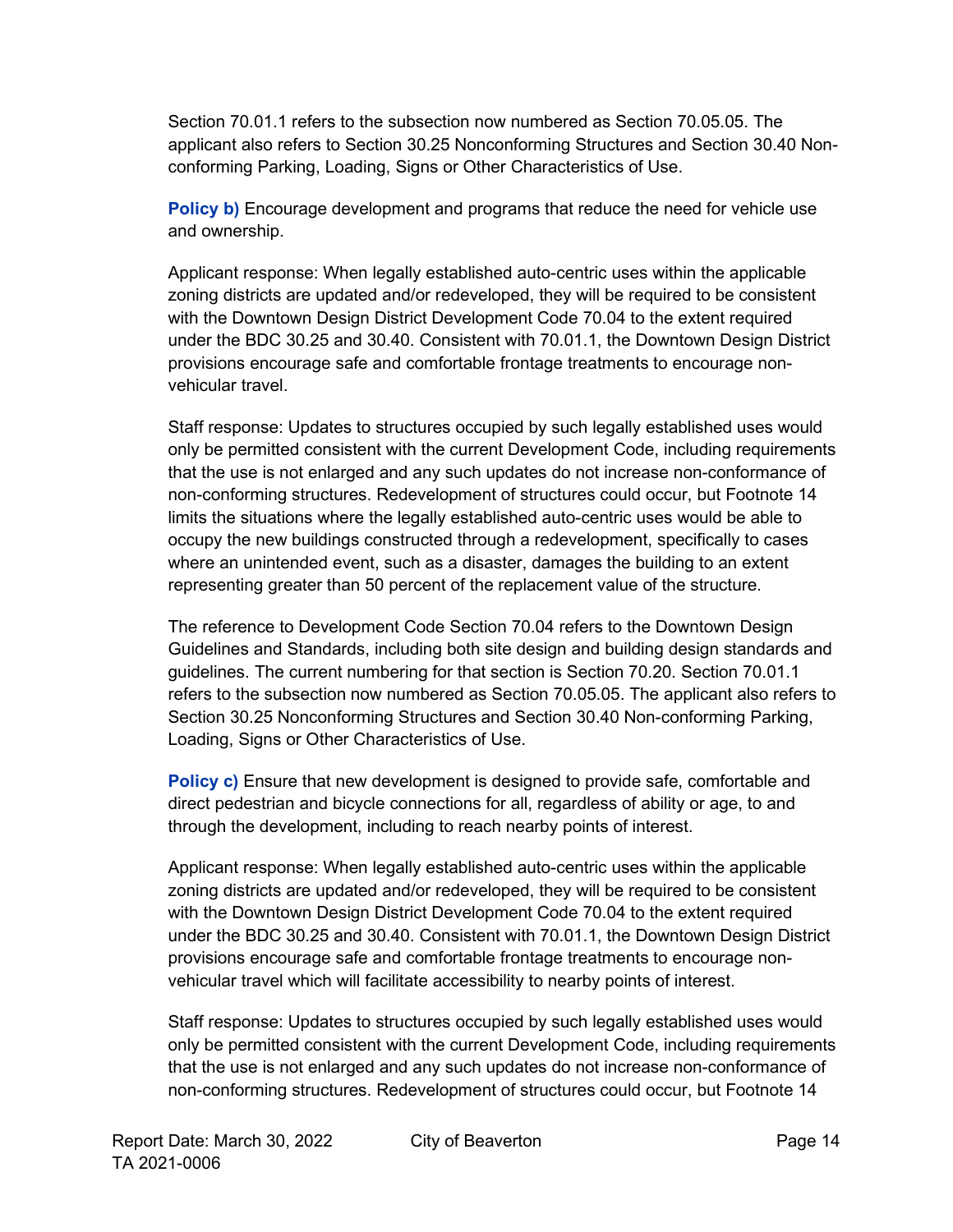limits the situations where the legally established auto-centric uses would be able to occupy the new buildings constructed through a redevelopment, specifically to cases where an unintended event, such as a disaster, damages the building to an extent representing greater than 50 percent of the replacement value of the structure.

The reference to Development Code Section 70.04 refers to the Downtown Design Guidelines and Standards, including both site design and building design standards and guidelines. The current numbering for that section is Section 70.20. Section 70.01.1 refers to the subsection now numbered as Section 70.05.05. The applicant also refers to Section 30.25 Nonconforming Structures and Section 30.40 Non-conforming Parking, Loading, Signs or Other Characteristics of Use.

**Policy d)** Apply land use designations and development regulations that support highdensity development near transit and services, in order to provide greater opportunities to live, work, and meet daily needs near transit.

Applicant response: The proposed text amendment will not alter or modify any zoning designations as currently adopted in the City.

**Policy e)** Encourage increased intensity of development within Mixed Use, Commercial, and Employment areas that are located within a half-mile of high-capacity transit stops or stations, such as MAX and WES.

Applicant response: When legally established auto-centric uses within the applicable zoning districts are updated and/or redeveloped, they will be required to be consistent with the Downtown Design District Development Code 70.04 to the extent required under the BDC 30.25 and 30.40. Consistent with 70.01.1, the Downtown Design District provisions are designed to encourage increased intensity of development within the RC-BC, RC-OT, and RC-MU zoning districts as intended with this policy.

Staff response: Updates to structures occupied by such legally established uses would only be permitted consistent with the current Development Code, including requirements that the use is not enlarged and any such updates do not increase non-conformance of non-conforming structures. Redevelopment of structures could occur, but Footnote 14 limits the situations where the legally established auto-centric uses would be able to occupy the new buildings constructed through a redevelopment, specifically to cases where an unintended event, such as a disaster, damages the building to an extent representing greater than 50 percent of the replacement value of the structure.

The reference to Development Code Section 70.04 refers to the Downtown Design Guidelines and Standards, including both site design and building design standards and guidelines. The current numbering for that section is Section 70.20. Section 70.01.1 refers to the subsection now numbered as Section 70.05.05. The applicant also refers to Section 30.25 Nonconforming Structures and Section 30.40 Non-conforming Parking, Loading, Signs or Other Characteristics of Use.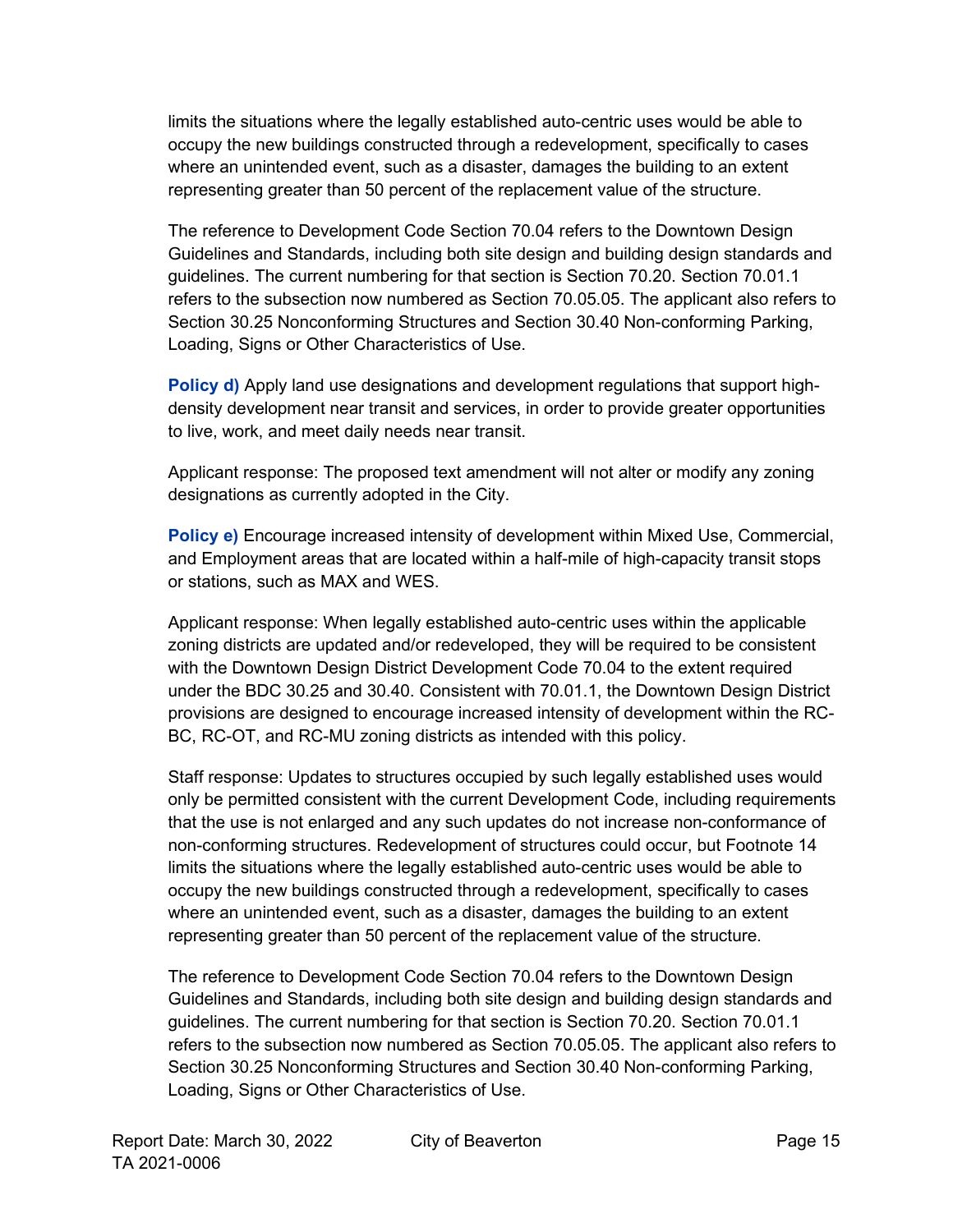The proposed footnote 14 also clarifies that: "A new structure associated with this use shall be constructed in conformity with the provisions of this ordinance, including but not limited to provisions regarding minimum floor area on the site, active ground-floor use regulations and all applicable development, site and building design standards in Chapter 70."

**Policy f)** Ensure that development adjacent to transit stops and stations is designed to provide direct, convenient and comfortable connections between buildings and the stop or station.

Applicant response: When legally established auto-centric uses within the applicable zoning districts are updated and/or redeveloped, they will be required to be consistent with the Downtown Design District Development Code 70.04 to the extent required under the BDC 30.25 and 30.40. Consistent with 70.01.1, the Downtown Design District provisions are designed to encourage safe and comfortable connectivity as intended with this policy.

Staff response: Updates to structures occupied by such legally established uses would only be permitted consistent with the current Development Code, including requirements that the use is not enlarged and any such updates do not increase non-conformance of non-conforming structures. Redevelopment of structures could occur, but Footnote 14 limits the situations where the legally established auto-centric uses would be able to occupy the new buildings constructed through a redevelopment, specifically to cases where an unintended event, such as a disaster, damages the building to an extent representing greater than 50 percent of the replacement value of the structure.

The reference to Development Code Section 70.04 refers to the Downtown Design Guidelines and Standards, including both site design and building design standards and guidelines. The current numbering for that section is Section 70.20. Section 70.01.1 refers to the subsection now numbered as Section 70.05.05. The applicant also refers to Section 30.25 Nonconforming Structures and Section 30.40 Non-conforming Parking, Loading, Signs or Other Characteristics of Use.

**Policy g)** Encourage providing amenities for transit users at transit stops or stations, such as food carts and coffee stands, covered benches, trash/recycling receptacles, and lighting.

Applicant response: When legally established auto-centric uses within the applicable zoning districts are updated and/or redeveloped, they will be required to be consistent with the Downtown Design District Development Code to the extent required under the BDC 30.25 and 30.40. Consistent with 70.01.1, the Downtown Design District provisions are designed to encourage pedestrian-oriented amenities as intended with this policy.

Staff response: Updates to structures occupied by such legally established uses would only be permitted consistent with the current Development Code, including requirements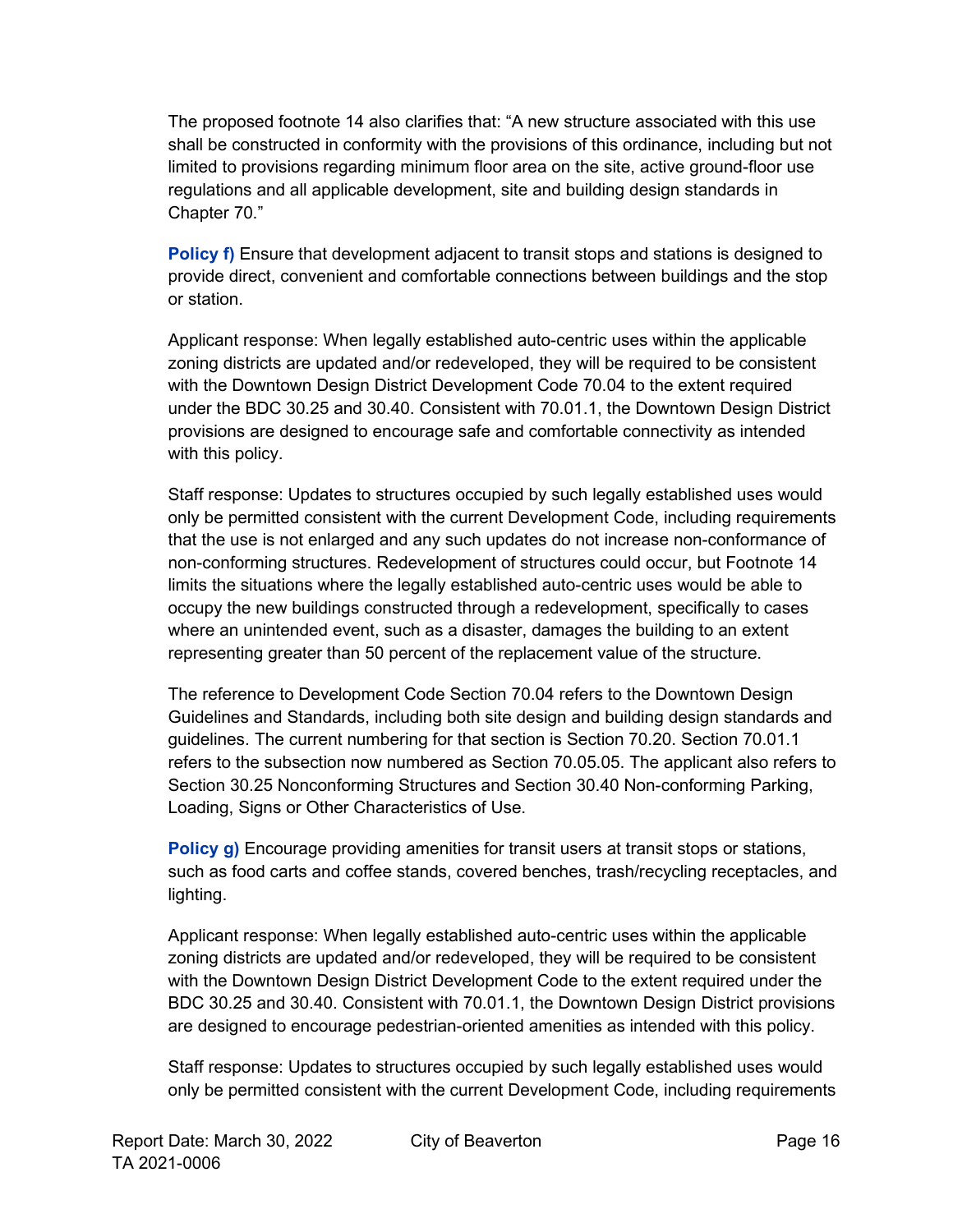that the use is not enlarged and any such updates do not increase non-conformance of non-conforming structures. Redevelopment of structures could occur, but Footnote 14 limits the situations where the legally established auto-centric uses would be able to occupy the new buildings constructed through a redevelopment, specifically to cases where an unintended event, such as a disaster, damages the building to an extent representing greater than 50 percent of the replacement value of the structure.

The reference to Development Code Section 70.04 refers to the Downtown Design Guidelines and Standards, including both site design and building design standards and guidelines. The current numbering for that section is Section 70.20. Section 70.01.1 refers to the subsection now numbered as Section 70.05.05. The applicant also refers to Section 30.25 Nonconforming Structures and Section 30.40 Non-conforming Parking, Loading, Signs or Other Characteristics of Use.

**Policy h)** Allow use of private parking lots near transit stops and stations for park-andride facilities during hours when the parking spaces are not needed for on-site uses.

Applicant response: The proposed text amendment will not affect the ability to allow multi-use of private parking lots near transit stations consistent with this policy.

**Policy i)** Encourage the use of innovative technologies that improve parking and transportation efficiency.

Applicant response: The proposed text amendment will not affect the use of technologies for parking and transportation efficiency.

**Policy j)** Encourage use of structured, underground, and/or tuck under parking for commercial, office, and multifamily development.

Applicant response: The proposed text amendment will not preclude future redevelopment of the sites to include structured, underground or tuck under parking, if desired.

**Policy k)** Encourage shared parking agreements in all areas with significant volumes of surface parking lots.

Applicant response: The proposed text amendment will not affect the ability for property owners within the affected zones to enter into shared parking agreements.

**Policy I)** Accommodate automobile access and parking in an efficient manner that does not detract from the desirability of other modes.

Applicant response: The proposed text amendment will not inhibit efficient automobile access and parking on sites affected by the change or more generally throughout the affected zoning districts.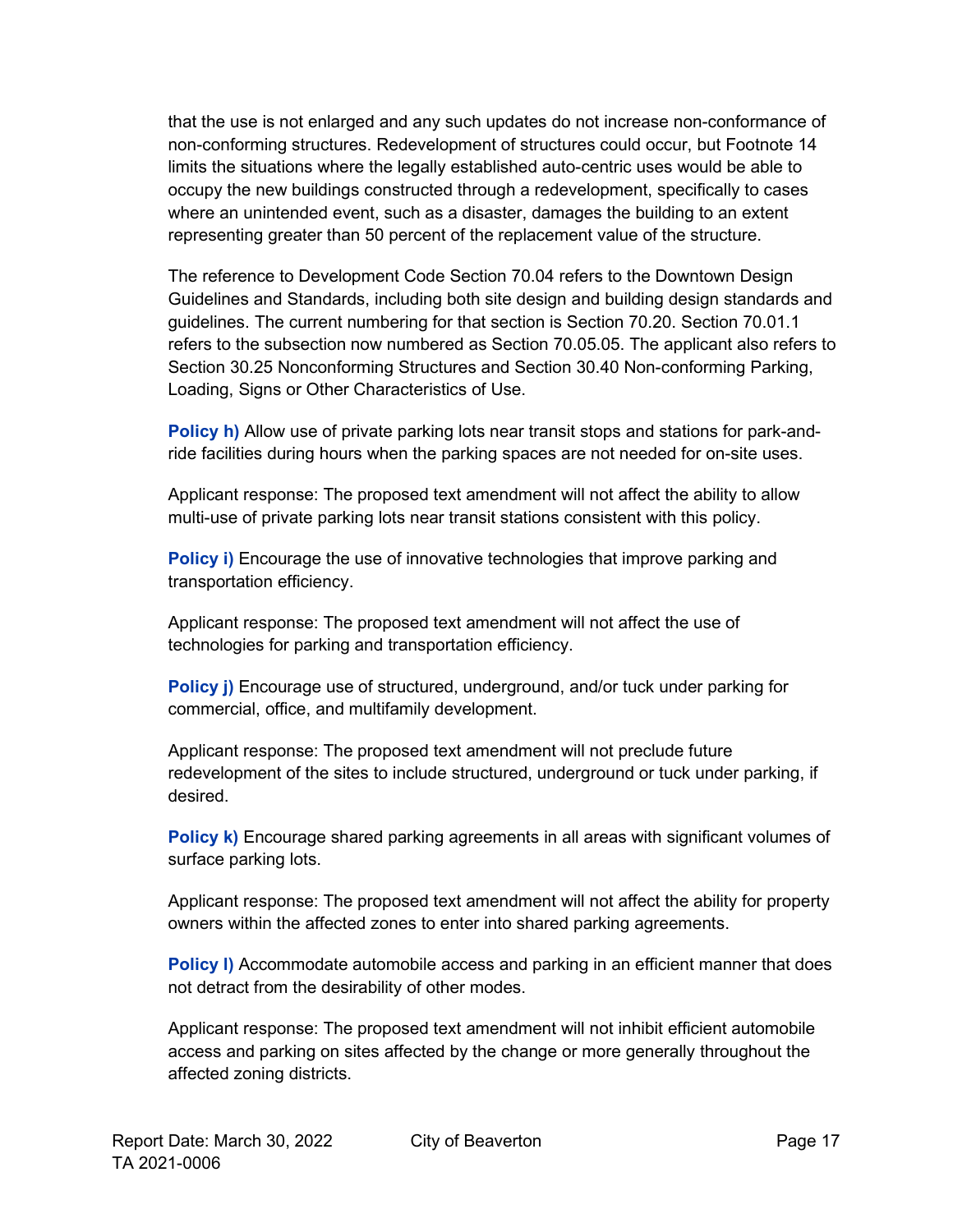Staff response: Staff finds that development or redevelopment of the sites would require compliance with Development Code Chapter 70, which along with the rest of the Development Code and Engineering Design Manual promotes efficient automobile access and parking on sites in a manner that does not detract from the desirability of other modes.

**Conclusion:** Therefore, staff finds the amendment meets the criterion for approval regarding Goal 3.1.1.

#### **3.2 Infill and Redevelopment**

#### **Goal 3.2.1 Provide for thoughtful and strategic infill and redevelopment**

Applicant response: The proposed text amendment will allow uses within the "Vehicle Services, major", "Vehicles Services, minor", and "Sales or Lease" specific use categories that were established prior to January 8, 2021 to continue as a conditional use within the RC-BC, RC-OT, and RC-MU zoning districts. Additional limitations for the existing uses are outlined in the proposed footnotes. The suggested language will restrict the expansion of any existing structures associated with these specific uses and require that any major redevelopment of properties engaged in these uses will be required to conform to the current development standards. Therefore, the proposed amendment will support the goals and policies of this section.

**Policy a)** Provide a set of residential infill guidelines and standards that encourage compatible infill development, consistent with the following principles:

**i.** Provide flexibility on development standards when it can help preserve trees and natural resources.

Applicant response: The proposed text amendment will not alter or modify any residential infill guidelines or standards. Therefore, the proposed text amendment is unrelated to this policy.

**ii.** Allow a wider variety of housing choices that can accommodate a range of ages, household sizes and/or income levels while ensuring the new housing responds to the scale and form of the neighborhood.

Applicant response: The proposed text amendment will not alter or modify any residential infill guidelines or standards. Therefore, the proposed text amendment is unrelated to this policy.

**ii.** Manage transitions between different uses and housing types.

Applicant response: The proposed text amendment will not alter or modify any residential infill guidelines or standards. Therefore, the proposed text amendment is unrelated to this policy.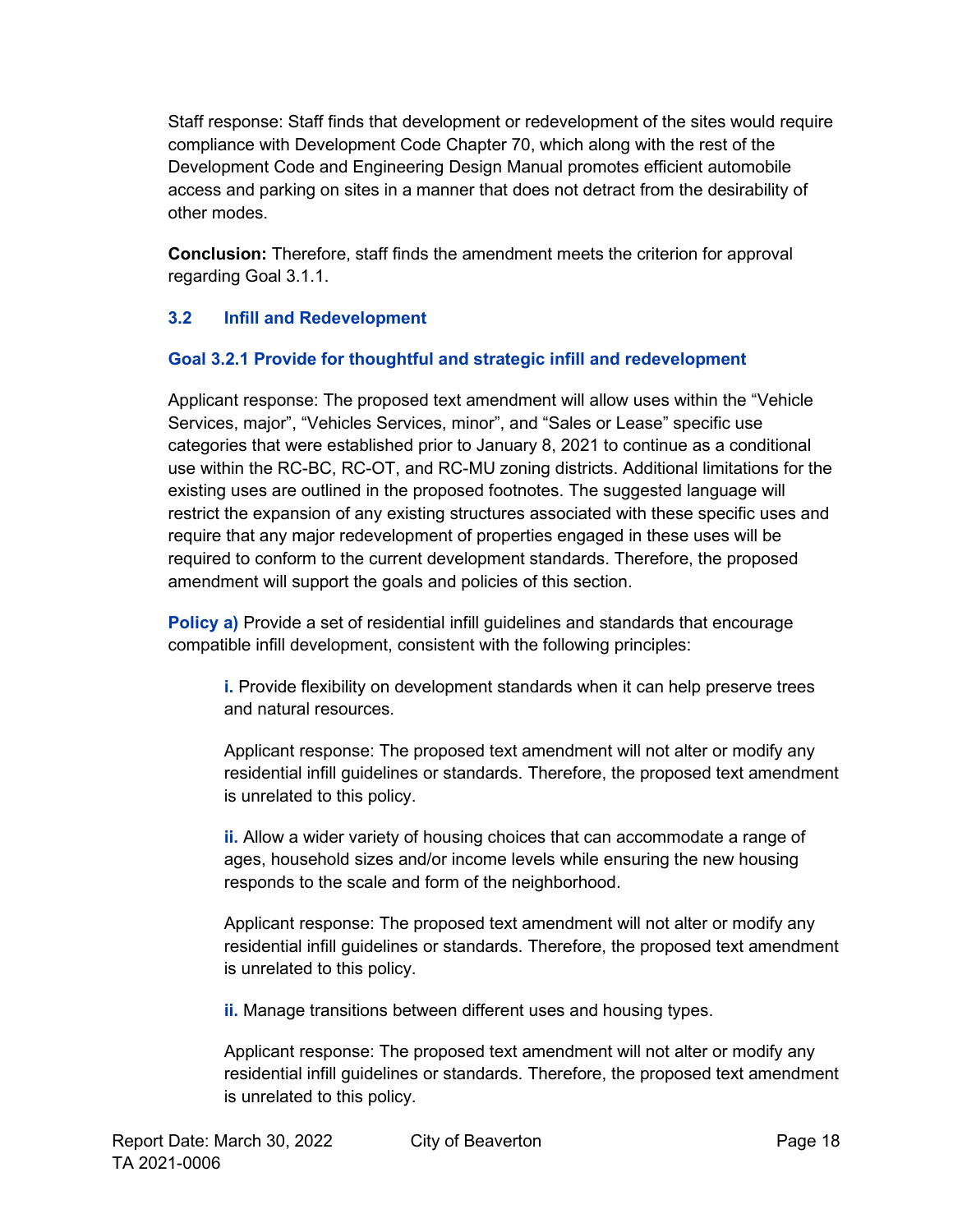**iv.** In areas well-served by transit, amenities and services, offer more flexibility for infill housing and innovative housing types that meet city goals for affordability and livability, and provide housing for diverse household sizes, types, and age ranges.

Applicant response: The proposed text amendment will not alter or modify any residential infill guidelines or standards. Therefore, the proposed text amendment is unrelated to this policy.

**v.** Encourage site and building design features, including setbacks and sight lines, that minimize impacts to sunlight and privacy for existing adjacent homes.

Applicant response: The proposed text amendment will not alter or modify any residential infill guidelines or standards. Therefore, the proposed text amendment is unrelated to this policy.

**Policy b)** Encourage and support quality redevelopment in target areas that is consistent with city goals.

Applicant response: When legally established auto-centric uses within the applicable zoning districts are updated and/or redeveloped, they will be required to be consistent with the Downtown Design District Development Code 70.04 to the extent required under the BDC 30.25 and 30.40. Consistent with 70.01.1, the Downtown Design District provisions are designed to encourage and support quality redevelopment as intended with this policy.

Staff response: Updates to structures occupied by such legally established uses would only be permitted consistent with the current Development Code, including requirements that the use is not enlarged and any such updates do not increase non-conformance of non-conforming structures. Redevelopment of structures could occur, but Footnote 14 limits the situations where the legally established auto-centric uses would be able to occupy the new buildings constructed through a redevelopment, specifically to cases where an unintended event, such as a disaster, damages the building to an extent representing greater than 50 percent of the replacement value of the structure.

The reference to Development Code Section 70.04 refers to the Downtown Design Guidelines and Standards, including both site design and building design standards and guidelines. The current numbering for that section is Section 70.20. Staff finds that the entire Chapter 70 applies, not just the Downtown Design Guidelines and Standards section. The proposed footnote 14 also clarifies that: "A new structure associated with this use shall be constructed in conformity with the provisions of this ordinance, including but not limited to provisions regarding minimum floor area on the site, active ground-floor use regulations and all applicable development, site and building design standards in Chapter 70."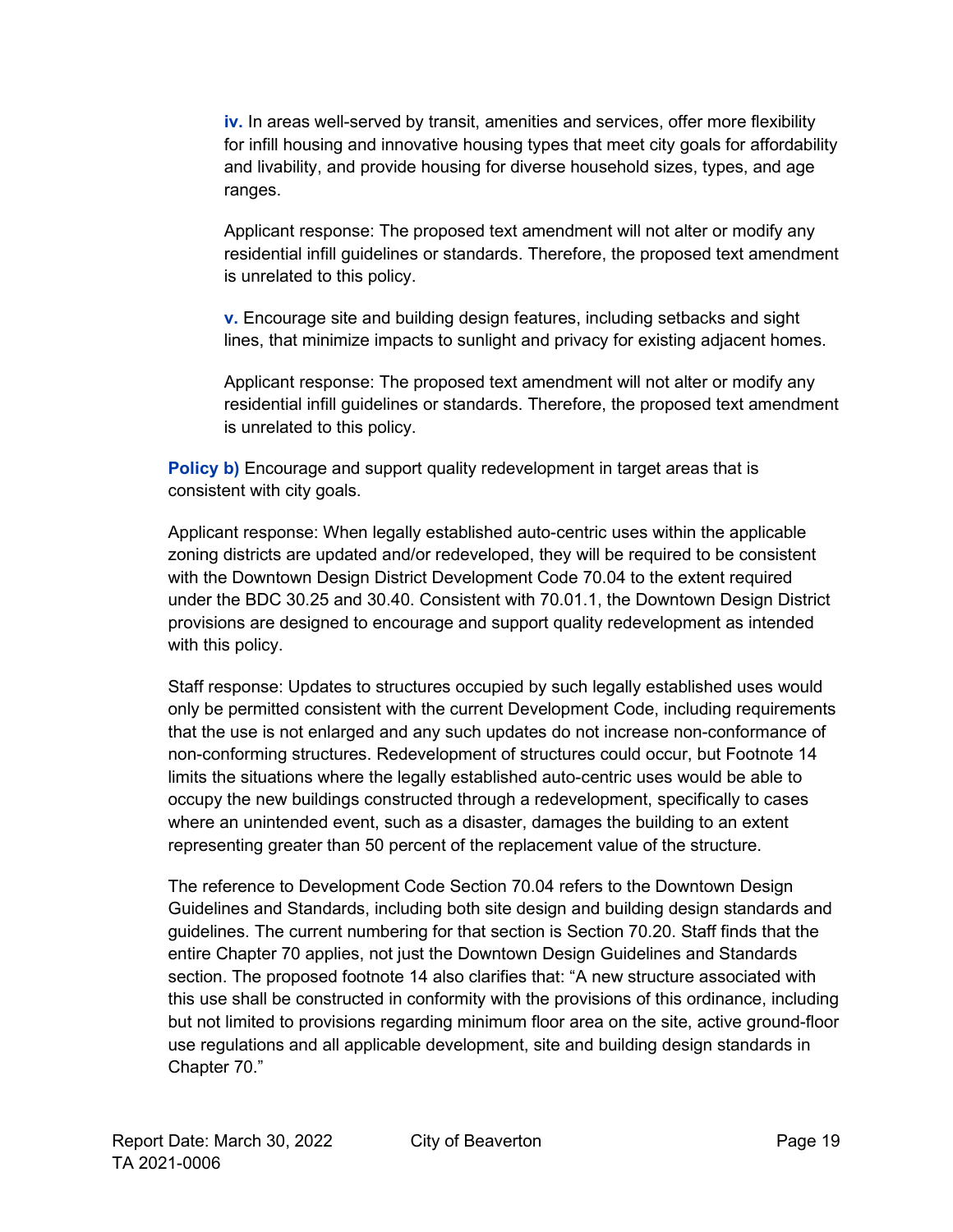Section 70.01.1 refers to the subsection now numbered as Section 70.05.05. The applicant also refers to Section 30.25 Nonconforming Structures and Section 30.40 Nonconforming Parking, Loading, Signs or Other Characteristics of Use.

**Policy c)** Work to reduce and mitigate displacement and loss of affordable housing and commercial/employment space when planning and implementing major capital investments that increase livability and desirability.

Applicant response: When legally established auto-centric uses within the applicable zoning districts are updated and/or redeveloped, they will be required to be consistent with the Downtown Design District Development Code 70.04 to the extent required under the BDC 30.25 and 30.40. Consistent with 70.01.1, the Downtown Design District provisions are designed to reduce and mitigate displacement and loss of affordable housing. Legally established auto-centric uses provide commercial/employment space as intended with this policy.

Staff response: Updates to structures occupied by such legally established uses would only be permitted consistent with the current Development Code, including requirements that the use is not enlarged and any such updates do not increase non-conformance of non-conforming structures. Redevelopment of structures could occur, but Footnote 14 limits the situations where the legally established auto-centric uses would be able to occupy the new buildings constructed through a redevelopment, specifically to cases where an unintended event, such as a disaster, damages the building to an extent representing greater than 50 percent of the replacement value of the structure.

The reference to Development Code Section 70.04 refers to the Downtown Design Guidelines and Standards, including both site design and building design standards and guidelines. The current numbering for that section is Section 70.20. Staff finds that the entire Chapter 70 applies, not just the Downtown Design Guidelines and Standards section. The proposed footnote 14 also clarifies that: "A new structure associated with this use shall be constructed in conformity with the provisions of this ordinance, including but not limited to provisions regarding minimum floor area on the site, active ground-floor use regulations and all applicable development, site and building design standards in Chapter 70."

Section 70.01.1 refers to the subsection now numbered as Section 70.05.05. The applicant also refers to Section 30.25 Nonconforming Structures and Section 30.40 Nonconforming Parking, Loading, Signs or Other Characteristics of Use.

**Policy d)** Recognize the value of low-cost commercial space for supporting small businesses and start-ups.

Response: The proposed text amendment is not expected to affect the availability of low- cost commercial space for supporting small businesses and start-ups.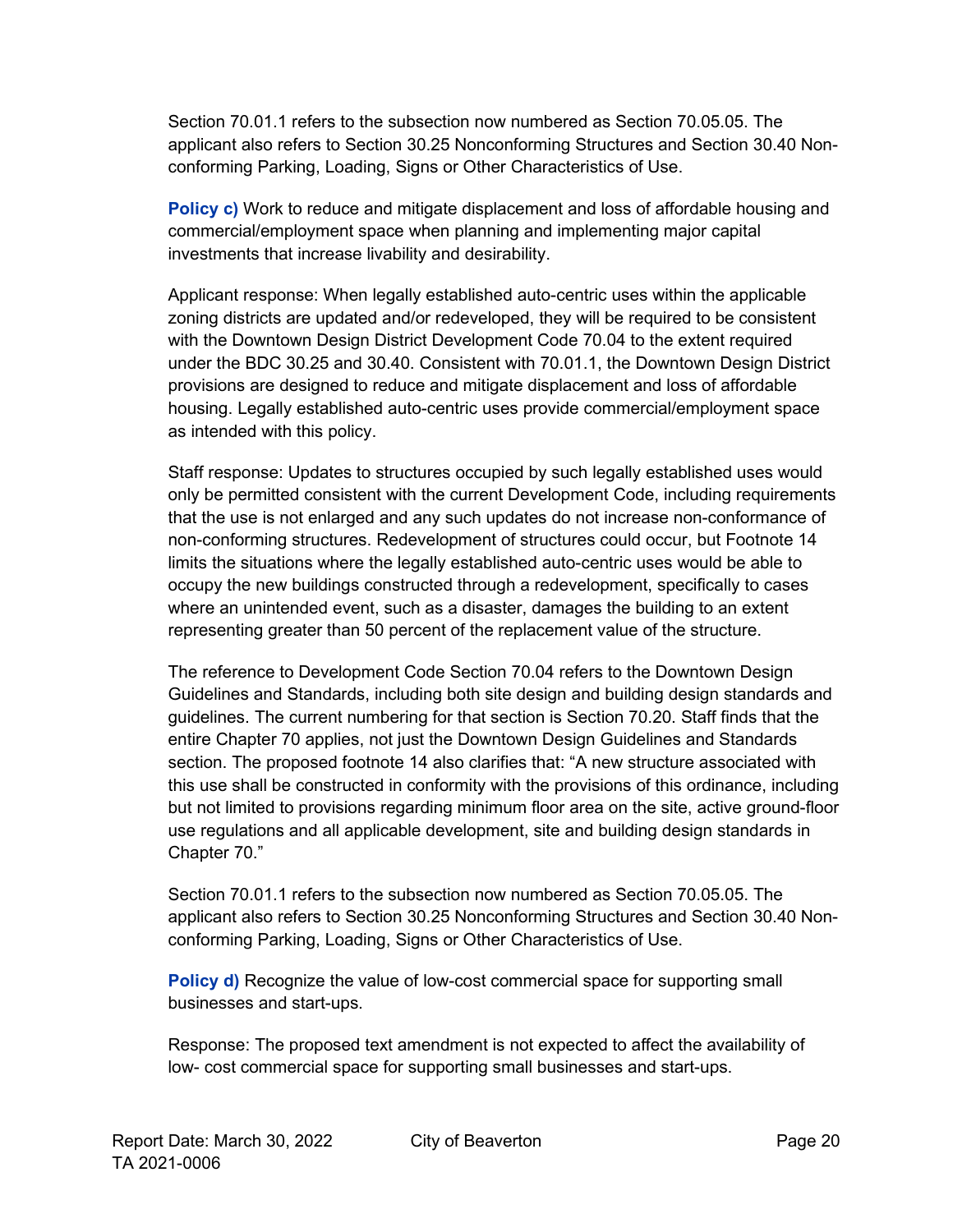**Policy e)** Maintain an equitable policy to allow food carts and other mobile eateries in strategic locations and provide support for siting at multiple venues citywide.

Response: The proposed text amendment will not affect the allowance of food carts in the City.

**Policy f)** On underutilized property and excess parking areas, provide opportunities for interim uses, such as community gardens and food carts, that are appropriate for each plan designation.

Response: The proposed text amendment will not affect the availability of or access to underutilized property and parking areas for interim uses.

**Conclusion:** Therefore, staff finds the amendment meets the criterion for approval regarding Goal 3.2.1.

#### **3.3 Sustainability and Natural Resources**

#### **Goal 3.3.1 Promote sustainable development, resilience, and resource protection**

Applicant response: The scope of the proposed text amendment is limited to changes to use classifications in the RC- BC, RC-OT, and RC-MU zoning districts and will not interfere with the City's achievement of sustainable development, resilience, or resource protection.

**Conclusion:** Therefore, staff finds the amendment meets the criterion for approval regarding Goal 3.3.1.

#### **3.4 Planning and Development Review**

#### **Goal 3.4.1 Provide effective and inclusive planning and development review services**

Applicant response: The proposed text amendment will be reviewed and processed in accordance with the applicable requirements outlined in the Beaverton Development Code. Suggested language will not result in changes to the planning and development review services provided by the City of Beaverton.

**Conclusion:** Therefore, staff finds the amendment meets the criterion for approval regarding Goal 3.4.1.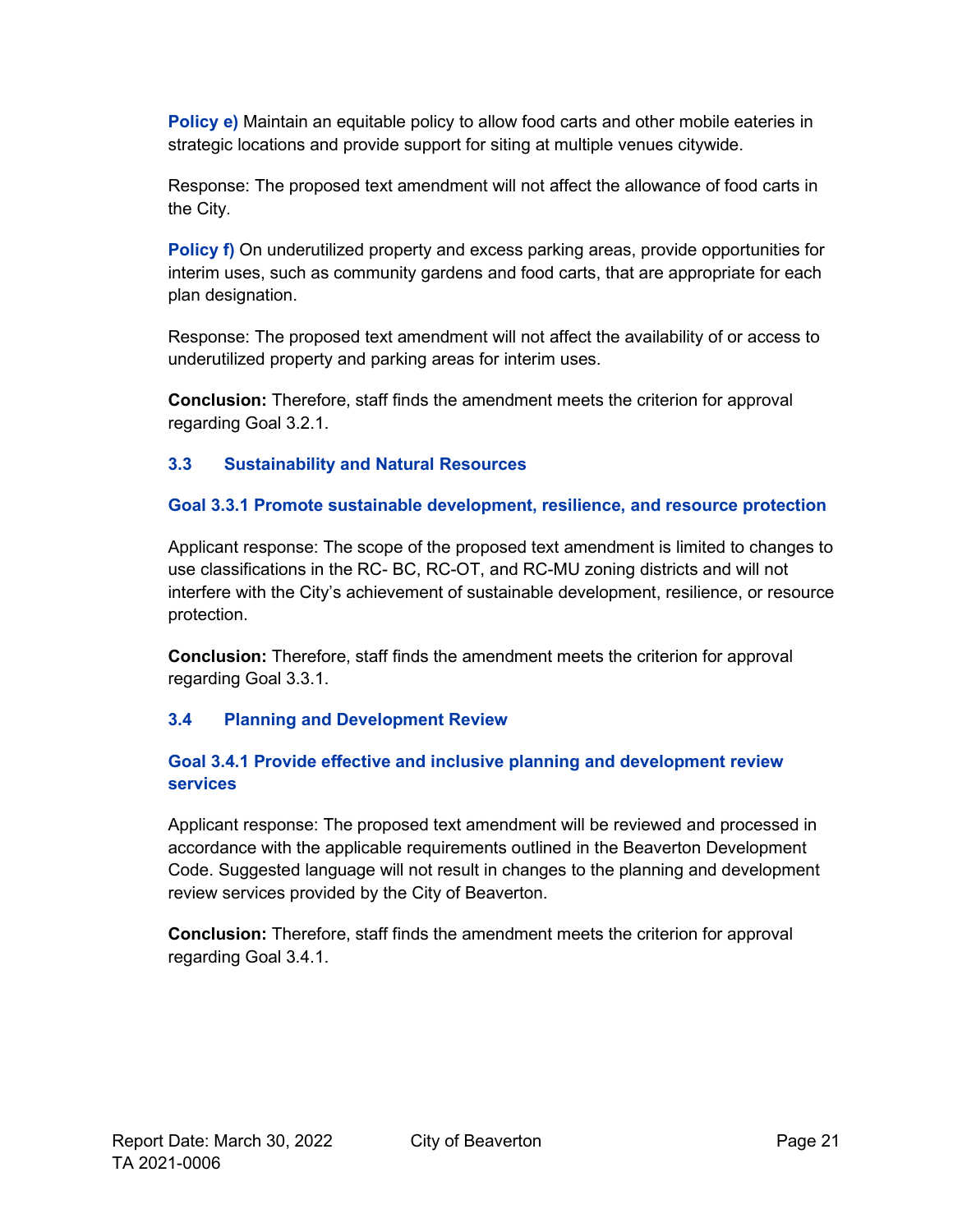#### **3.6 Mixed Use Areas**

#### **Goal 3.6.1 Support pedestrian-oriented mixed-use areas.**

**Policy a)** Provide for a mix of commercial, residential, employment, and civic uses at relatively high densities to create vibrant, walkable areas where many activities can be accomplished on foot or by bike or transit.

Applicant response: When legally established auto-centric uses within the applicable zoning districts are updated and/or redeveloped, they will be required to be consistent with the Downtown Design District Development Code to the extent required under the BDC 30.25 and 30.40. Consistent with 70.01.1, the Downtown Design District provisions are designed to encourage high density and walkable areas as intended with this policy.

Staff response: Updates to structures occupied by such legally established uses would only be permitted consistent with the current Development Code, including requirements that the use is not enlarged and any such updates do not increase non-conformance of non-conforming structures. Redevelopment of structures could occur, but Footnote 14 limits the situations where the legally established auto-centric uses would be able to occupy the new buildings constructed through a redevelopment, specifically to cases where an unintended event, such as a disaster, damages the building to an extent representing greater than 50 percent of the replacement value of the structure.

The proposed footnote 14 also clarifies that: "A new structure associated with this use shall be constructed in conformity with the provisions of this ordinance, including but not limited to provisions regarding minimum floor area on the site, active ground-floor use regulations and all applicable development, site and building design standards in Chapter 70."

Section 70.01.1 refers to the subsection now numbered as Section 70.05.05. The applicant also refers to Section 30.25 Nonconforming Structures and Section 30.40 Nonconforming Parking, Loading, Signs or Other Characteristics of Use.

**Policy b)** Uses may be mixed vertically (i.e. within a single building on different floors) or horizontally (i.e. within different buildings), but should be mixed so that different uses are within easy walking distance of one another.

Applicant response: The proposed text amendment is unrelated to this particular policy which provides clarity and flexibility regarding the orientation of mixed uses.

**Policy c)** Limit or prohibit auto-oriented commercial uses, including vehicle sales and services, drive-through uses, and uses requiring extensive outdoor storage, to enhance the pedestrian environment.

Applicant response: By prohibiting the establishment of any new uses in the vehicle use category, the proposed amendment will continue to limit the auto-oriented commercial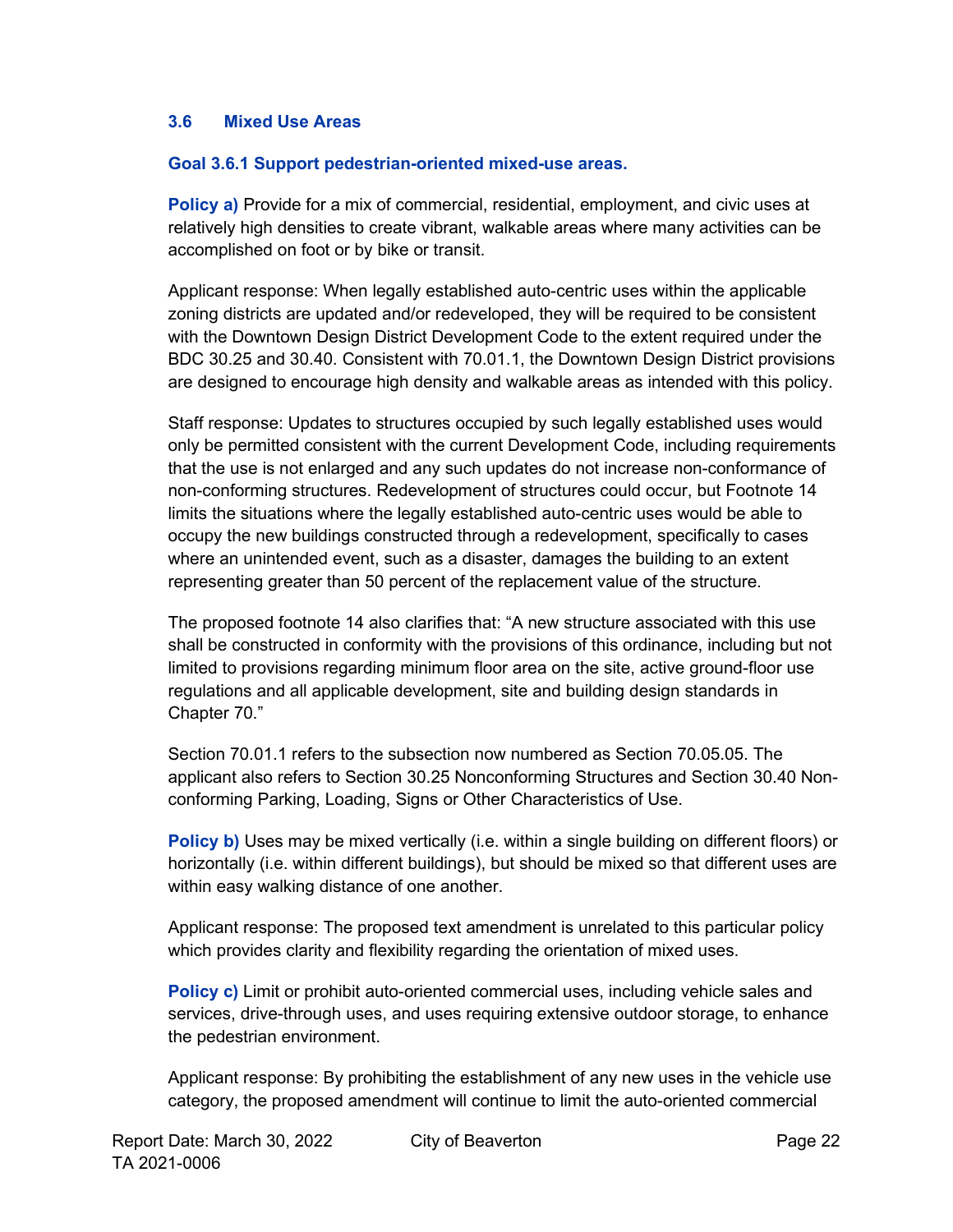uses in mixed use areas. Additionally, the suggested language will ensure any proposed modifications to the structures or sites with established auto-oriented uses will not increase the nonconformity of the development. Therefore, the proposed amendment will support this policy and continue to limit or prohibit auto oriented commercial uses.

The proposed text amendment would allow "Automotive service, major", "Automotive service, minor", and "Sales or lease" uses located in the Regional Center-Beaverton Central (RC-BC), Regional Center-Old Town (RC-OT), and Regional Center- Mixed-Use (RC-MU) zoning districts and in operation prior to January 8, 2021 to continue to exist as Conditional uses. This text change would not affect future uses in these zoning districts and would not have limited effects throughout the City. Furthermore, when such legally established auto-centric uses are updated and/or redeveloped, they will be required to meet the Downtown Design District Development Code to the extent required under the BDC 30.25 and 30.40, thereby ensuring that any properties affected by the text amendment will progressively conform to design standards, including those intended to enhance the pedestrian environment, as redevelopment occurs.

Staff response: Updates to structures occupied by such legally established uses would only be permitted consistent with the current Development Code, including requirements that the use is not enlarged and any such updates do not increase non-conformance of non-conforming structures. Redevelopment of structures could occur, but Footnote 14 limits the situations where the legally established auto-centric uses would be able to occupy the new buildings constructed through a redevelopment, specifically to cases where an unintended event, such as a disaster, damages the building to an extent representing greater than 50 percent of the replacement value of the structure.

Staff would like to provide clarification about the following sentence in the applicant's response: "This text change would not affect future uses in these zoning district and would not have limited effects throughout the City." The proposed amendment would affect future uses, but only new conditional uses in the three vehicle categories that would replace existing uses that were lawfully established prior to Jan. 8, 2021, as long as the spaces are not vacant for more than one year. Although these would not be considered non-conforming uses, that is consistent with how non-conforming uses are handled in the Development Code. It is also consistent with the policy direction to limit or prohibiting auto-oriented commercial uses. Staff also assumes the second half of the sentence was intended to indicate the amendment would have limited effects throughout the city. That is true because these amendments only apply to three Downtown zoning districts and only uses that already existed on Jan. 8, 2021.

Section 30.25 is Nonconforming Structures, and Section 30.40 is Non-conforming Parking, Loading, Signs or Other Characteristics of Use.

**Policy d)** Pedestrian-oriented design is a priority within mixed use areas. Pedestrian oriented design generally includes: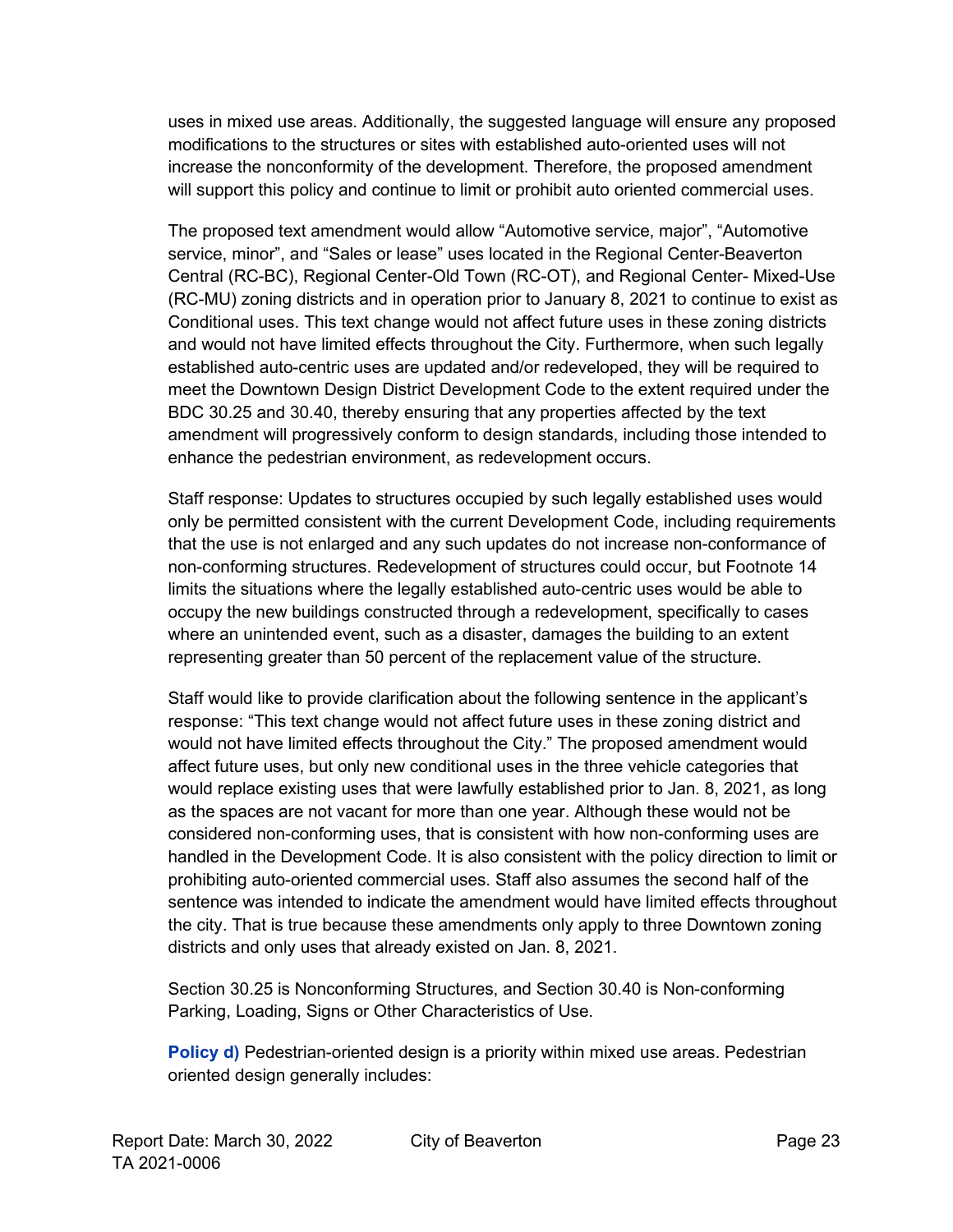**i.** Commercial and mixed-use buildings located next to the sidewalk with windows, interesting facades, pedestrian-scale design features (e.g. lighting, awnings and signage), and majority of parking located behind, above, or beneath development

Applicant response: When legally established auto-centric uses subject to the proposed text amendment are updated and/or redeveloped, they will be required to meet the Downtown Design District Development Code to the extent required under the BDC 30.25 and 30.40, thereby ensuring that any properties affected by the text amendment will progressively conform to design standards, including those intended to enhance the pedestrian environment, as redevelopment occurs.

Staff response: Updates to structures occupied by such legally established uses would only be permitted consistent with the current Development Code, including requirements that the use is not enlarged and any such updates do not increase non-conformance of non-conforming structures. Redevelopment of structures could occur, but Footnote 14 limits the situations where the legally established auto-centric uses would be able to occupy the new buildings constructed through a redevelopment, specifically to cases where an unintended event, such as a disaster, damages the building to an extent representing greater than 50 percent of the replacement value of the structure.

Section 30.25 is Nonconforming Structures, and Section 30.40 is Nonconforming Parking, Loading, Signs or Other Characteristics of Use.

**ii.** Residential buildings with windows and doors facing the street, and privacy provided through landscaping, grade changes, and modest setbacks

Applicant response: The proposed text amendment would not affect residential buildings.

**iii.** Complete streets and sidewalks that provide high-quality space for pedestrians and protect pedestrians from fast-moving traffic (by using buffers such as curbside parking, landscaping, trees and street furniture)

Applicant response: The proposed text amendment will not affect the City's complete streets and sidewalk design standards.

**Conclusion:** Therefore, staff finds the amendment meets the criterion for approval regarding Goal 3.4.1.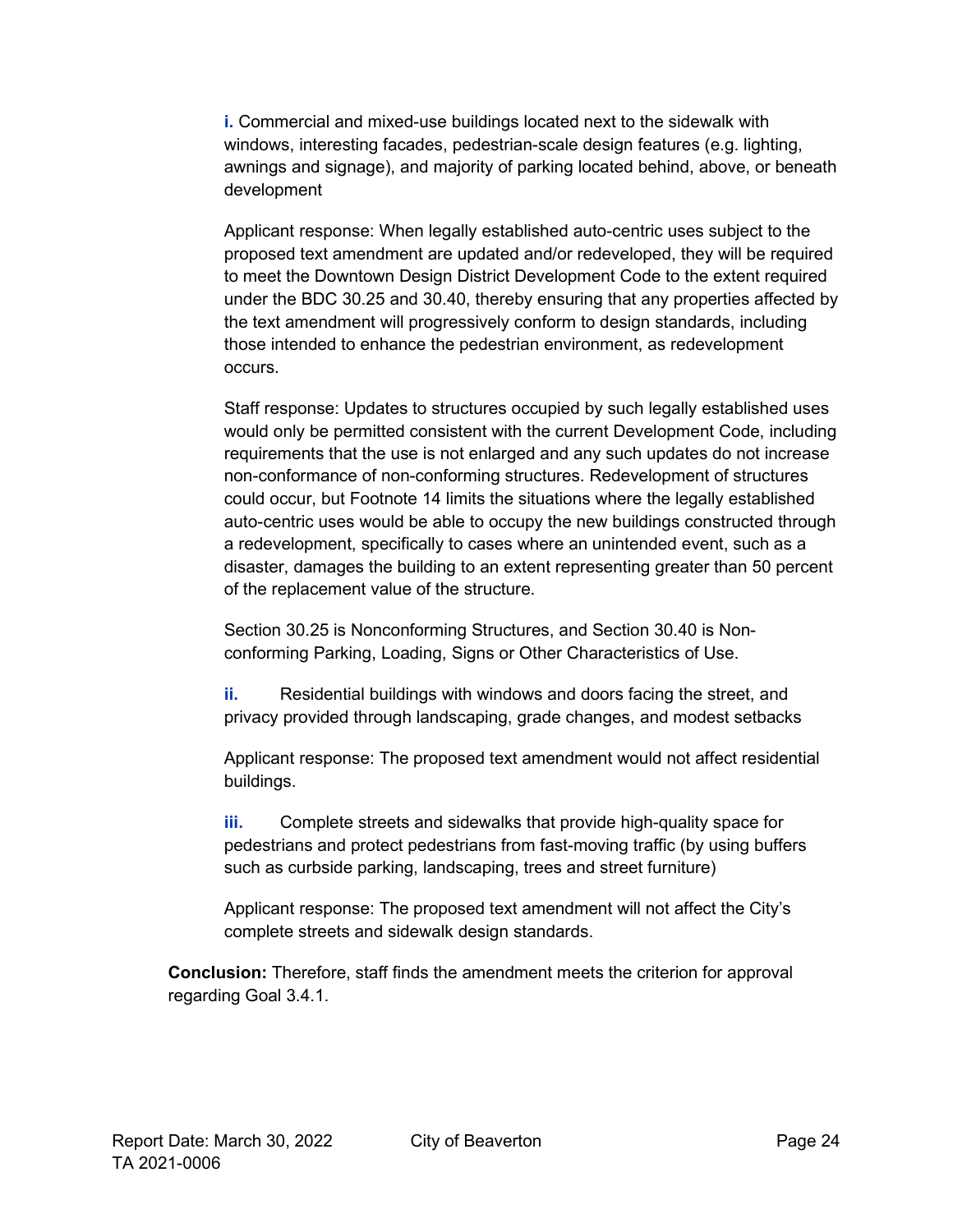#### **Goal 3.6.2 Downtown Regional Center: Create and strengthen a vibrant downtown and central area for Beaverton**

Applicant response: Currently, vehicle specific, auto-oriented commercial uses typically associated with car dealerships are prohibited on all properties within the Downtown Regional Center. This text amendment will allow uses within the "Vehicle Services, major", "Vehicles Services, minor", and "Sales or Lease" specific use categories that were established prior to January 8, 2021 to be reclassified as a conditional use within the RC-BC, RC-OT, and RC-MU zoning districts. Additionally, the suggested language requires that any modification or proposed redevelopment of properties with established auto-oriented use be conducted in conformance with the current development code.

**Policy a)** Tailor development regulations to the unique character and aspirations for the distinct areas within the Downtown Regional Center, taking into account form, scale, rhythm, and uses, through specialized zoning, overlay zones, or similar tools while also ensuring strong connections between these areas and throughout the Downtown Regional Center.

Applicant response: The proposed text amendment will not alter the City's development regulations.

Staff response: Staff finds that the proposed text amendment will alter the City's development regulations because the city's development regulations include the Development Code. Staff also finds that the text amendment is intended to address certain limited Vehicle uses that were lawfully established as of Jan. 8, 2021, and does not affect the city's development regulations regarding the form, scale, rhythm for future development, particularly site and building design. The text amendment only affects future uses because it allows the relevant Vehicle uses that existed as of Jan. 8, 2021, to be replaced by uses in the same category if the space is not vacant more than one year, similar to how non-conforming uses are handled citywide. Staff also finds that this policy is intended to direct the city to create custom development regulations for the Downtown Regional Center, which the city completed through the creation of Chapter 70.

**Policy b)** Celebrate and enhance the diversity, cultural and natural history, and geographic importance of the city to establish an overall sense of place that is uniquely Beaverton.

Applicant response: The proposed text amendment applies to a small and discrete set Automotive service, major", "Automotive service, minor", and "Sales or lease" uses that were in existence in the Regional Center-Beaverton Central (RC-BC), Regional Center-Old Town (RC-OT), and Regional Center- Mixed-Use (RC-MU) zoning districts prior to January 8, 2021. Given the limited applicability of the proposed text amendment no impact is anticipated to the policy of celebrating and enhancing the City's diversity, culture, natural history and geographic importance that lend to the City's sense of place.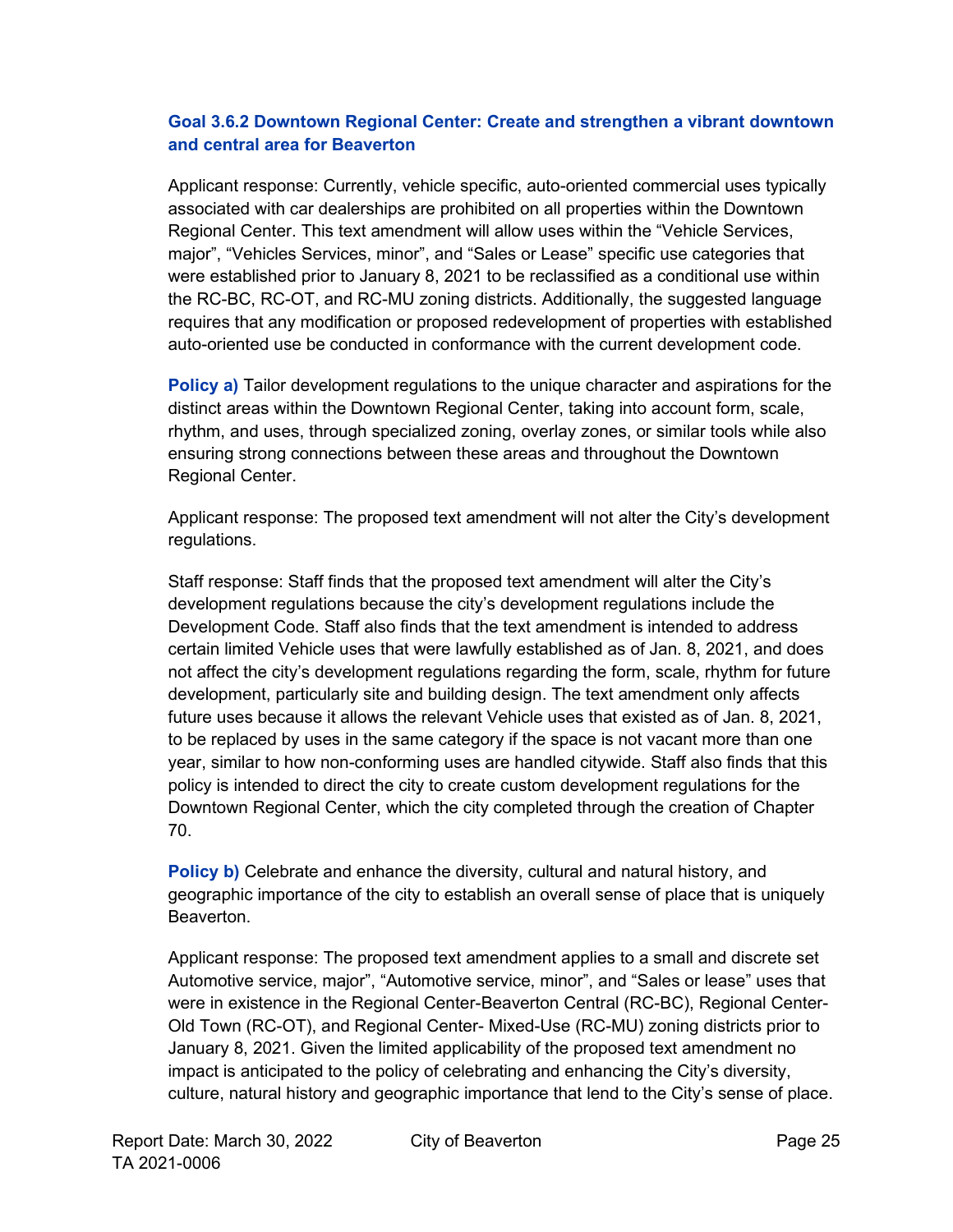**Policy c)** New development, redevelopment, and public investments in this area should prioritize transit and multimodal street networks to create a welcoming environment that increases social interaction, commerce, creativity and fun.

Applicant response: The proposed text amendment applies to a small and discrete set Automotive service, major", "Automotive service, minor", and "Sales or lease" uses that were in existence in the Regional Center-Beaverton Central (RC-BC), Regional Center-Old Town (RC-OT), and Regional Center- Mixed-Use (RC-MU) zoning districts prior to January 8, 2021. No impacts are anticipated that could interfere with the City's desire to enhance transit and ensure a multimodal street network.

**Policy d)** Encourage higher intensity development near MAX and WES stations, creating mixed-use station communities that locate housing, jobs, and services near transit.

Applicant response: The proposed text amendment applies to a small and discrete set Automotive service, major", "Automotive service, minor", and "Sales or lease" uses that were in existence in the Regional Center-Beaverton Central (RC-BC), Regional Center-Old Town (RC-OT), and Regional Center- Mixed-Use (RC-MU) zoning districts prior to January 8, 2021. Such uses do not predominate areas adjacent to MAX and WES stations and no impacts to this policy are anticipated.

Staff response: Staff finds that large areas currently occupied by auto-oriented uses, particularly the large areas used for inventory storage and customer vehicles, do discourage higher-intensity development near MAX and WES stations, including the Beaverton Transit Center and the Beaverton Central MAX station. However, staff also finds that Chapter 70 prohibits the three Vehicle use sub-categories that are the subject of this text amendment and allows for intense, mixed-use development near MAX and WES stations. The proposed text amendment addresses existing uses in the three subcategories, changing them from Prohibited uses to Conditional Uses; allowing other uses in the same category to replace them if the space is not vacant for more than one year; and allowing them to rebuild consistent with the Development Code if they are destroyed by an unintended event, such as a disaster. Chapter 70 with this amendment included would still encourage higher intensity development near MAX and WES stations because new uses in these categories are prohibited and developments/redevelopments on the site would need to comply with the most current Development Code rules, which do encourage higher intensity development.

**Policy e)** Ensure that redevelopment intensifies land use, with less land dedicated to surface parking and more land occupied by multistory buildings along walkable streets.

Applicant response: The proposed text amendment applies to a small and discrete set Automotive service, major", "Automotive service, minor", and "Sales or lease" uses that were in existence in the Regional Center-Beaverton Central (RC-BC), Regional Center-Old Town (RC-OT), and Regional Center- Mixed-Use (RC-MU) zoning districts prior to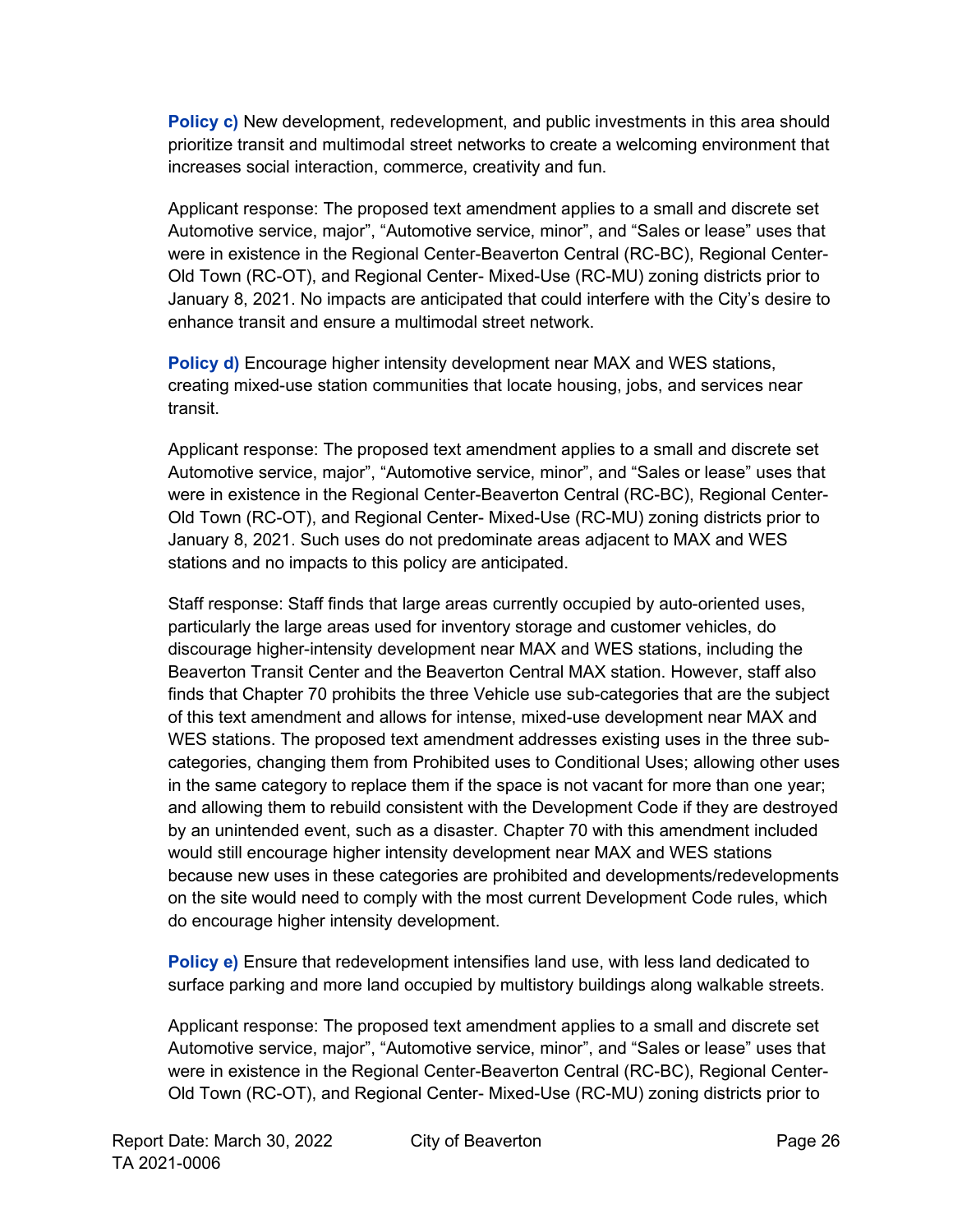January 8, 2021. The proposed amendment would not have broad impacts across the City. Furthermore, when legally established auto-centric uses within the applicable zoning districts are updated and/or redeveloped, they will be required to be consistent with the Downtown Design District Development Code 70.04 to the extent required under the BDC 30.25 and 30.40. Consistent with 70.01.1, the Downtown Design District provisions include provisions intended to enhance pedestrian access and amenities.

Staff response: Updates to structures occupied by such legally established uses would only be permitted consistent with the current Development Code, including requirements that the use is not enlarged and any such updates do not increase non-conformance of non-conforming structures. Redevelopment of structures could occur, but Footnote 14 limits the situations where the legally established auto-centric uses would be able to occupy the new buildings constructed through a redevelopment, specifically to cases where an unintended event, such as a disaster, damages the building to an extent representing greater than 50 percent of the replacement value of the structure.

The reference to Development Code Section 70.04 refers to the Downtown Design Guidelines and Standards, including both site design and building design standards and guidelines. The current numbering for that section is Section 70.20. Staff also finds that the entire Chapter 70 would apply to development/redevelopment. Section 70.01.1 refers to the subsection now numbered as Section 70.05.05. The applicant also refers to Section 30.25 Nonconforming Structures and Section 30.40 Non-conforming Parking, Loading, Signs or Other Characteristics of Use.

**Policy f)** Provide safe and comfortable connectivity that prioritizes active transportation (such as walking, jogging, running, cycling, wheelchair use, in-line skating or skateboarding) in public and private spaces. Incorporate context sensitive design in public spaces, streets, sidewalks, paths and other infrastructure that helps move people around Downtown.

Applicant response: The proposed text amendment will not alter any public infrastructure design standards. When legally established auto-centric uses within the applicable zoning districts are updated and/or redeveloped, they will be required to be consistent with the Downtown Design District Development Code 70.04 to the extent required under the BDC 30.25 and 30.40. Consistent with 70.01.1, the Downtown Design District provisions are designed to enhance on-site design and orientation to encourage nonvehicular travel to and through these sites.

Staff response: Updates to structures occupied by such legally established uses would only be permitted consistent with the current Development Code, including requirements that the use is not enlarged and any such updates do not increase non-conformance of non-conforming structures. Redevelopment of structures could occur, but Footnote 14 limits the situations where the legally established auto-centric uses would be able to occupy the new buildings constructed through a redevelopment, specifically to cases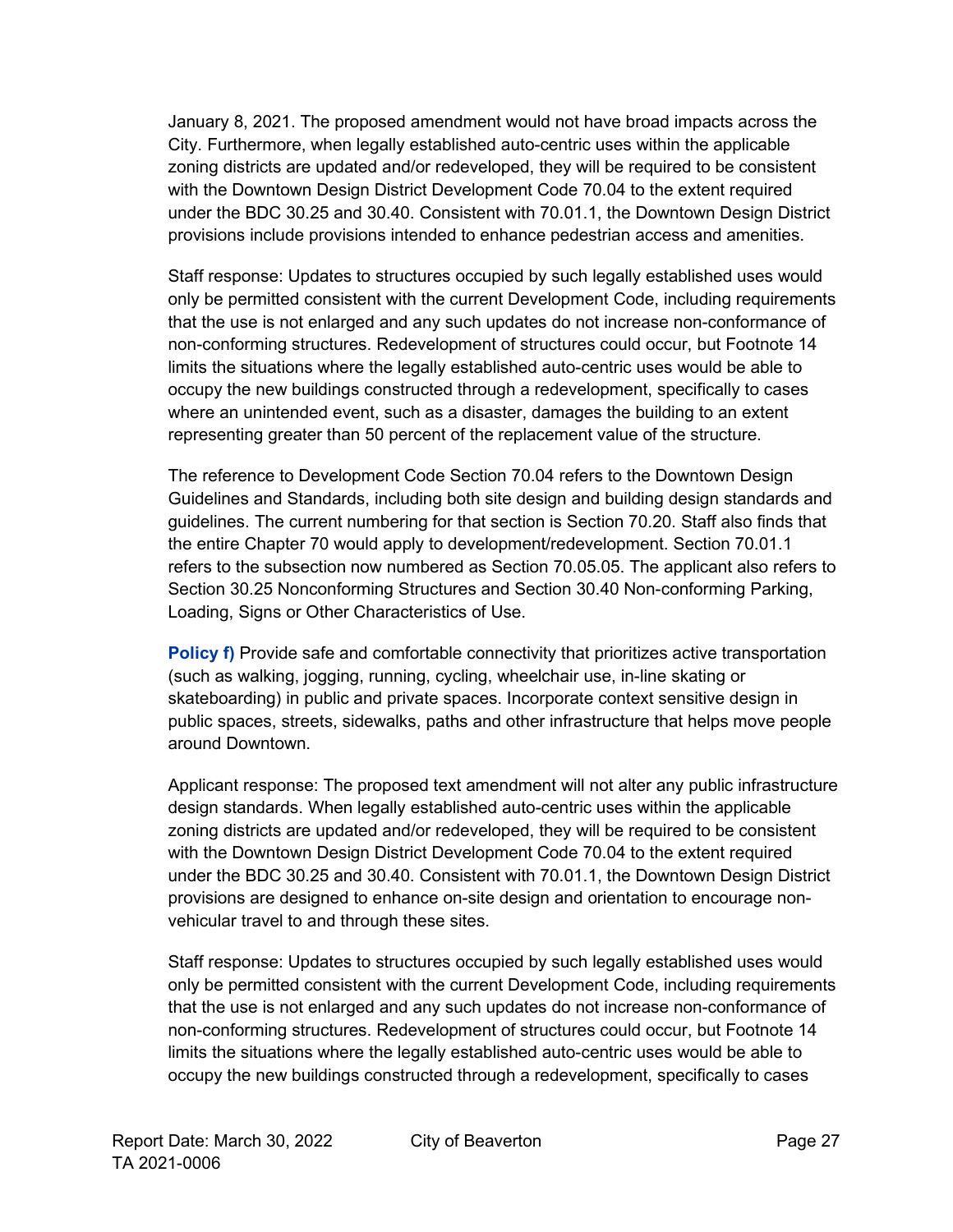where an unintended event, such as a disaster, damages the building to an extent representing greater than 50 percent of the replacement value of the structure.

The reference to Development Code Section 70.04 refers to the Downtown Design Guidelines and Standards, including both site design and building design standards and guidelines. The current numbering for that section is Section 70.20. Staff also finds that the entire Chapter 70 would apply to development/redevelopment. Section 70.01.1 refers to the subsection now numbered as Section 70.05.05.

**Policy g)** Implement programs and incentives that facilitate relocation of uses with landintensive development patterns, such as large-format retail stores and car dealerships that have large surface parking lots, to more appropriate land use designations.

Applicant response: The proposed text amendment would not affect or inhibit the City's implementation of incentive-based programs to encourage the relocation of landintensive uses.

**Policy h)** The city should consider the potential of policies, incentives, and investments to cause physical or economic displacement of vulnerable residents and businesses and identify strategies to prevent or mitigate displacement.

Applicant response: The proposed text amendment applies to a small and discrete set Automotive service, major", "Automotive service, minor", and "Sales or lease" uses that were in existence in the Regional Center-Beaverton Central (RC-BC), Regional Center-Old Town (RC-OT), and Regional Center- Mixed-Use (RC-MU) zoning districts prior to January 8, 2021. Such changes are not expected to directly or indirectly cause physical or economic displacement. .

**Policy i)** Encourage a variety of Downtown housing options to reach the critical mass of people needed to support downtown businesses and increase mixed-use vibrancy.

Applicant response: The proposed text amendment applies to a small and discrete set Automotive service, major", "Automotive service, minor", and "Sales or lease" uses that were in existence in the Regional Center-Beaverton Central (RC-BC), Regional Center-Old Town (RC-OT), and Regional Center- Mixed-Use (RC-MU) zoning districts prior to January 8, 2021. The proposed change is not expected to impact the ability of the City to achieve a variety of downtown housing options as envisioned with this policy. .

**Policy j)** Encourage an "18-hour" mix of uses, including retail, employment, civic, entertainment, and residential uses, that supports a diverse population that works, lives, and gathers downtown.

Applicant response: The proposed text amendment applies to a small and discrete set Automotive service, major", "Automotive service, minor", and "Sales or lease" uses that were in existence in the Regional Center-Beaverton Central (RC-BC), Regional Center-Old Town (RC-OT), and Regional Center- Mixed-Use (RC-MU) zoning districts prior to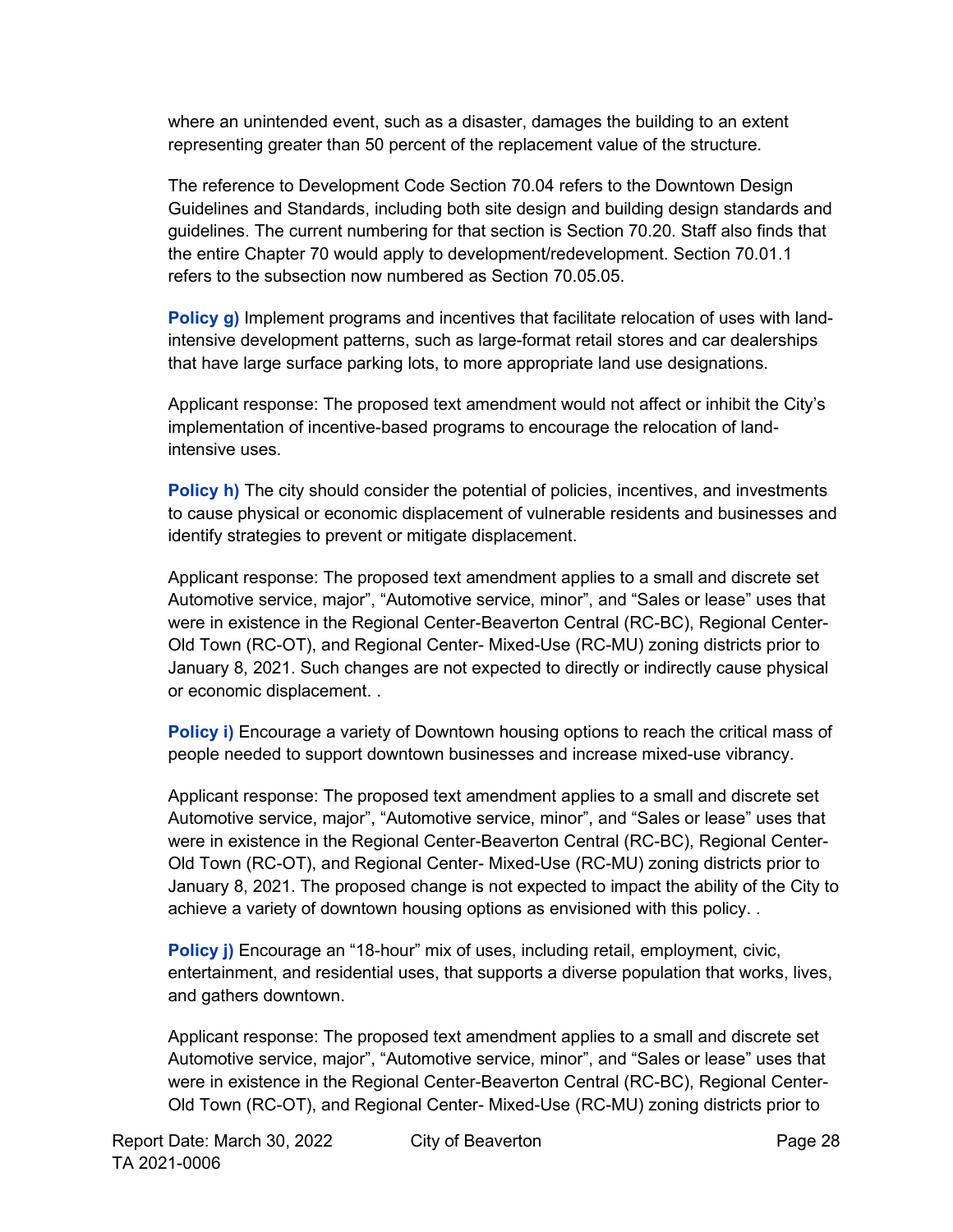January 8, 2021. Due to the limited applicability of the changes, the proposed change would not discourage implementation of an "18-hour" mix of uses throughout these zoning districts as envisioned with this policy.

**Policy k)** Design places for people by promoting buildings and open spaces near sidewalks and streets that are interesting, enjoyable, and engaging for people passing by.

Applicant response: When legally established auto-centric uses within the applicable zoning districts are updated and/or redeveloped, they will be required to be consistent with the Downtown Design District Development Code to the extent required under the BDC 30.25 and 30.40. Consistent with 70.01.1, the Downtown Design District provisions are designed to promote buildings and open spaces near sidewalks and streets that are interesting, enjoyable, and engaging or people passing by.

Staff response: Updates to structures occupied by such legally established uses would only be permitted consistent with the current Development Code, including requirements that the use is not enlarged and any such updates do not increase non-conformance of non-conforming structures. Redevelopment of structures could occur, but Footnote 14 limits the situations where the legally established auto-centric uses would be able to occupy the new buildings constructed through a redevelopment, specifically to cases where an unintended event, such as a disaster, damages the building to an extent representing greater than 50 percent of the replacement value of the structure.

Section 70.01.1 refers to the subsection now numbered as Section 70.05.05.

**Policy I)** Use a block-by-block approach to activate the ground floor of buildings and edges of public spaces to enhance street life, connecting pedestrians with activity along the street edge.

Applicant response: When legally established auto-centric uses within the applicable zoning districts are updated and/or redeveloped, they will be required to be consistent with the Downtown Design District Development Code to the extent required under the BDC 30.25 and 30.40. Consistent with 70.01.1, the Downtown Design District provisions are designed to enhance street life, connecting pedestrians with activity along the street edge.

Staff response: Updates to structures occupied by such legally established uses would only be permitted consistent with the current Development Code, including requirements that the use is not enlarged and any such updates do not increase non-conformance of non-conforming structures. Redevelopment of structures could occur, but Footnote 14 limits the situations where the legally established auto-centric uses would be able to occupy the new buildings constructed through a redevelopment, specifically to cases where an unintended event, such as a disaster, damages the building to an extent representing greater than 50 percent of the replacement value of the structure.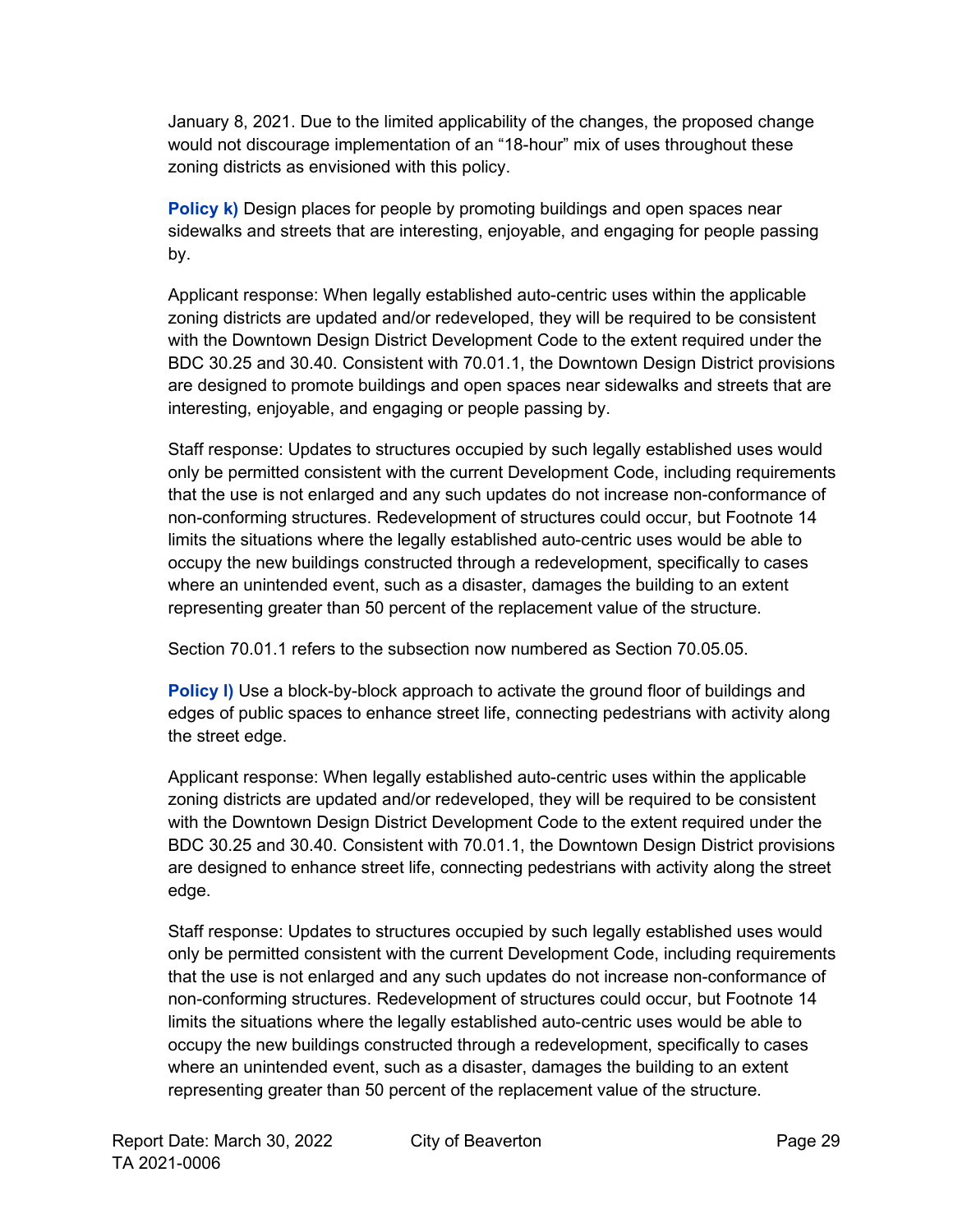Section 70.01.1 refers to the subsection now numbered as Section 70.05.05.

**Policy m)** Encourage buildings to include architectural features that are humanly scaled, especially at the ground floor of a building; and pedestrian-scaled places and streetscapes that are welcoming, safe, and enjoyable for people.

Applicant response: When legally established auto-centric uses within the applicable zoning districts are updated and/or redeveloped, they will be required to be consistent with the Downtown Design District Development Code to the extent required under the BDC 30.25 and 30.40. Consistent with 70.01.1, the Downtown Design District provisions are designed to encourage architectural features that are humanly scaled, especially at the ground floor of a building and pedestrian-scaled places and streetscapes that are welcoming, safe, and enjoyable for people.

Staff response: Section 70.01.1 refers to the subsection now numbered as Section 70.05.05.

**Policy n)** Provide welcoming places to gather and linger outdoors, such as parks, plazas, or street seats, which contribute to the vibrancy of Downtown Beaverton and promote social interaction among community members.

Applicant response: When legally established auto-centric uses within the applicable zoning districts are updated and/or redeveloped, they will be required to be consistent with the Downtown Design District Development Code to the extent required under the BDC 30.25 and 30.40. Consistent with 70.01.1, the Downtown Design District provisions are designed to encourage vibrant pedestrian-oriented and communal spaces as intended with this policy.

Staff response: Updates to structures occupied by such legally established uses would only be permitted consistent with the current Development Code, including requirements that the use is not enlarged and any such updates do not increase non-conformance of non-conforming structures. Redevelopment of structures could occur, but Footnote 14 limits the situations where the legally established auto-centric uses would be able to occupy the new buildings constructed through a redevelopment, specifically to cases where an unintended event, such as a disaster, damages the building to an extent representing greater than 50 percent of the replacement value of the structure.

Section 70.01.1 refers to the subsection now numbered as Section 70.05.05.

**Policy o)** For public agency projects, improve access to public spaces for cultural, ethnic, and socioeconomic groups that historically have not benefited from these resources due to physical, geographic, or transportation-related barriers.

Applicant response: The proposed text amendment does not involve any public agency project(s).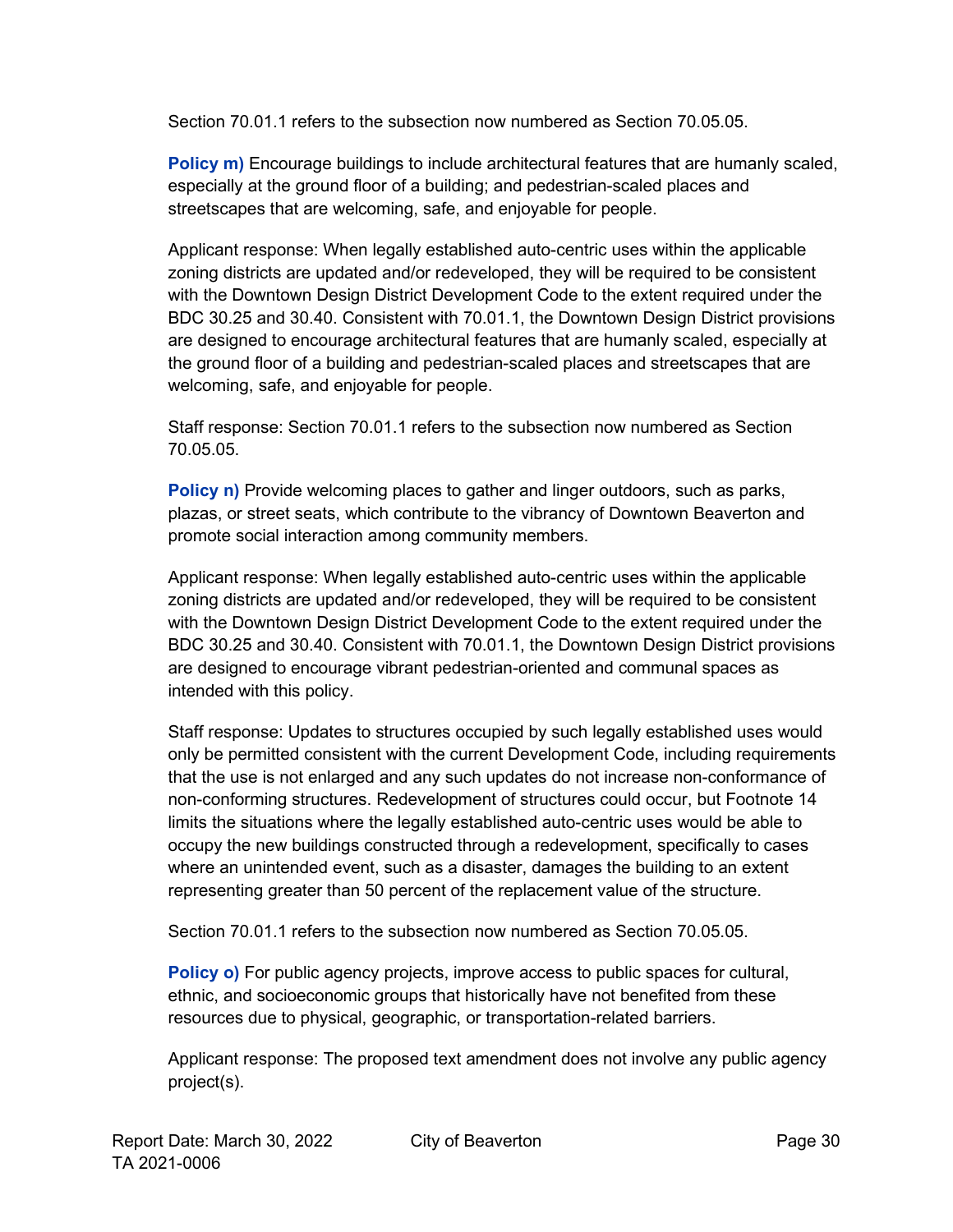**Policy p)** Ensure that public realm improvements support the creation of a vibrant, pedestrian- and transit-oriented Downtown and provide amenities that spur development.

Applicant response: When legally established auto-centric uses within the applicable zoning districts are updated and/or redeveloped, they will be required to be consistent with the Downtown Design District Development Code 70.04 to the extent required under the BDC 30.25 and 30.40. Consistent with 70.01.1, the Downtown Design District provisions are designed to support the creation of vibrant, pedestrian-and transitoriented Downtown and provide amenities that spur development.

Staff response: Updates to structures occupied by such legally established uses would only be permitted consistent with the current Development Code, including requirements that the use is not enlarged and any such updates do not increase non-conformance of non-conforming structures. Redevelopment of structures could occur, but Footnote 14 limits the situations where the legally established auto-centric uses would be able to occupy the new buildings constructed through a redevelopment, specifically to cases where an unintended event, such as a disaster, damages the building to an extent representing greater than 50 percent of the replacement value of the structure.

The reference to Development Code Section 70.04 refers to the Downtown Design Guidelines and Standards, including both site design and building design standards and guidelines. The current numbering for that section is Section 70.20. Staff also finds that the entire Chapter 70 would apply to development/redevelopment. Section 70.01.1 refers to the subsection now numbered as Section 70.05.05.

**Policy q)** Preserve, enhance and engage nature and natural systems, including Downtown's creeks and trees to promote flood control, wildlife habitat, beauty and improved health for all community members.

Applicant response: When legally established auto-centric uses within the applicable zoning districts are updated and/or redeveloped, they will be required to be consistent with the Downtown Design District Development Code 70.04 to the extent required under the BDC 30.25 and 30.40. Consistent with 70.01.1, the Downtown Design District provisions are designed to preserve, enhance, and engage natural systems as intended with this policy.

Staff response: Updates to structures occupied by such legally established uses would only be permitted consistent with the current Development Code, including requirements that the use is not enlarged and any such updates do not increase non-conformance of non-conforming structures. Redevelopment of structures could occur, but Footnote 14 limits the situations where the legally established auto-centric uses would be able to occupy the new buildings constructed through a redevelopment, specifically to cases where an unintended event, such as a disaster, damages the building to an extent representing greater than 50 percent of the replacement value of the structure.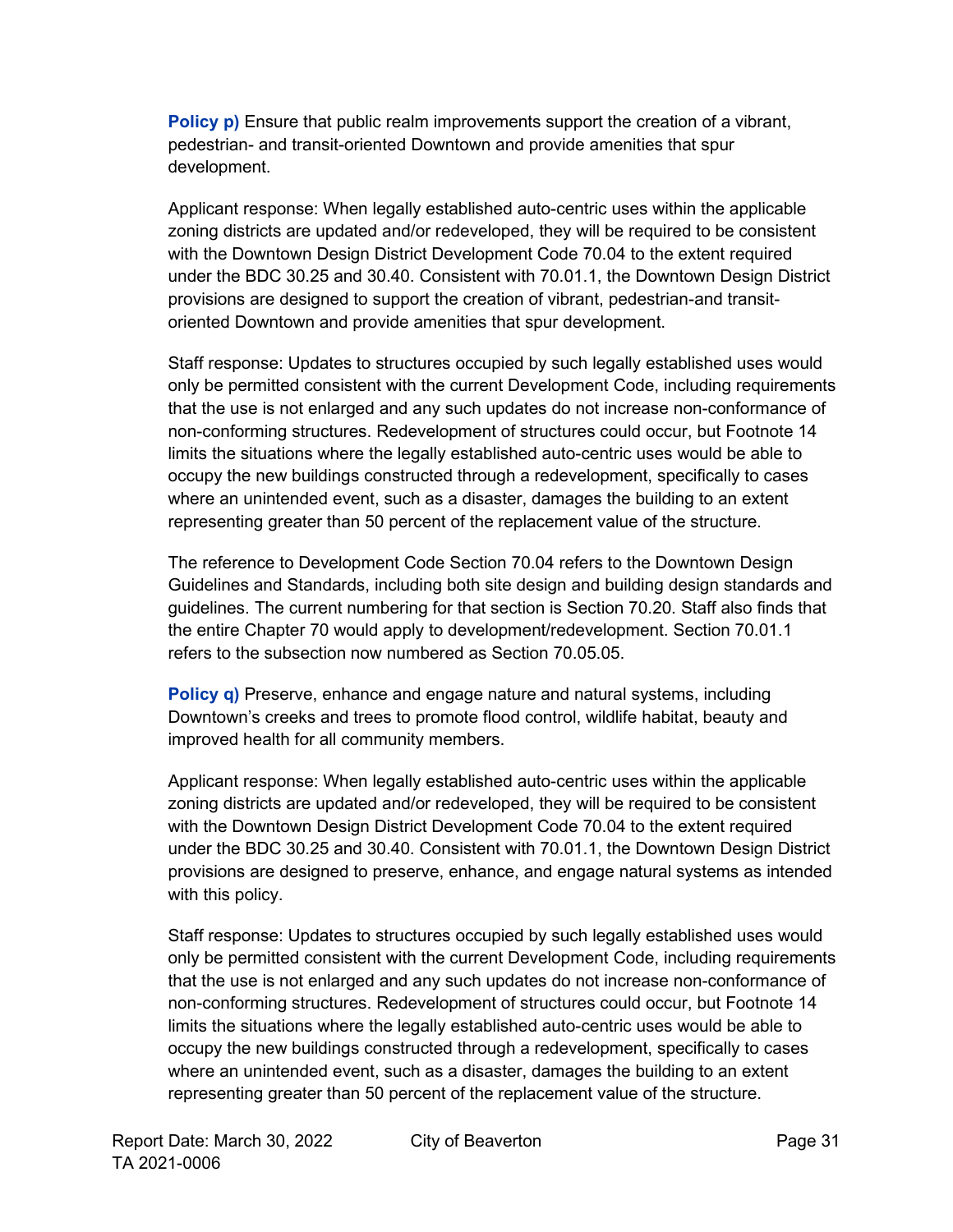The reference to Development Code Section 70.04 refers to the Downtown Design Guidelines and Standards, including both site design and building design standards and guidelines. The current numbering for that section is Section 70.20. Staff also finds that the entire Chapter 70 would apply to development/redevelopment. Section 70.01.1 refers to the subsection now numbered as Section 70.05.05.

**Policy r)** Ensure that developments at highly visible "gateways" have design features (e.g. height, mass, and building orientation) that enhance awareness of the Downtown Regional Center and Downtown Design District.

Applicant response: When legally established auto-centric uses within the applicable zoning districts are updated and/or redeveloped, they will be required to be consistent with the Downtown Design District Development Code 70.04 to the extent required under the BDC 30.25 and 30.40. Consistent with 70.01.1, the Downtown Design District provisions are designed to encourage design features (height, mass, and building orientation) that enhance awareness of the Downtown Regional Center and Downtown Design District as intended with this policy.

Staff response: Updates to structures occupied by such legally established uses would only be permitted consistent with the current Development Code, including requirements that the use is not enlarged and any such updates do not increase non-conformance of non-conforming structures. Redevelopment of structures could occur, but Footnote 14 limits the situations where the legally established auto-centric uses would be able to occupy the new buildings constructed through a redevelopment, specifically to cases where an unintended event, such as a disaster, damages the building to an extent representing greater than 50 percent of the replacement value of the structure.

The reference to Development Code Section 70.04 refers to the Downtown Design Guidelines and Standards, including both site design and building design standards and guidelines. The current numbering for that section is Section 70.20. Staff also finds that the entire Chapter 70 would apply to development/redevelopment. Section 70.01.1 refers to the subsection now numbered as Section 70.05.05.

**Policy s)** The Downtown Regional Center designation is intended for areas within central Beaverton that have been designated in collaboration with Metro as a Regional Center in the Metro Regional Framework Plan and 2040 Growth Concept.

Applicant response: The proposed text amendment is not related to the City's general assignment of its Downtown Regional Center designation.

**Conclusion:** Therefore, staff finds the amendment meets the criterion for approval regarding Goal 3.6.2.

#### **Chapter 9 Economy Element**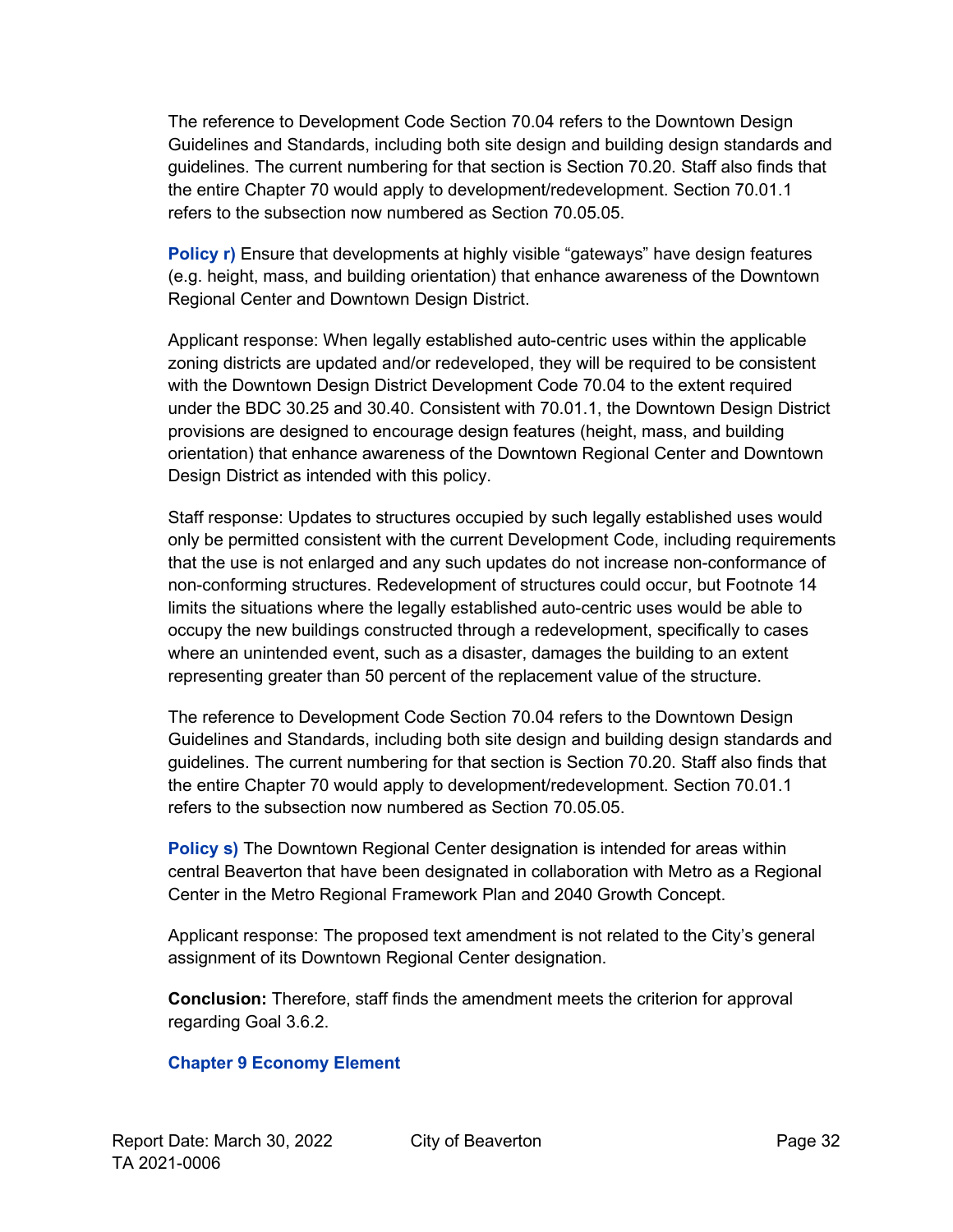#### **Goal 9.2.1 Provide Programs and Services that Support Existing Businesses and Attract New Businesses**

Applicant response: As proposed, this amendment will result in the reclassification of the "Vehicle Services, major", "Vehicles Services, minor", and "Sales or Lease" specific use categories within the RC-BC, RC-OT, and RC-MU zoning districts. The suggested language will change the classification of these uses from Prohibited (N) to Conditional (C). A proposed footnote will limit the conditional use classification to existing uses that were established prior to January 8, 2021 and require that existing sites will be limited to their current floor area. Changes to these specific uses will allow for existing, well established businesses to continue operating as a conditional use and allow the owners a sense of security that they would be allowed to continue the use of their property without being limited by the constraints that come with a nonconforming use classification.

**Conclusion:** Therefore, staff finds the amendment meets the criterion for approval regarding Goal 9.2.1.

Staff also finds the amendment meets the criterion for approval for Section 40.85.15.1.C.4, consistency with the Comprehensive Plan.

## <span id="page-32-0"></span>**Section 40.85.15.1.C.5**

The proposed text amendment is consistent with other provisions within the City's Development Code.

## FINDING

Applicant response: The proposed text amendment would change the City's Development Code to allow specific uses defined as "Automotive service, major", "Automotive service, minor", and "Sales or lease" that were established prior to January  $8<sup>th</sup>$ , 2021 be reclassified from a Prohibited (N) use to a Conditional (C) use within the RC-BC, RC-OT, and RC-MU zoning districts with some additional limitations. The primary goal of this amendment is to allow legally established auto-centric uses located in the newly established Downtown District some relief from the nonconforming use standard in BDC 30.25.1.B which limits the ability for nonconforming structures to be reconstructed if they are, "… damaged by any means to an extent of more than 50% of its replacement cost at time of destruction…". As noted in the proposed language, any reconstruction or redevelopment would be required to conform to the current standards of the Beaverton Development Code. This criterion is met.

**Conclusion:** Therefore, staff finds the amendment meets the criterion for approval regarding Section 40.85.15.1.C.5.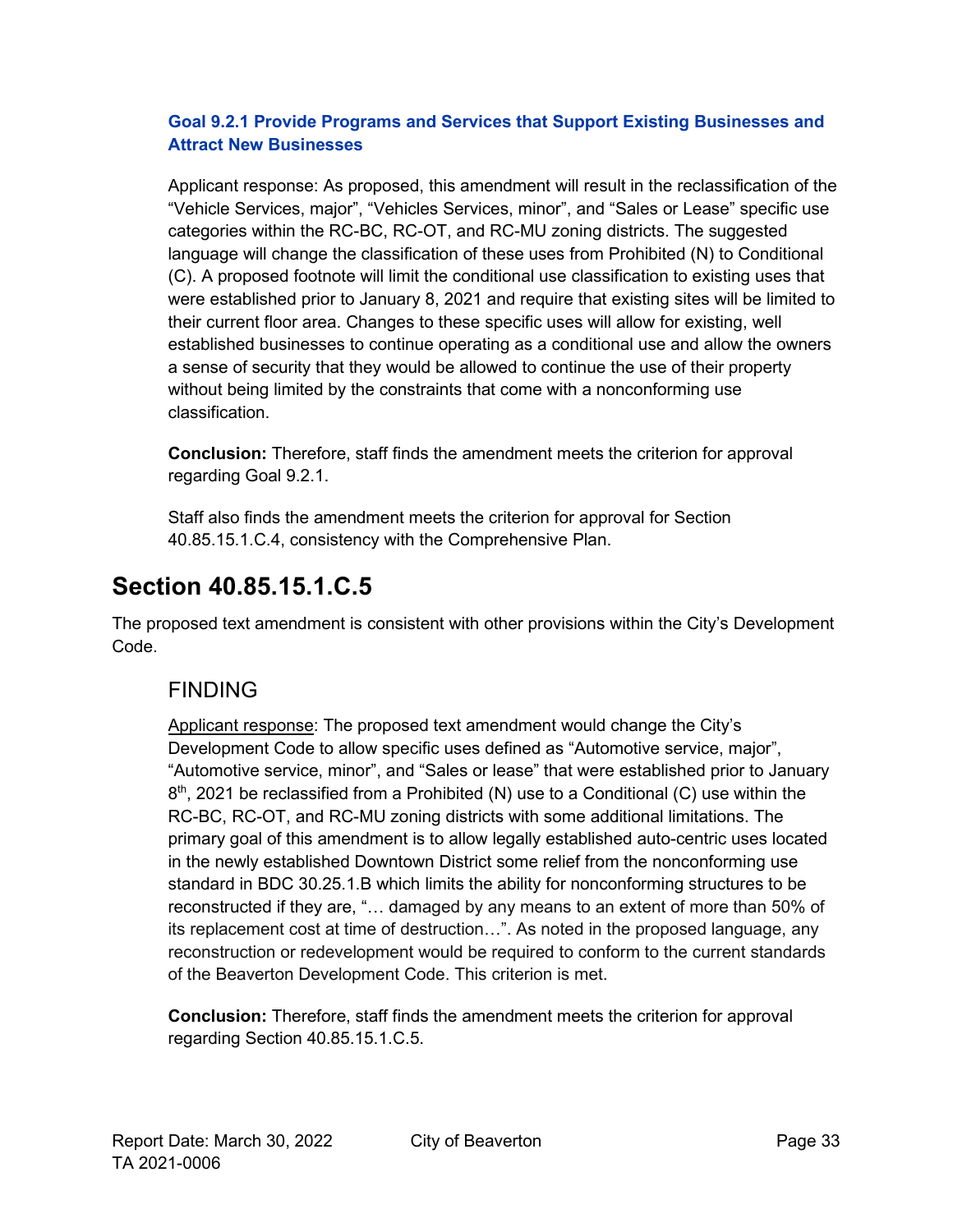## <span id="page-33-0"></span>**Section 40.85.15.1.C.6**

Approval Criterion: The proposed amendment is consistent with all applicable City ordinances.

### FINDING

Applicant response: This amendment is limited to the reclassification of specific uses within the RC-BC, RC-OT, and RC- MU zoning districts that were legally established prior to January 8, 2021. Suggested language will change these specific uses from being classified as Prohibited (N) to being classified as Conditional (C). As a result, any changes or alterations to the site will be processed and reviewed based on the applicable criteria and standards of the Beaverton Development Code. As such, the proposed amendment is consistent with the applicable City ordinance requirements and regulations.

**Conclusion:** Therefore, staff finds the amendment meets the criterion for approval regarding Section 40.85.15.1.C.6

## <span id="page-33-1"></span>**Section 40.85.15.1.C.7**

Approval Criterion: Applications and documents related to the request, which will require further City approval, shall be submitted to the City in the proper sequence.

### FINDING

Applicant response: There are no other applications related to the request that would require further City approvals.

**Conclusion:** Therefore, staff finds the amendment meets the criterion for approval regarding Section 40.85.15.1.C.7.

# <span id="page-33-2"></span>Other applicable approval criteria

## <span id="page-33-3"></span>**Statewide Planning Goals**

#### **Goal 1 Citizen Involvement**

Goal text: To develop a citizen involvement program that insures the opportunity for citizens to be involved in all phases of the planning process. The governing body charged with preparing and adopting a comprehensive plan shall adopt and publicize a program for citizen involvement that clearly defines the procedures by which the general public will be involved in the on-going land-use planning process. The citizen involvement program shall be appropriate to the scale of the planning effort. The program shall provide for continuity of citizen participation and of information that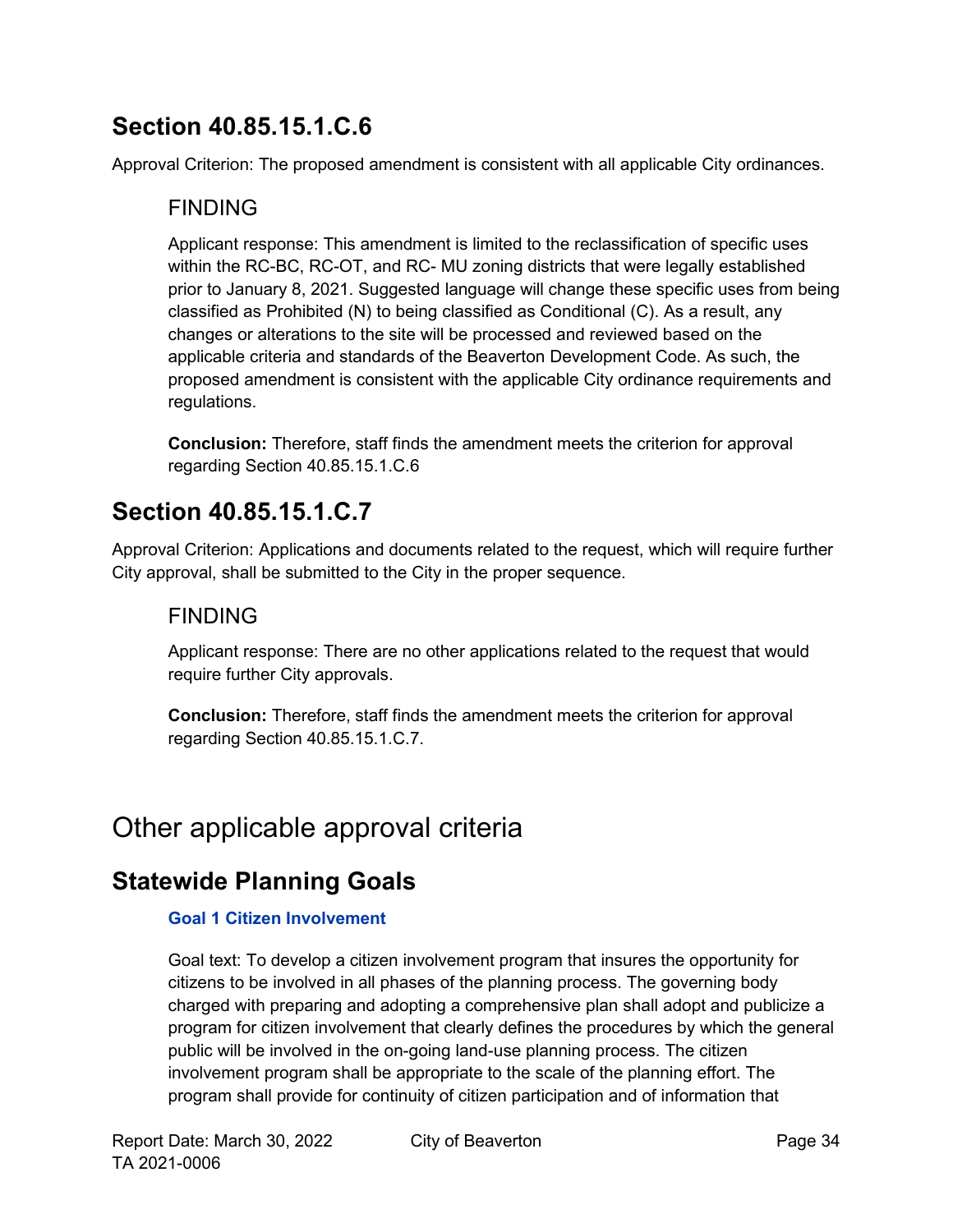enables citizens to identify and comprehend the issues. Federal, state and regional agencies and special-purpose districts shall coordinate their planning efforts with the affected governing bodies and make use of existing local citizen involvement programs established by counties and cities.

## FINDING

Applicant response: Chapter Two of the City of Beaverton Comprehensive Plan outlines the concept and standards for a citizen involvement program. As specified in Chart 1: City Notice Standards, the citizen engagement effort is scaled to the potential impact of the proposal. The Beaverton Development Code (BDC) outlines that the proposed Text Amendment will be processed as a Type 4 (Legislative) application (BDC 40.85.15). Consistent with the procedures for a Type 4 application, the review of the proposed Text Amendment will incorporate the necessary public engagement actions outlined in BDC 50.50. Therefore, the proposed amendment is consistent with Statewide Planning Goal 1.

Staff response: Consistent with Statewide Planning Goal 1 and Development Code Section 50.50, public notice was provided on March 1, 2022, at least 35 days before the first evidentiary hearing, to Neighborhood Association Committee chairs, the chairs of relevant Washington County Community Participation Organizations, the Chair of the Beaverton Committee for Community Involvement, the Department of Land Conservation and Development, Metro and the Washington County Department of Land Use and Transportation. Notice was provided to the applicants between 20 and 40 days before the hearing. The notice provided the required information in Development Code Section 50.50.4. In addition, a notice was published at least 10 days before the Planning Commission's initial hearing and the staff report was published at least seven days before the initial Planning Commission hearing.

### **Goal 2 Land Use Planning**

Goal text: To establish a land use planning process and policy framework as a basis for all decision and actions related to use of land and to assure an adequate factual base for such decisions and actions.

## FINDING

Applicant response: Consistent with Statewide Planning Goal 2, the City of Beaverton maintains an adopted comprehensive plan with a land use element. Chapter 3 of the Beaverton Comprehensive Plan outlines goals with specific policies for land management within the City. Additionally, the City of Beaverton maintains an adopted development code which implements the goals and policies of the comprehensive plan. The scope of the proposed Text Amendment is limited to the classification of specific uses within the Beaverton Development Code. The above narrative demonstrates how the proposed amendment is consistent with the applicable goals and policies of the Land Use Element in Beaverton's Comprehensive Plan. The Text Amendment application will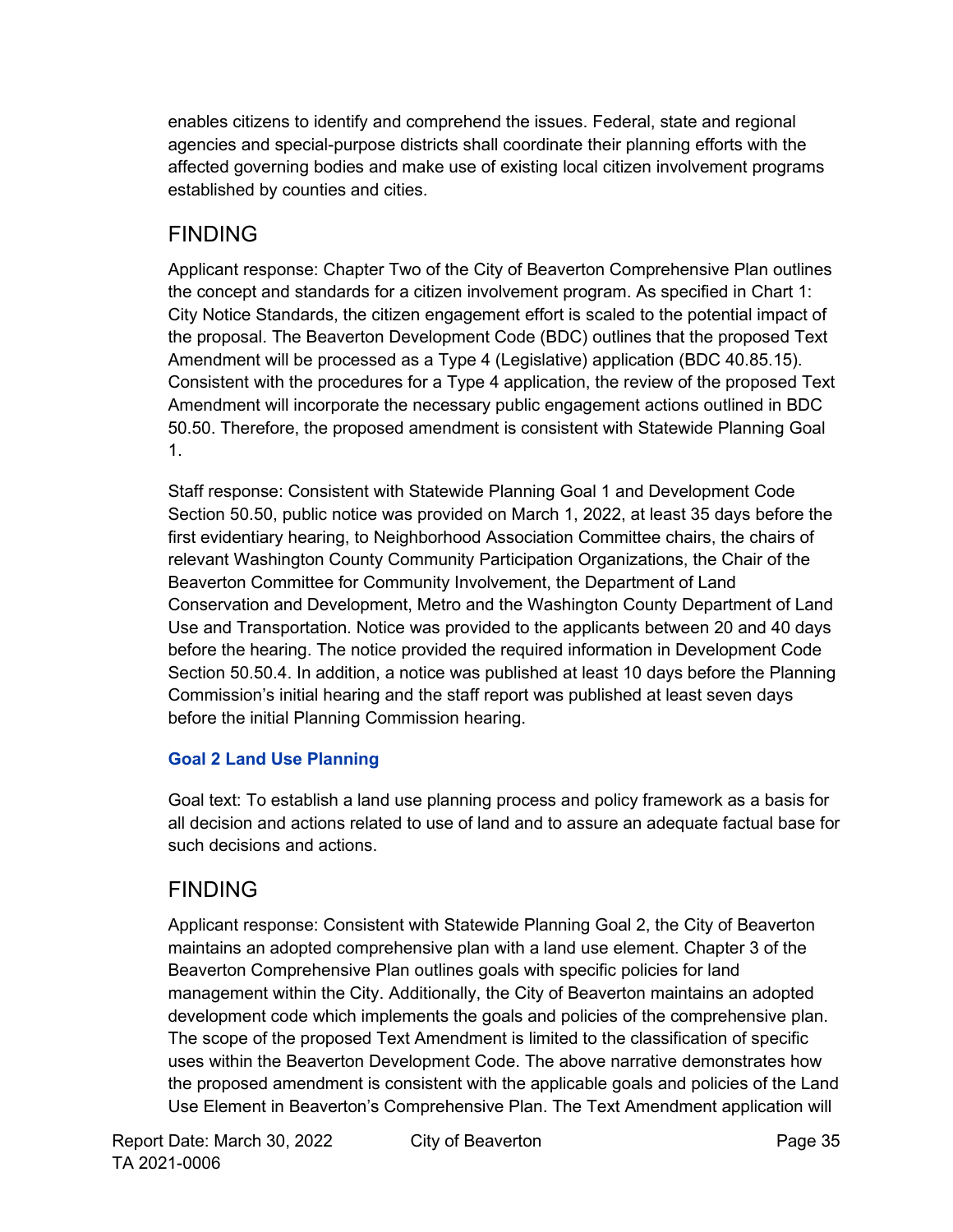be processed in accordance with the requirements of the Beaverton Development Code. Therefore, the proposed amendment is consistent with Statewide Planning Goal 2.

#### **Goal 9 Economic Development**

Goal text: To provide adequate opportunities throughout the state for a variety of economic activities vital to the health, welfare, and prosperity of Oregon's citizens.

### FINDING

Applicant response: Consistent with the requirements in Statewide Planning Goal 9, the City maintains an established Economic Development Element in Chapter 9 of Beaverton's adopted Comprehensive Plan. The scope of the proposed text amendment is limited to changes to the classification of the "Vehicle Services, major", "Vehicles Services, minor", and "Sales or Lease" specific use categories within the RC-BC, RC-OT, and RC-MU zoning districts. The suggested language will change the classification of these uses from Prohibited (N) to Conditional (C). A proposed footnote will limit the conditional use classification to existing uses that were established prior to January 8, 2021. The proposed changes are limited to the classification of established uses that would be allowed to continue in a legally existing nonconforming status regardless of the proposed language. Suggested language will prohibit new uses from being established. As such, the proposed text amendment is consistent with the goals and policies of Beaverton's Comprehensive Plan and will not alter the Economic Development Element. Therefore, this proposal is consistent with Statewide Planning Goal 9.

#### **Goal 10 Housing**

Goal text: Buildable lands for residential use shall be inventoried and plans shall encourage the availability of adequate numbers of needed housing units at price ranges and rent levels which are commensurate with the financial capabilities of Oregon households and allow for flexibility of housing location, type and density.

### FINDING

Applicant response:

#### **Table 1: Projected Future Need for New Housing Units (2035)**

|                                                           | SF<br>detached attached | SF.   | Duplex $3$ or $4$ $5+$ units | units |       |
|-----------------------------------------------------------|-------------------------|-------|------------------------------|-------|-------|
| Current city limits (2015)                                | 5,767                   | 1.542 | 295                          | 718   | 3,866 |
| City limits plus assumed urban 14,001<br>service boundary |                         | 2,626 | 958                          | 718   | 3,886 |

*Source: Beaverton Housing Needs Analysis (part of the city's Housing Strategies Report) Figure 5.3 and Figure 10.[3.](https://www.beavertonoregon.gov/DocumentCenter/View/10322) [https://www.beavertonoregon.gov/DocumentCenter/View/10322. A](https://www.beavertonoregon.gov/DocumentCenter/View/10322)ccessed April 14, 2020.*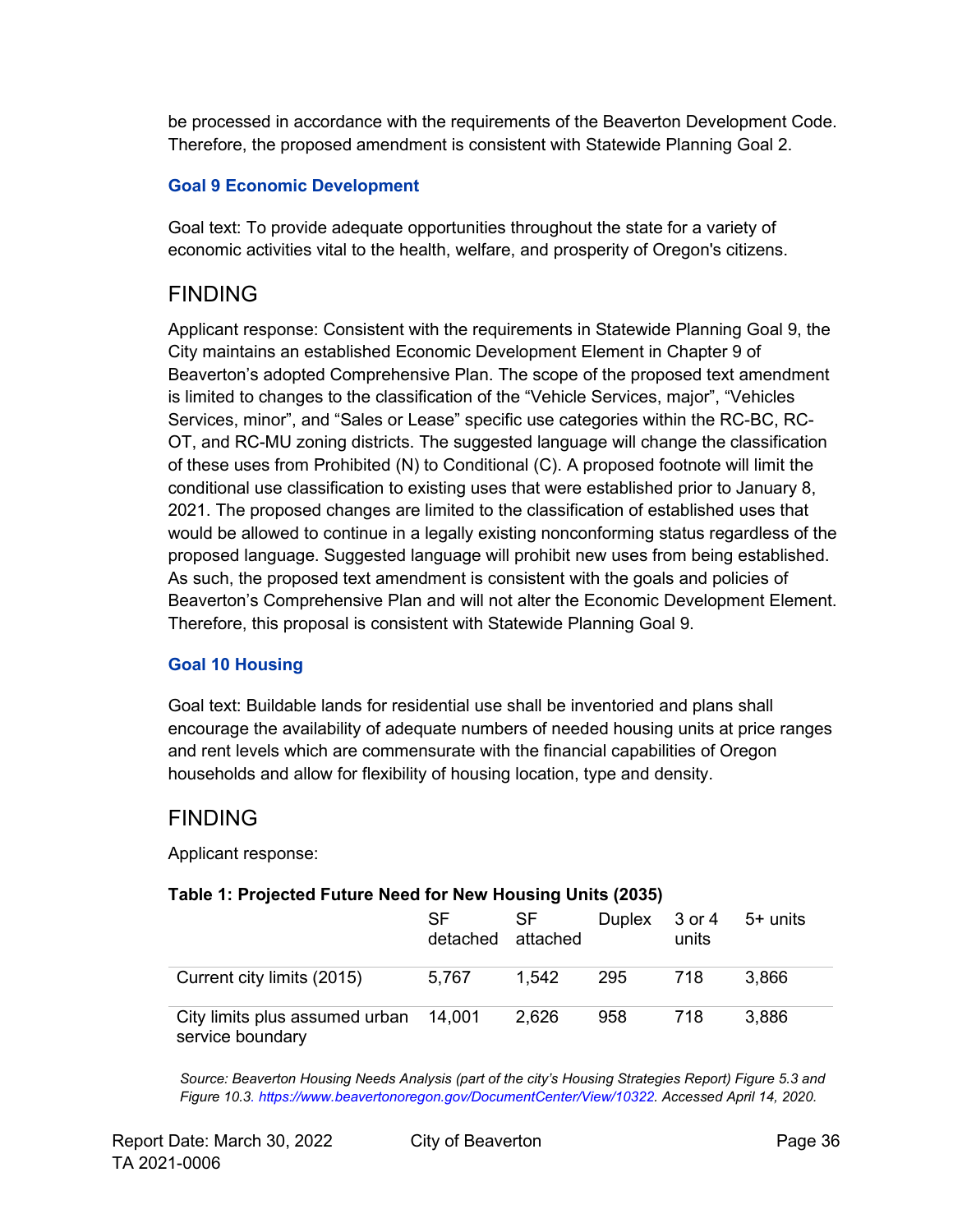Beaverton's Housing Needs Analysis (HNA) was published in October 2015. It demonstrated a need for all housing types in the City of Beaverton and it's assumed Urban Service Area over the 20-year period ending in 2035. The state Department of Land Conservation and Development (DLCD) found the 2015 HNA projected housing needs to be consistent with the requirements of Statewide Planning Goal 10 (See Table 1). Based on the findings in Beaverton's Housing Strategies Report in Volume II of the Comprehensive Plan, which includes the city's Buildable Lands Inventory (BLI) and Housing Needs Analysis, Beaverton updated its Comprehensive Plan's Housing Element and Land Use Element to address the identified housing needs. DLCD also found these Comprehensive Plan changes consistent with the Statewide Planning Goals.

The scope of the proposed text amendment is limited to changes to the classification of the "Vehicle Services, major", "Vehicles Services, minor", and "Sales or Lease" specific use categories within the RC-BC, RC-OT, and RC-MU zoning districts. The suggested language will change the classification of these uses from Prohibited (N) to Conditional (C). A proposed footnote will limit the conditional use classification to existing uses that were established prior to January 8, 2021.

The proposed changes are limited to the classification of established uses that would be allowed to continue in a legally existing nonconforming status regardless of the proposed language.

Additionally, the same number of residential units will be allowed on all of these sites after this text amendment is effective, and any units built will address the city's need for multi-family housing particularly in the "5+ units category" but also potentially in the "duplex" or "3 or 4 units" categories. This housing also will help the city meet state requirements for housing mix. Oregon Administrative Rule 660-007-030 requires the City of Beaverton to designate sufficient buildable land to provide the opportunity for at least 50-percent of new residential units to be attached single family housing or multiple family housing or justify an alternative percentage based on changing circumstances. The multi-family units allowed in these zones will help Beaverton to continue to exceed the 50-percent requirement.

Staff response:

#### **Table 2 corrected: Projected Future Need for New Housing Units (2035)**

 $C<sub>F</sub>$ 

|                                                           | <b>SF</b><br>detached attached | SF.   |     | units | Duplex 3 or 4 5+ units |
|-----------------------------------------------------------|--------------------------------|-------|-----|-------|------------------------|
| Current city limits (2015)                                | 5,767                          | 1,542 | 295 | -718  | 3.866                  |
| City limits plus assumed urban 14,001<br>service boundary |                                | 2,626 | 958 | 2.107 | 7,999                  |

 $C<sub>F</sub>$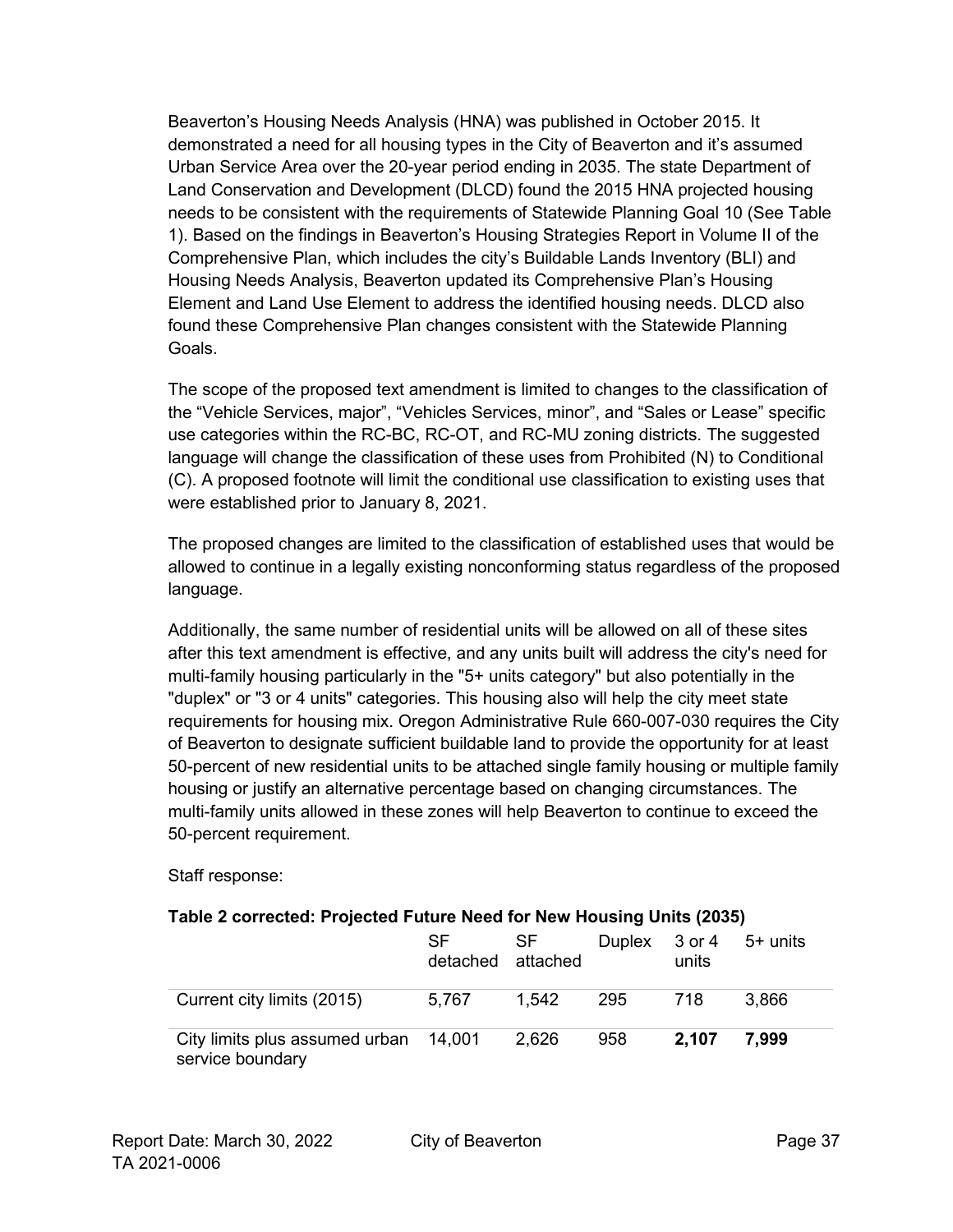*Source: Beaverton Housing Needs Analysis (part of the city's Housing Strategies Report) Figure 5.3 and Figure 10.[3.](https://www.beavertonoregon.gov/DocumentCenter/View/10322) [https://www.beavertonoregon.gov/DocumentCenter/View/10322. A](https://www.beavertonoregon.gov/DocumentCenter/View/10322)ccessed Feb. 28, 2022.*

Staff updated Table 1 to correct the two cells in bold. Staff provided the applicant with incorrect numbers for those two cells and discovered the error during the application review process. The change in numbers reflects needed housing outside Beaverton's city boundaries and does not change the conclusions stated above because the text amendment will not change the number of residential units allowed in the Downtown zoning districts.

#### **Goal 12 Transportation**

Goal text: To provide and encourage a safe, convenient and economic transportation system.

#### Transportation Planning Rule (OAR 660-012-0060): Plan and Land Use Regulation **Amendments**

(1) If an amendment to a functional plan, an acknowledged comprehensive plan, or a land use regulation (including a zoning map) would significantly affect an existing or planned transportation facility, then the local government must put in place measures as provided in section (2) of this rule, unless the amendment is allowed under section (3), (9) or (10) of this rule. A plan or land use regulation amendment significantly affects a transportation facility if it would:

(a) Change the functional classification of an existing or planned transportation facility (exclusive of correction of map errors in an adopted plan);

(b) Change standards implementing a functional classification system; or

(c) Result in any of the effects listed in paragraphs (A) through (C) of this subsection based on projected conditions measured at the end of the planning period identified in the adopted TSP. As part of evaluating projected conditions, the amount of traffic projected to be generated within the area of the amendment may be reduced if the amendment includes an enforceable, ongoing requirement that would demonstrably limit traffic generation, including, but not limited to, transportation demand management. This reduction may diminish or completely eliminate the significant effect of the amendment.

(A) Types or levels of travel or access that are inconsistent with the functional classification of an existing or planned transportation facility;

(B) Degrade the performance of an existing or planned transportation facility such that it would not meet the performance standards identified in the TSP or comprehensive plan; or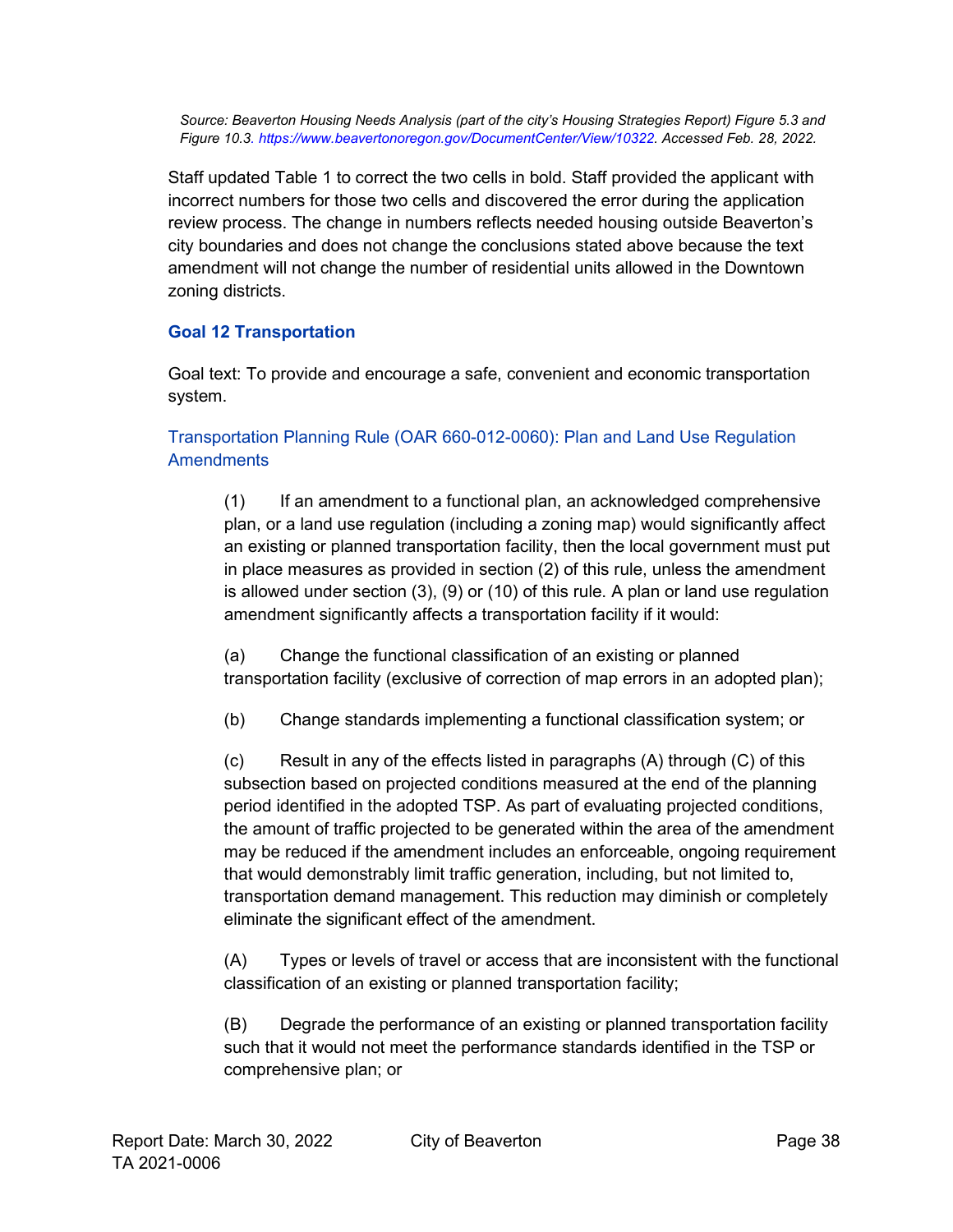(C) Degrade the performance of an existing or planned transportation facility that is otherwise projected to not meet the performance standards identified in the TSP or comprehensive plan.

### FINDING

Applicant response: Consistent with the requirements of Goal 12, the City of Beaverton has established and regularly updated the City's Transportation Plan. The proposed Text Amendment is limited to the changes in the classification of specific uses within the Beaverton Development Code. The impact will be limited to developed properties with lawfully established uses. No new developments or uses will be allowed by this change. As such, this amendment will not alter the City's existing Transportation Plan.

The scope of the proposed text amendment is limited to changes to the classification of the "Vehicle Services, major", "Vehicles Services, minor", and "Sales or Lease" specific use categories within the RC-BC, RC-OT, and RC-MU zoning districts. The suggested language will change the classification of these uses from Prohibited (N) to Conditional (C). A proposed footnote will limit the conditional use classification to existing uses that were established prior to January 8, 2021. The proposed changes are limited to the classification of established uses that would be allowed to continue in a legally existing nonconforming status regardless of the proposed language. Suggested language will prohibit new uses from being established. As such, this amendment will not impact existing or planned transportation facilities.

Staff response: In addition to applicant's finding above, most of RC-BC, RC-OT, and RC-MU are in an established Multimodal Mixed-Use Area (MMA), as shown in Figure 1. When Development Code changes are made with the MMA, the City is not required to complete the analysis outlined in OAR 660-024-0060(1) to determine if the proposed amendments would "significantly affect" the surrounding transportation network pursuant to OAR 660-012-0060(10)(e). The only portion of the three zones that are not inside the MMA boundary are at 3rd and Filbert in RC-OT and a shopping center on the northwest corner of Canyon and 117th.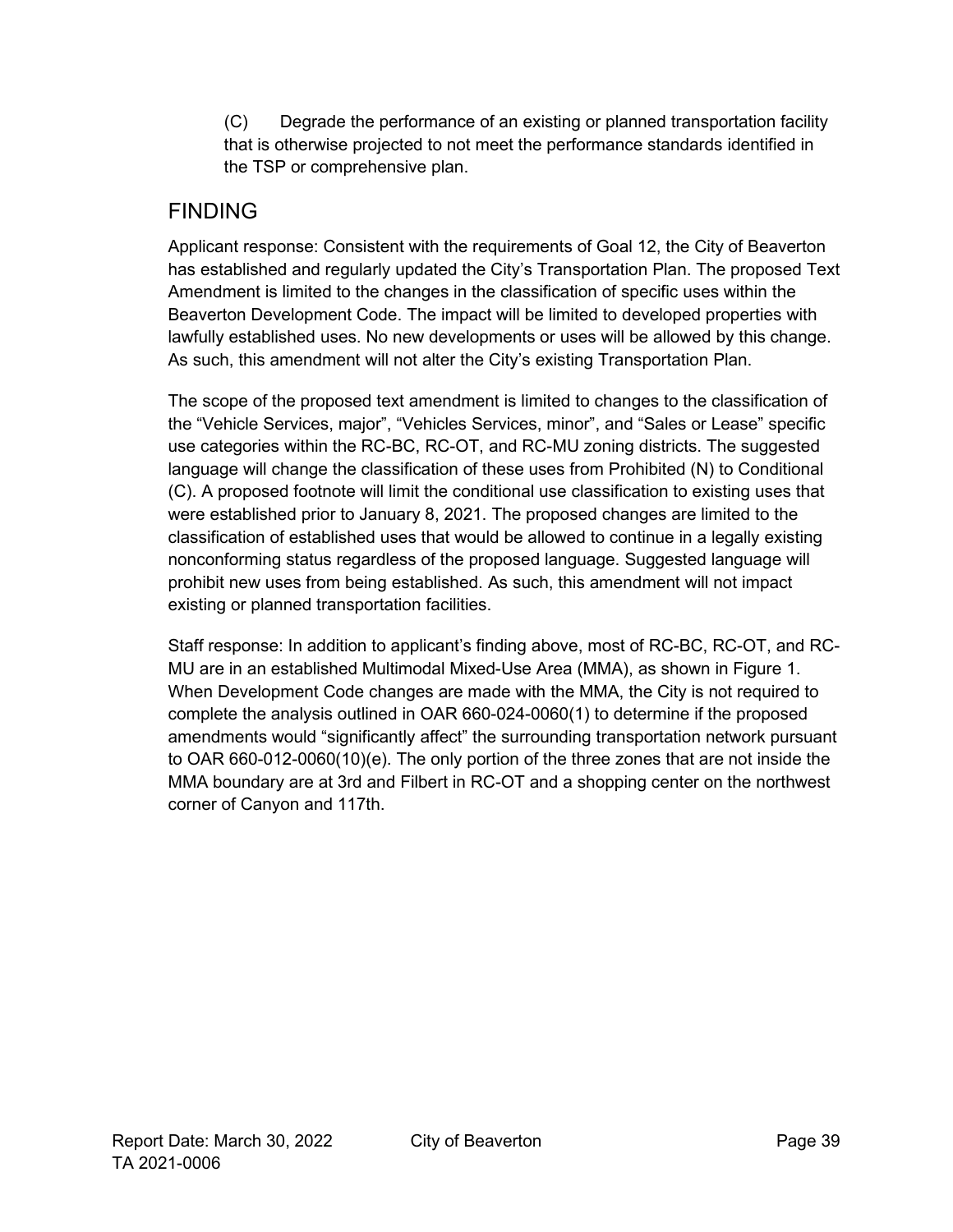#### **Figure 1: Beaverton MMA boundary**



**Conclusion:** Therefore, staff finds the amendment meets the criterion for approval regarding other applicable criteria.

# <span id="page-39-0"></span>Conclusion and recommendation

Based on the facts and findings presented, staff offers the following recommendation for the conduct of the public hearing for TA2021-0006 Downtown Auto Uses:

- A. Conduct the public hearing and receive all public testimony relating to the proposal.
- B. Consider the public testimony and the facts and findings presented in the staff report, deliberate on policy issues and other issues identified by the Commission or the public.
- C. Recommend **APPROVAL** of text amendment application TA2021-0006 Downtown Automotive Uses Text Amendments to City Council with the following staff recommended to add the word "existing" to paragraph two as described above and add the following sentence to the end of the footnote: "If a structure is damaged by means other than an unintended event, including demolitions, any structure rebuilt to replace all or part of that structure shall not be occupied by a use in the Automobile Service, Major; Automobile Service, Minor; and Vehicle Sales or Lease categories, including any conditional uses lawfully established in this land use category prior to